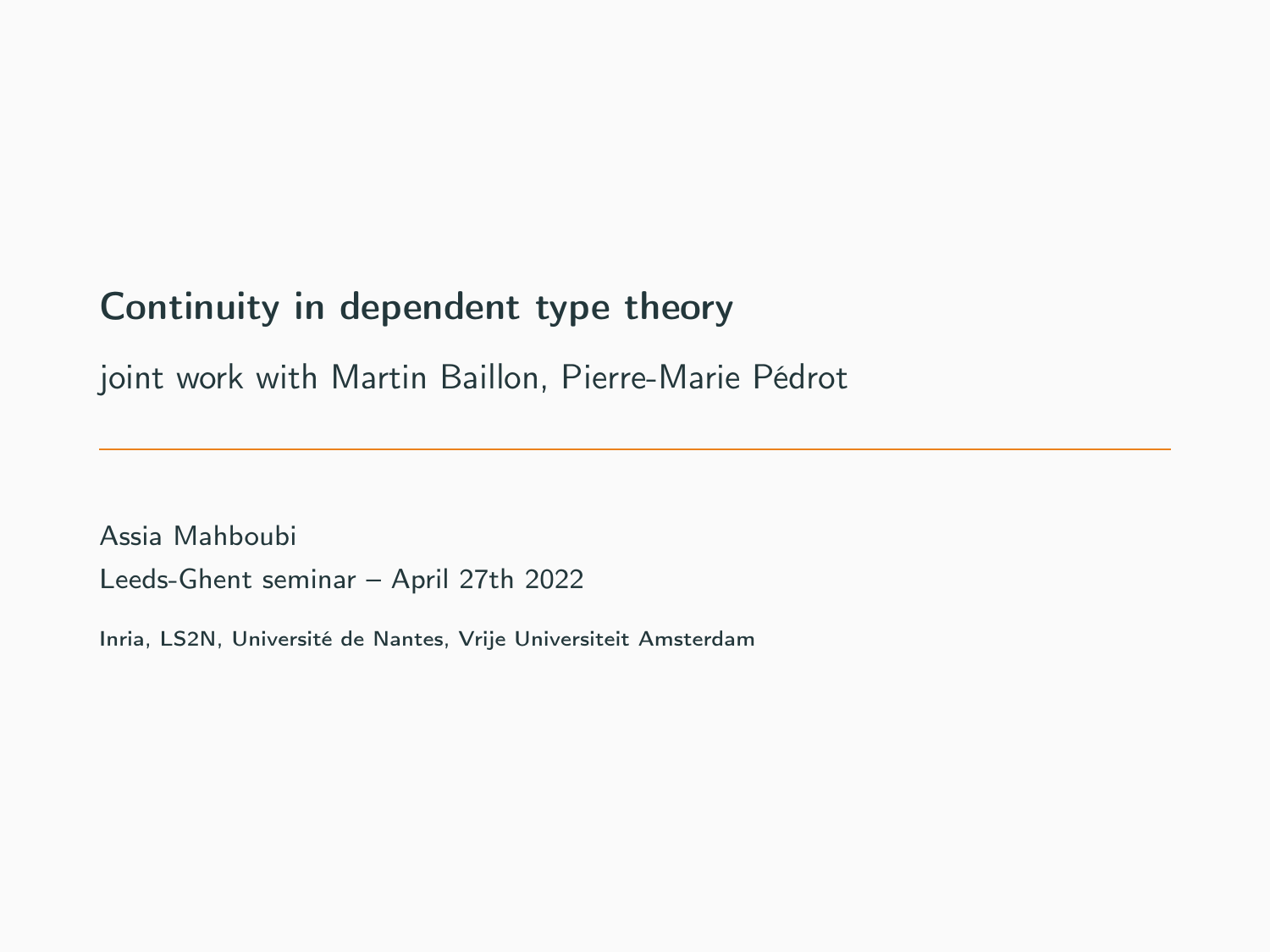Theorem (folklore?)

Every function  $(\mathbb{N} \to \mathbb{N}) \to \mathbb{N}$  definable in Gödel's system T is continuous.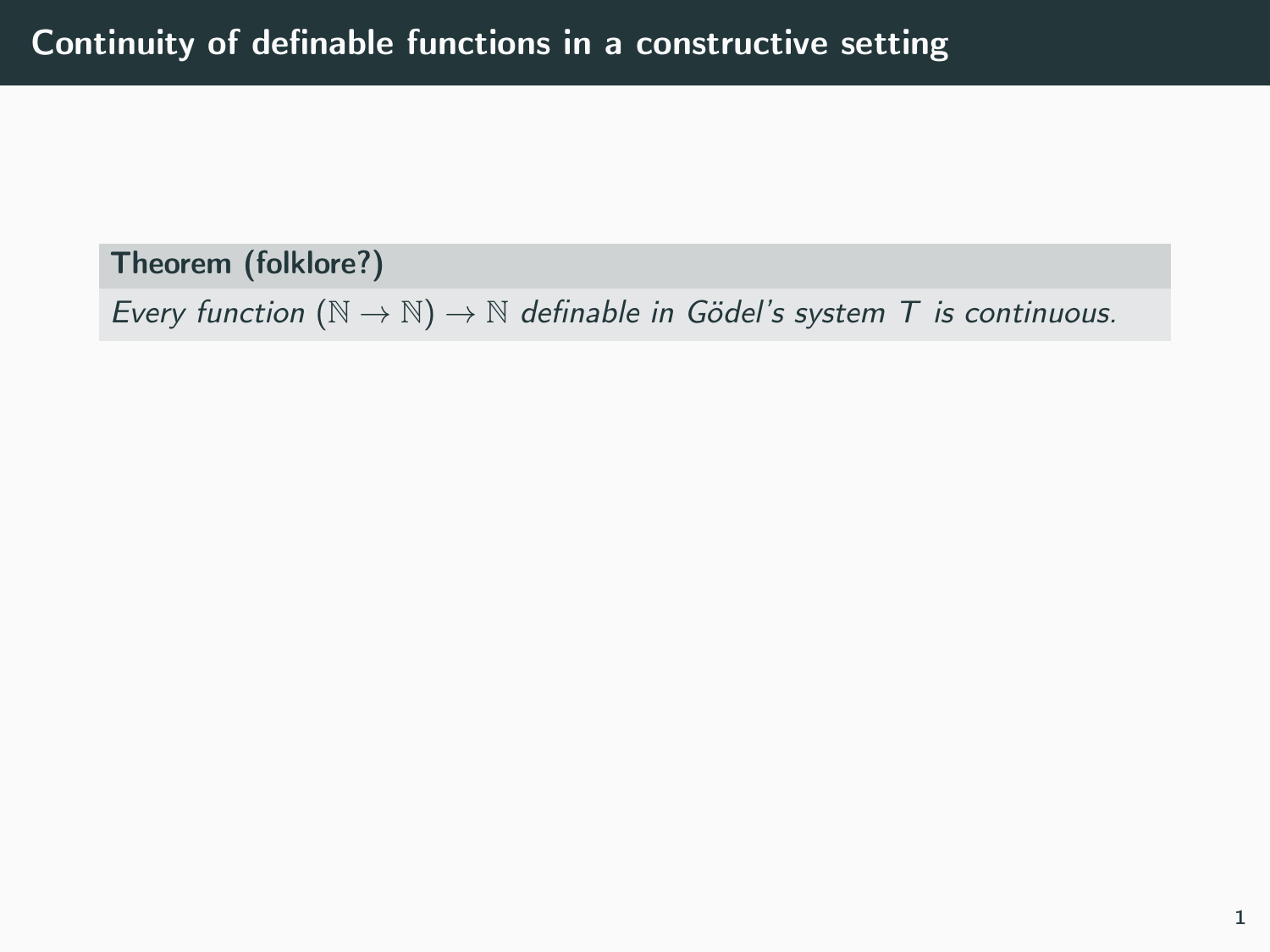Theorem (folklore?)

Every function  $(N \to N) \to N$  definable in Gödel's system T is continuous.

with Gödel's system  $T =$  simply typed  $\lambda$ -calculus + N + recursor.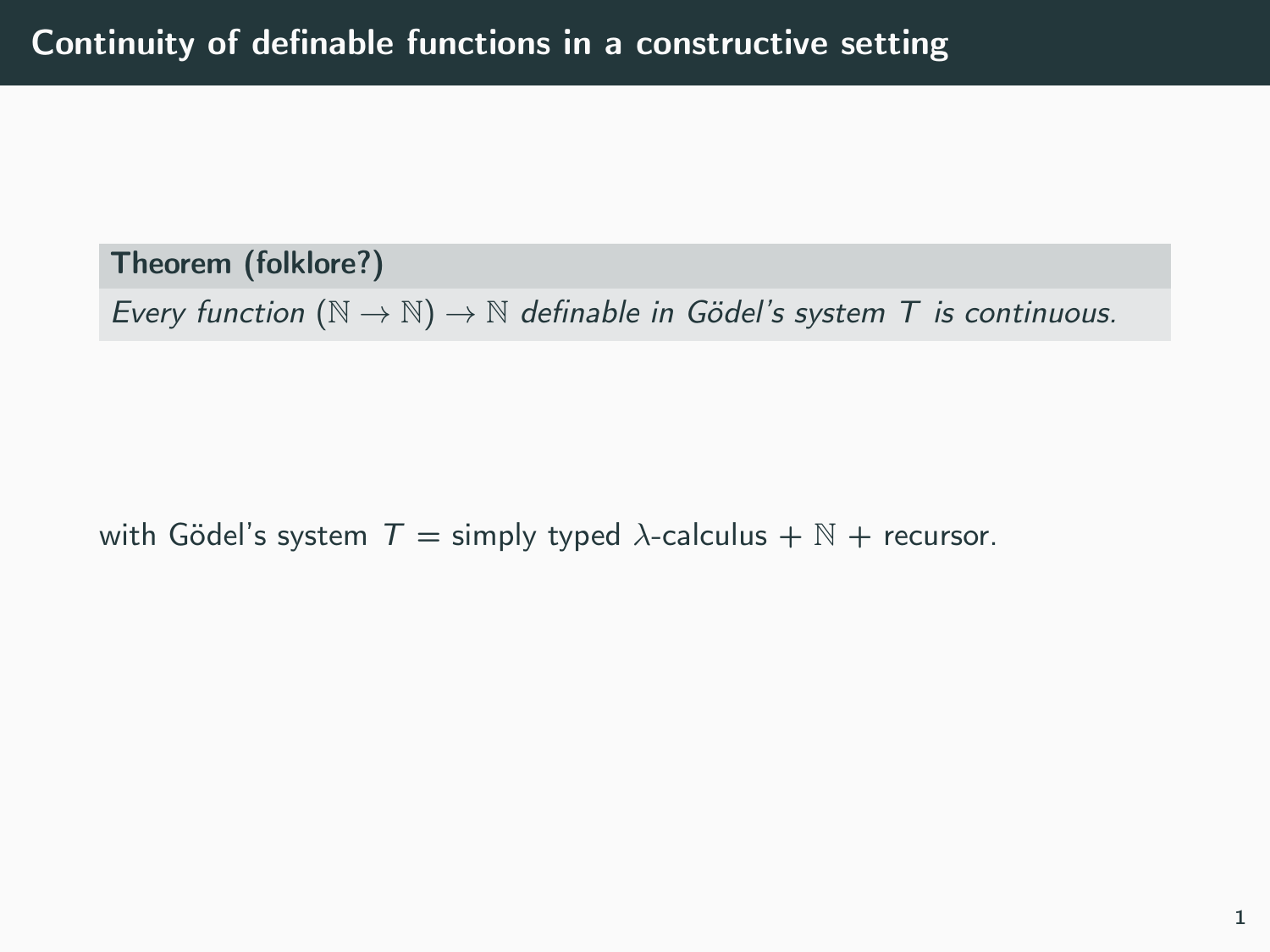Theorem (folklore?)

Every function  $(N \to N) \to N$  definable in Gödel's system T is continuous.

with Gödel's system  $T =$  simply typed  $\lambda$ -calculus +  $\mathbb{N}$  + recursor.

[Foundations of Constructive Mathematics. M.J. Beeson. Springer, 1985]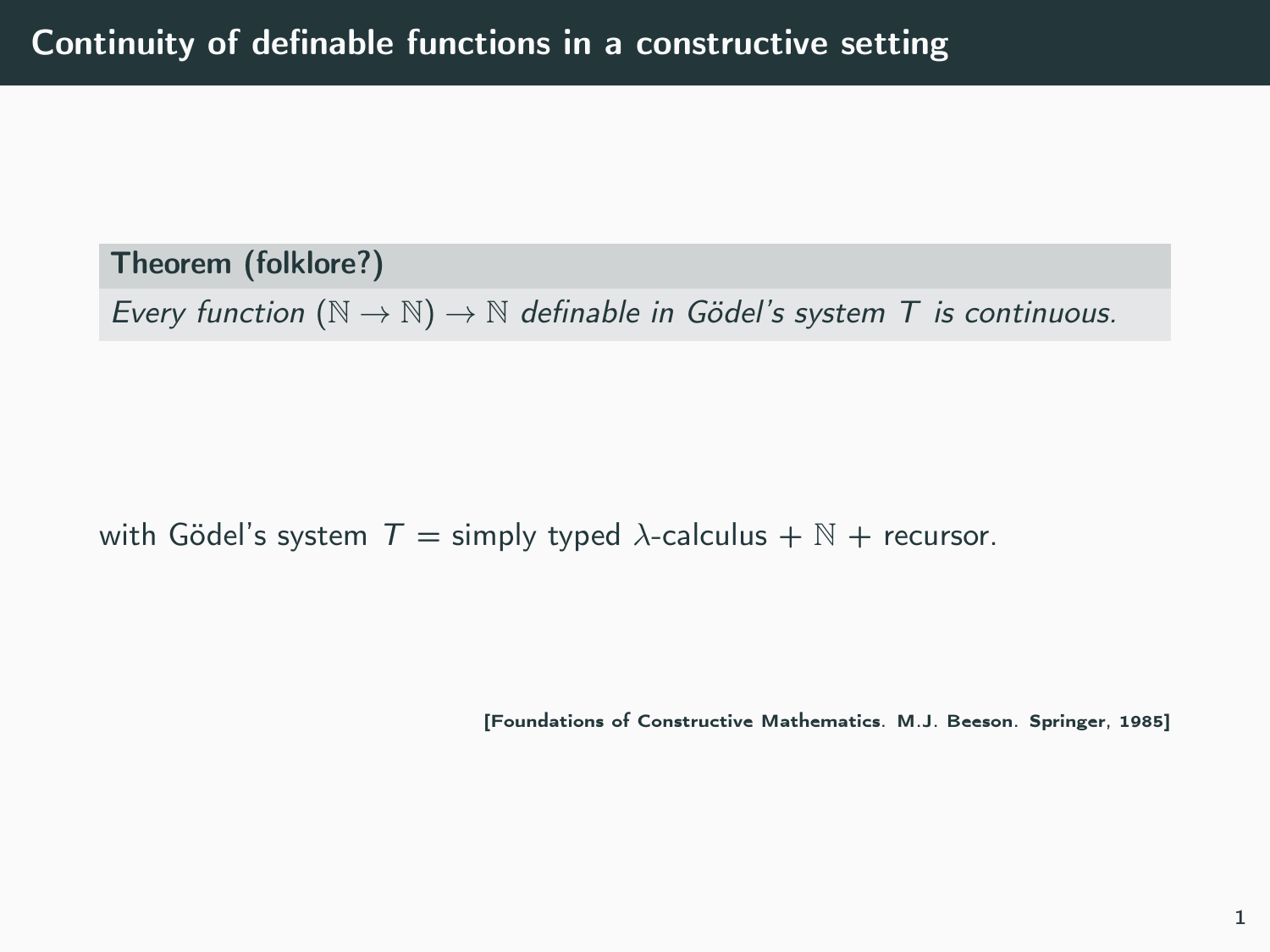Every function  $(\mathbb{N} \to \mathbb{N}) \to \mathbb{N}$  definable in S is continuous.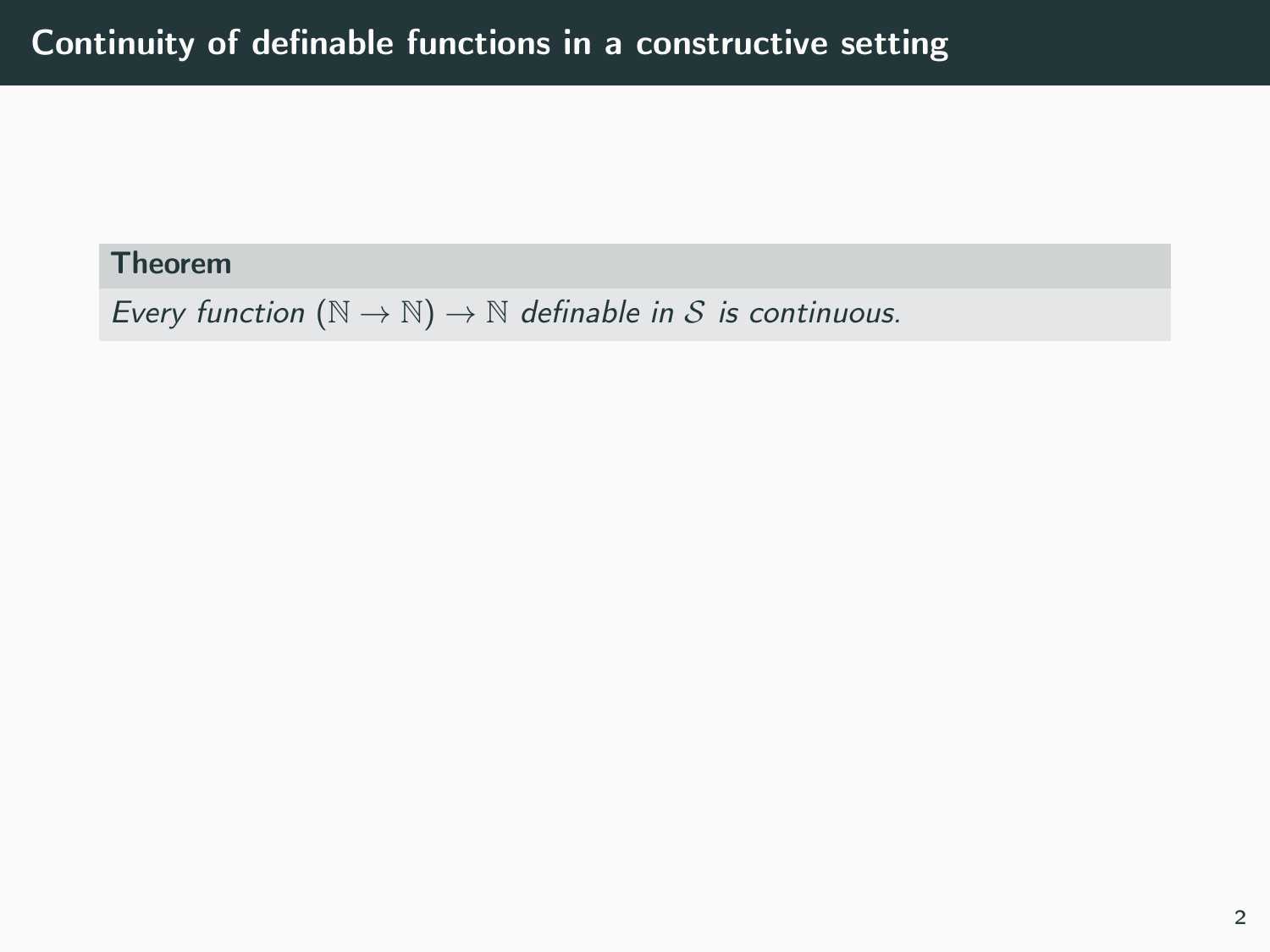Every function  $(\mathbb{N} \to \mathbb{N}) \to \mathbb{N}$  definable in S is continuous.

with  $S$  a dependent type theory.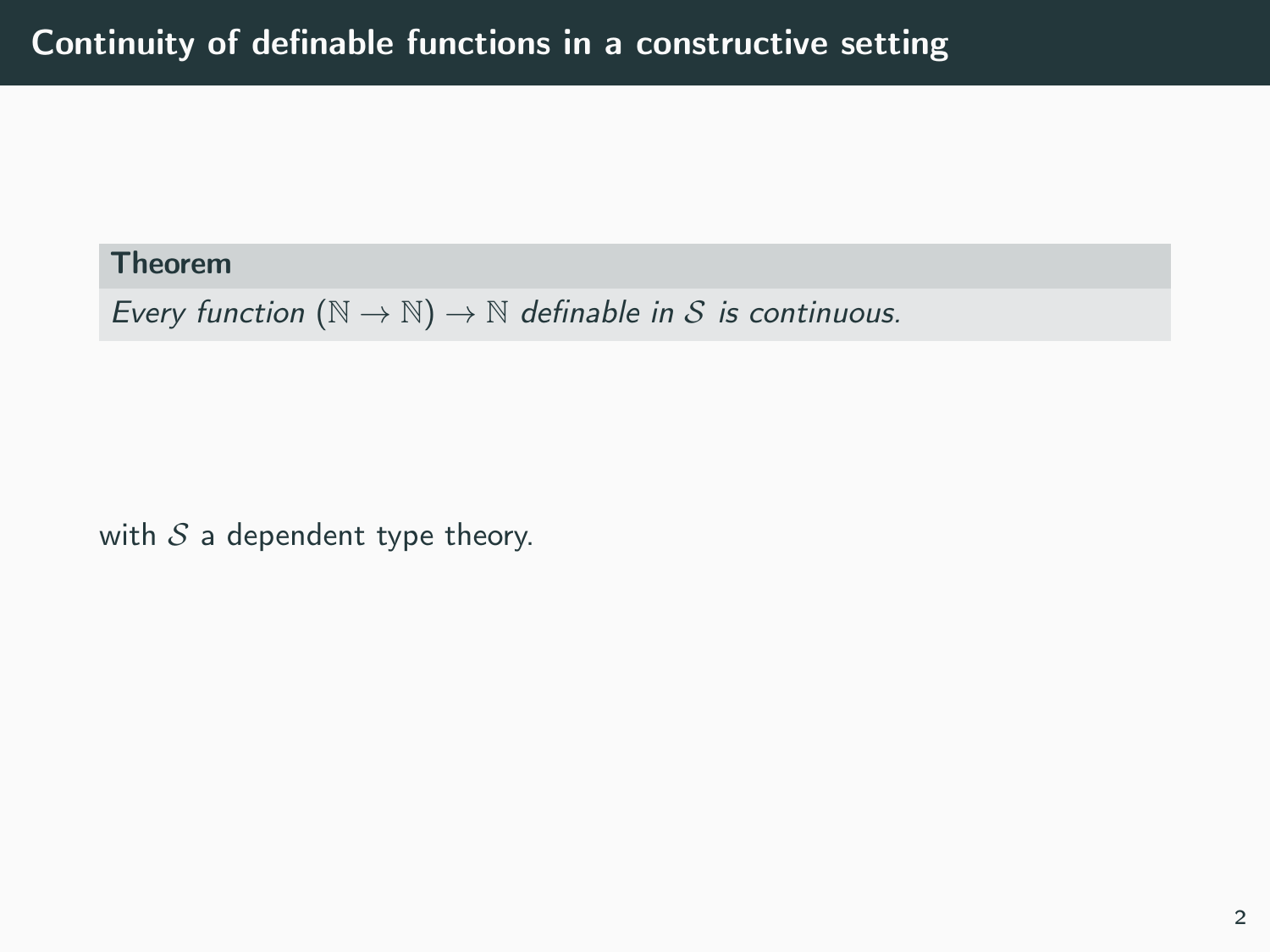Every function  $(N \to N) \to N$  definable in S is continuous.

with  $S$  a dependent type theory.

Generalizing [Continuity of Gödel's system T functionals via effectful forcing. M. Escardó. MFPS'2013.]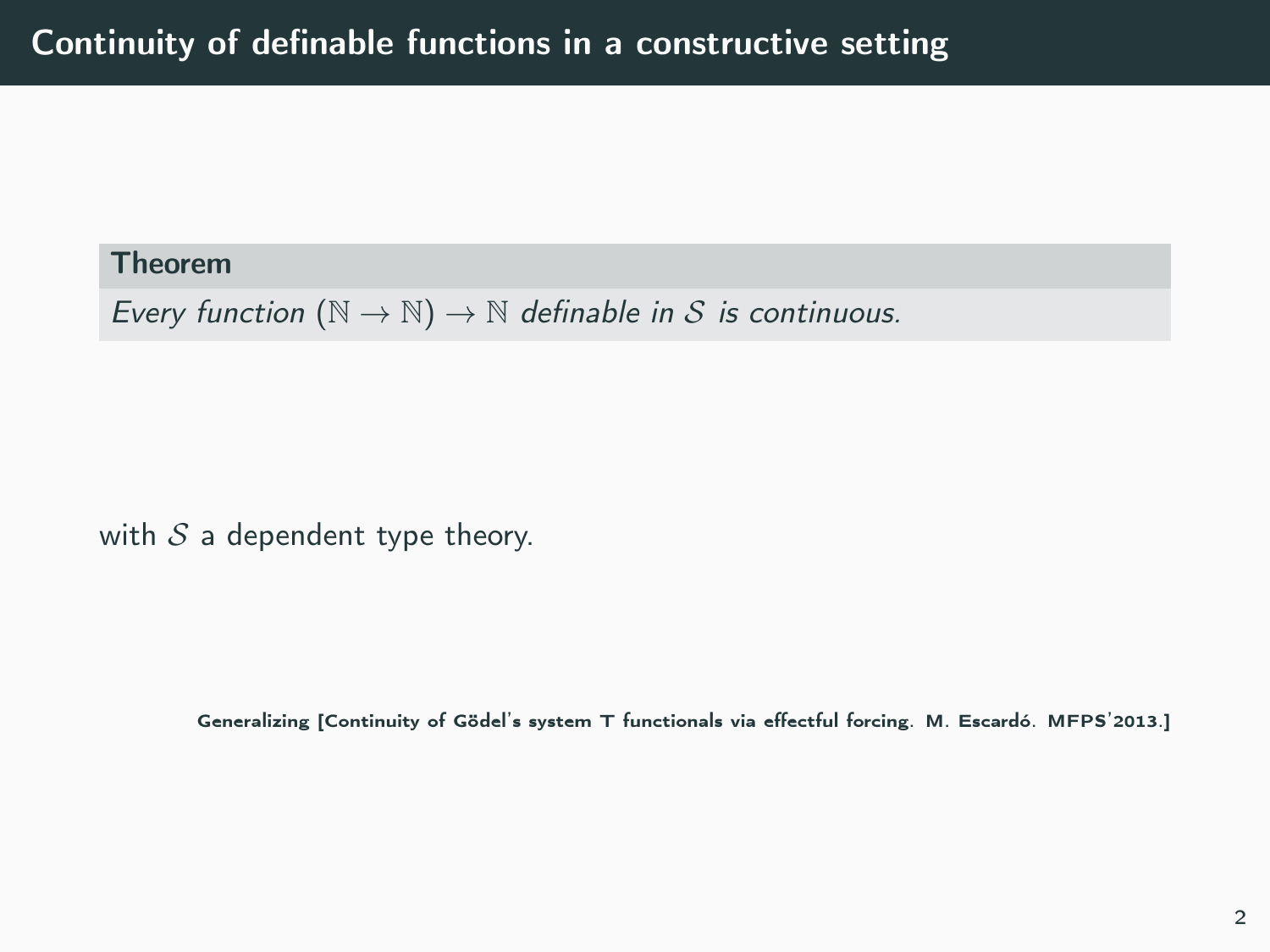A function  $f : (\mathbb{N} \to \mathbb{N}) \to \mathbb{N}$  is continuous at  $\alpha : \mathbb{N} \to \mathbb{N}$  if:

 $\forall W \in \mathcal{V}_{\mathbb{N}}(f \alpha), \exists V \in \mathcal{V}_{\mathbb{N} \to \mathbb{N}}(\alpha), \forall \alpha' \ : \mathbb{N} \to \mathbb{N}, \quad \alpha' \in V \Rightarrow (f \alpha') \in W.$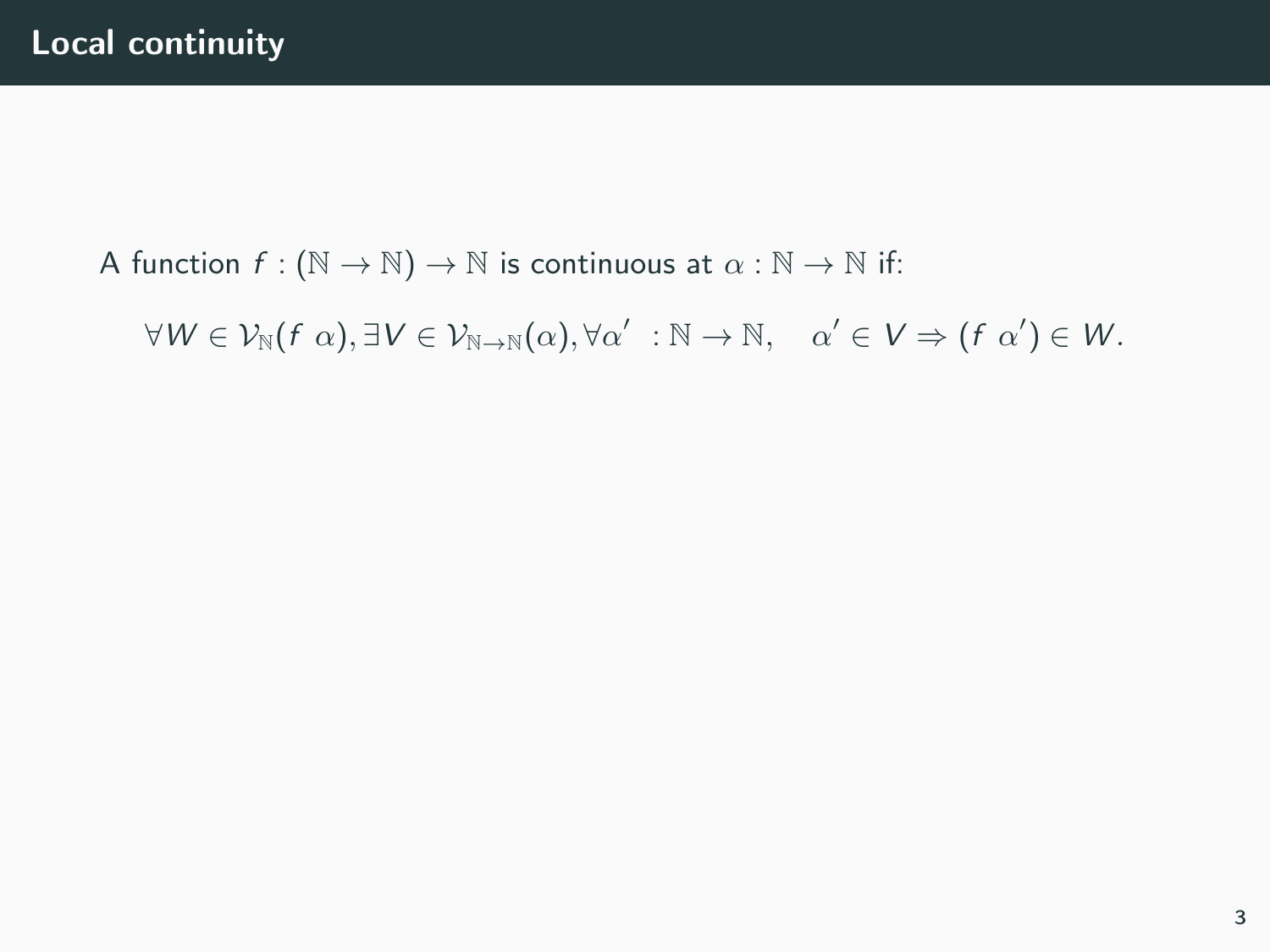A function  $f : (\mathbb{N} \to \mathbb{N}) \to \mathbb{N}$  is continuous at  $\alpha : \mathbb{N} \to \mathbb{N}$  if:

 $\forall W \in \mathcal{V}_{\mathbb{N}}(f \alpha), \exists V \in \mathcal{V}_{\mathbb{N} \to \mathbb{N}}(\alpha), \forall \alpha' \ : \mathbb{N} \to \mathbb{N}, \quad \alpha' \in V \Rightarrow (f \alpha') \in W.$ 

With:

- Discrete topology on N
- Product topology on  $\mathbb{N} \to \mathbb{N}$

This becomes:

 $\exists w : \text{list } \mathbb{N}, \forall \alpha' : \mathbb{N} \to \mathbb{N}, \quad (\forall i, \alpha'(w_i) = \alpha(w_i)) \Rightarrow (f \alpha') = (f \alpha).$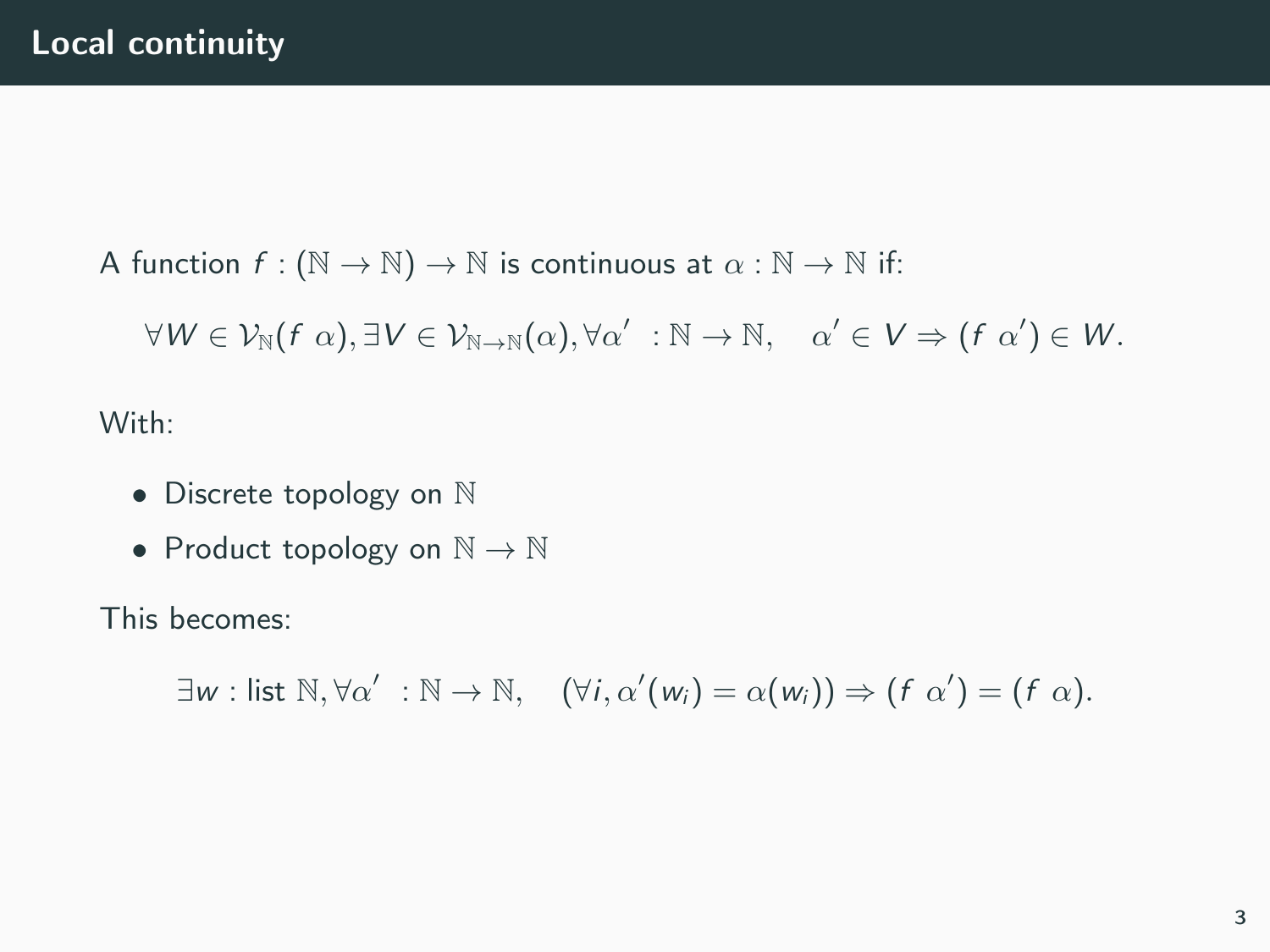Core:

•  $CC_{\omega}$ : predicative variant of the Calculus of Constructions (CC), with dependent pairs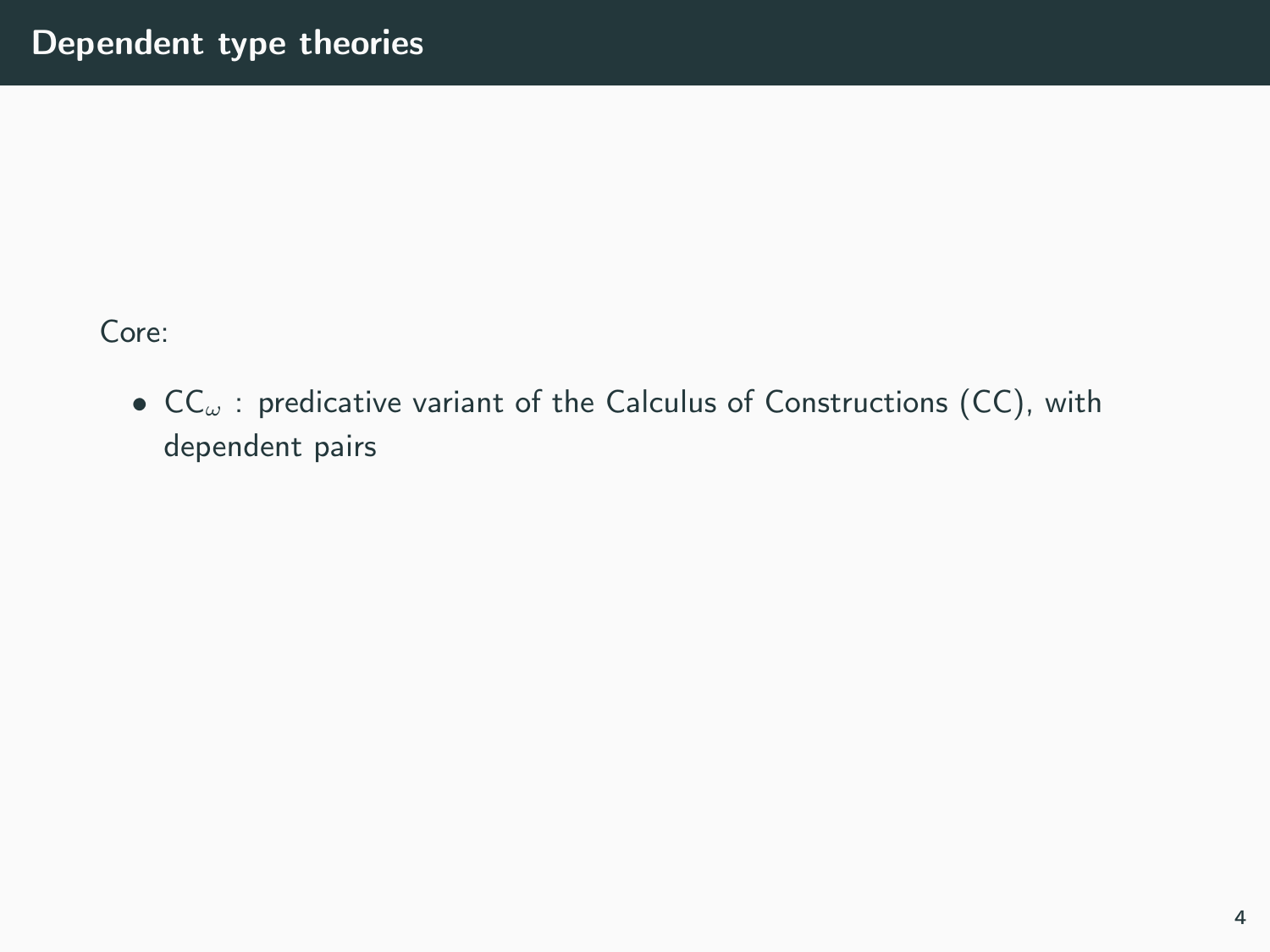Core:

•  $CC_{\omega}$ : predicative variant of the Calculus of Constructions (CC), with dependent pairs

Extensions:

- Identity types, à la Martin Löf (MLTT)
- Inductive types with parameters and indices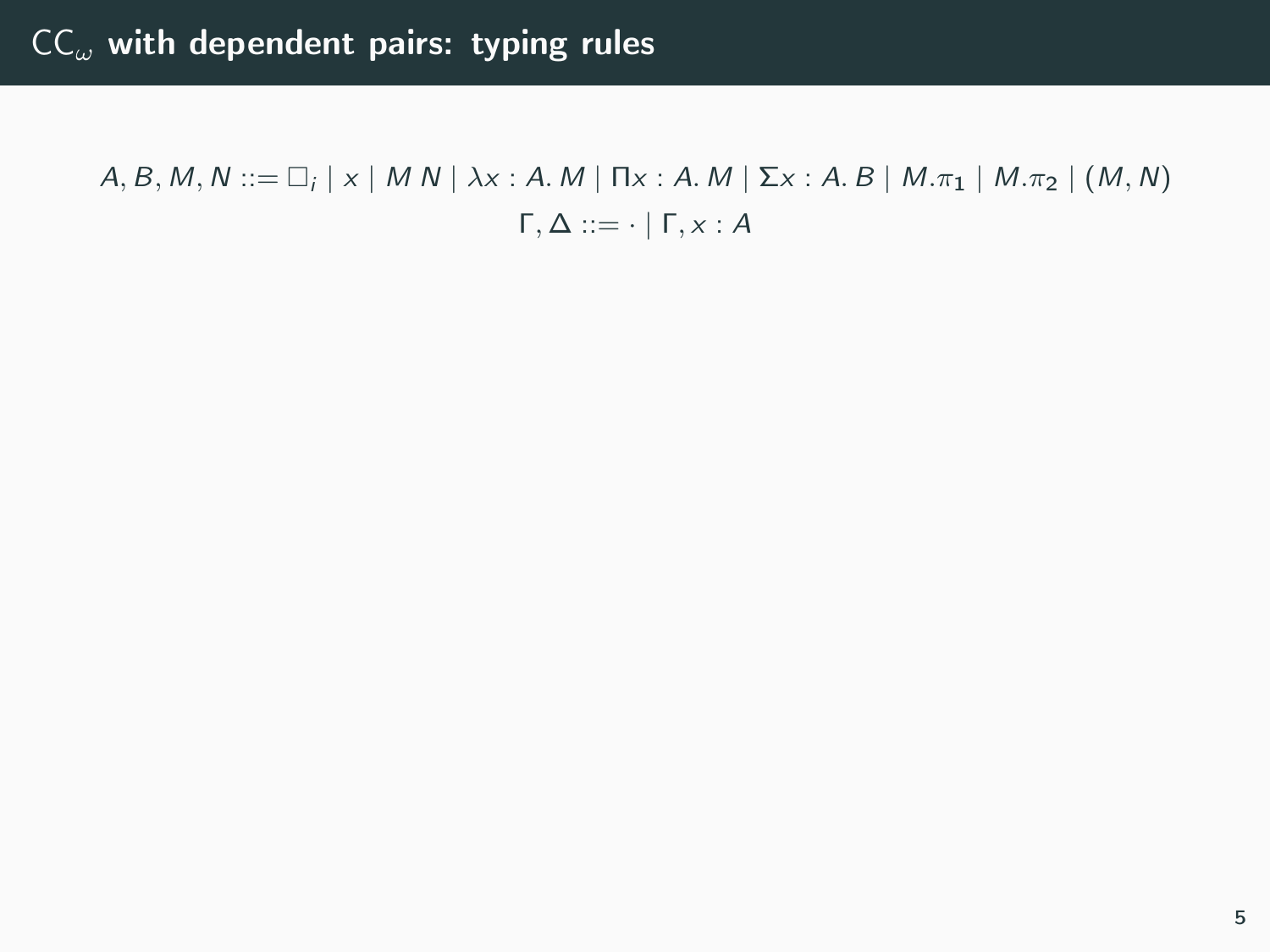|            | $\Gamma \vdash A : \Box$ | $\vdash \Gamma$ $(x:A) \in \Gamma$ |  | $\vdash \Gamma$ $i < i$         |
|------------|--------------------------|------------------------------------|--|---------------------------------|
| $\vdash$ . | $\vdash \Gamma$ . $x:A$  | $\Gamma \vdash x : A$              |  | $\Gamma \vdash \Box_i : \Box_i$ |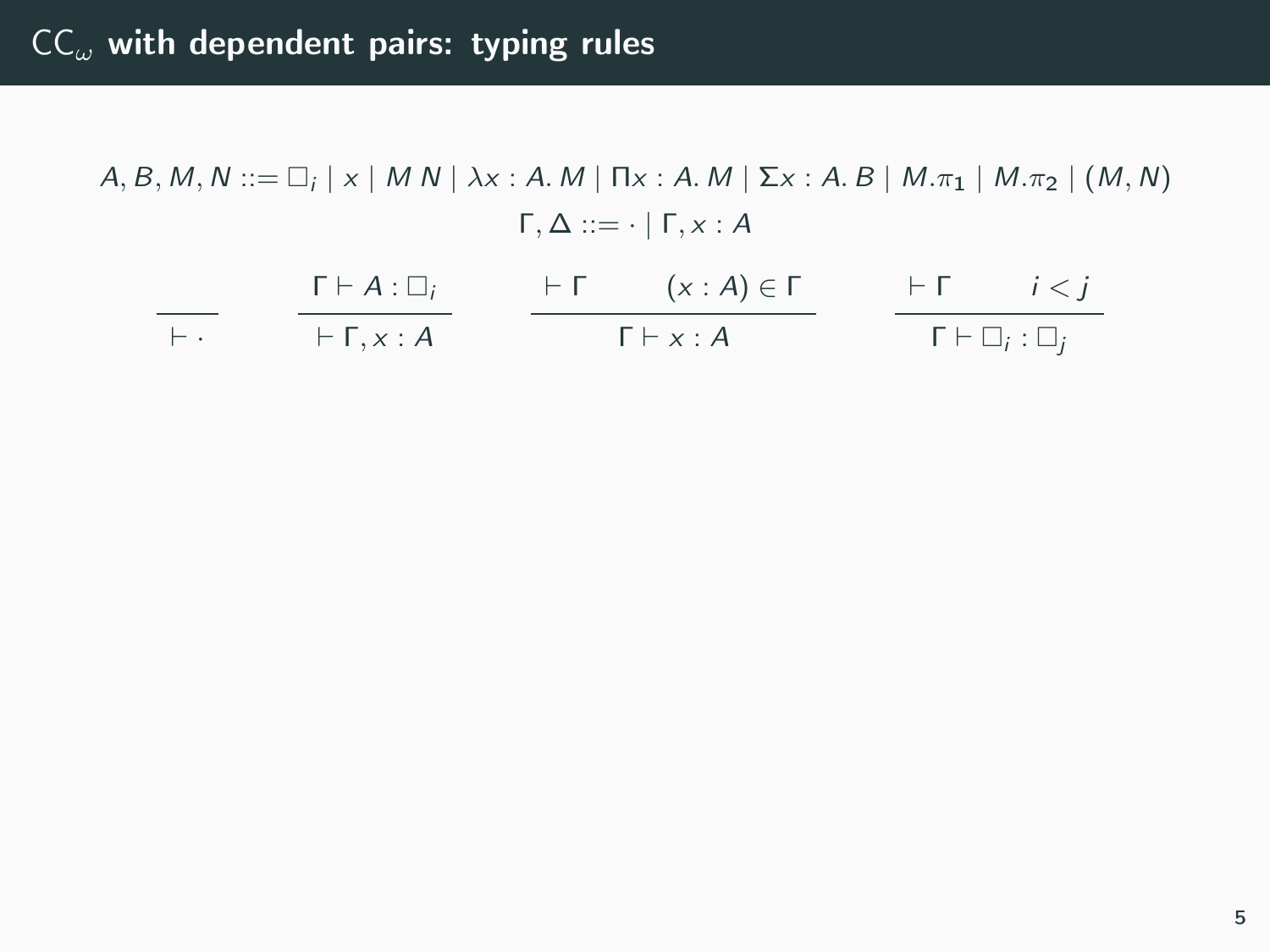|                                     |                                      | $\Gamma \vdash A : \Box_i$ |                       | $+$ $-$                                                 | $(x : A) \in \Gamma$                          |                                 |  | FГ.                               | i < i                                |
|-------------------------------------|--------------------------------------|----------------------------|-----------------------|---------------------------------------------------------|-----------------------------------------------|---------------------------------|--|-----------------------------------|--------------------------------------|
|                                     | $\vdash$ .<br>$\vdash \Gamma, x : A$ |                            |                       | $\Gamma \vdash x : A$                                   |                                               | $\Gamma \vdash \Box_i : \Box_i$ |  |                                   |                                      |
|                                     | $\Gamma \vdash A : \Box_i$           |                            | $\Gamma \vdash M : B$ |                                                         | $\Gamma \vdash A : \Box_i$                    |                                 |  | $\Gamma, x : A \vdash B : \Box_i$ |                                      |
| $\Gamma, x : A \vdash M : B$        |                                      |                            |                       | $\Gamma \vdash \Pi x : A.B : \square_{\text{max}(i,j)}$ |                                               |                                 |  |                                   |                                      |
|                                     | $\Gamma \vdash M : \Pi_{X} : A. B$   |                            | $\Gamma \vdash N : A$ |                                                         | $\Gamma, x : A \vdash M : B$                  |                                 |  |                                   | $\Gamma \vdash \Pi x : A.B : \Box_i$ |
| $\Gamma \vdash M \ N : B\{x := N\}$ |                                      |                            |                       |                                                         | $\Gamma \vdash \lambda x : A.M : \Pi x : A.B$ |                                 |  |                                   |                                      |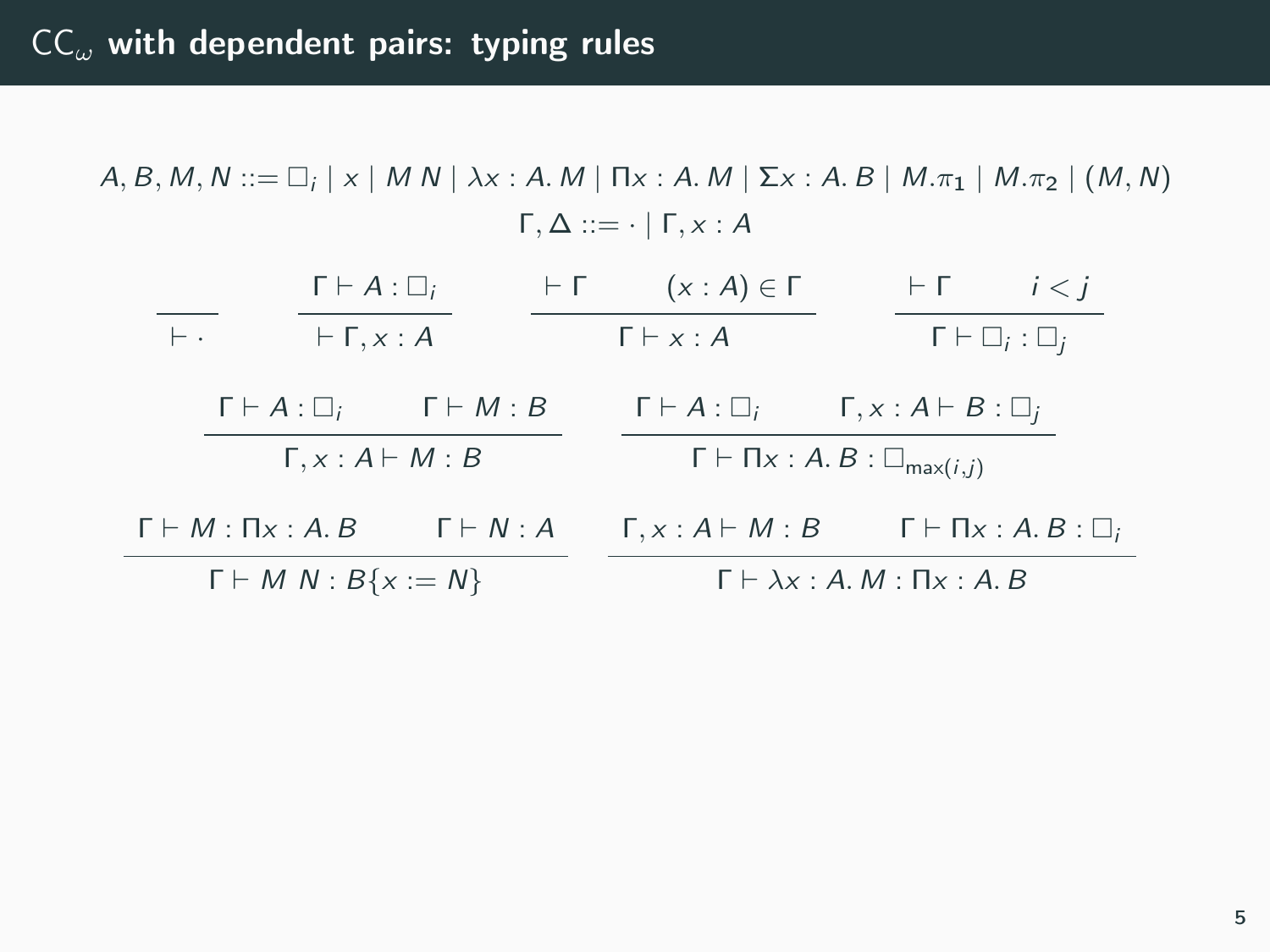÷,

|                                                                                      |  | $\Gamma \vdash A : \Box_i$                                  | $\vdash \Gamma$ |                                                             | $(x : A) \in \Gamma$                                  |  |                              | $\vdash \Gamma$ $i < i$                                                |
|--------------------------------------------------------------------------------------|--|-------------------------------------------------------------|-----------------|-------------------------------------------------------------|-------------------------------------------------------|--|------------------------------|------------------------------------------------------------------------|
| $\vdash$ .                                                                           |  | $\vdash \Gamma, x : A$                                      |                 | $\Gamma \vdash x : A$                                       |                                                       |  |                              | $\Gamma \vdash \Box_i : \Box_i$                                        |
|                                                                                      |  | $\Gamma \vdash A : \Box_i \qquad \Gamma \vdash M : B$       |                 |                                                             | $\Gamma \vdash A : \Box_i$                            |  | $\Gamma, x:A\vdash B:\Box_i$ |                                                                        |
| $\Gamma, x : A \vdash M : B$                                                         |  |                                                             |                 | $\Gamma \vdash \Pi x : A \ldotp B : \Box_{\text{max}(i,j)}$ |                                                       |  |                              |                                                                        |
|                                                                                      |  | $\Gamma \vdash M : \Pi_X : A \cdot B$ $\Gamma \vdash N : A$ |                 |                                                             |                                                       |  |                              | $\Gamma, x : A \vdash M : B$ $\Gamma \vdash \Pi x : A . B : \square_i$ |
| $\Gamma \vdash M \ N : B\{x := N\}$<br>$\Gamma \vdash \lambda x : A.M : \Pi x : A.B$ |  |                                                             |                 |                                                             |                                                       |  |                              |                                                                        |
|                                                                                      |  | $\Gamma \vdash M : A$                                       |                 |                                                             | $\Gamma \vdash B : \Box_i$ $\Gamma \vdash A \equiv B$ |  |                              |                                                                        |
| $\Gamma \vdash M : B$                                                                |  |                                                             |                 |                                                             |                                                       |  |                              |                                                                        |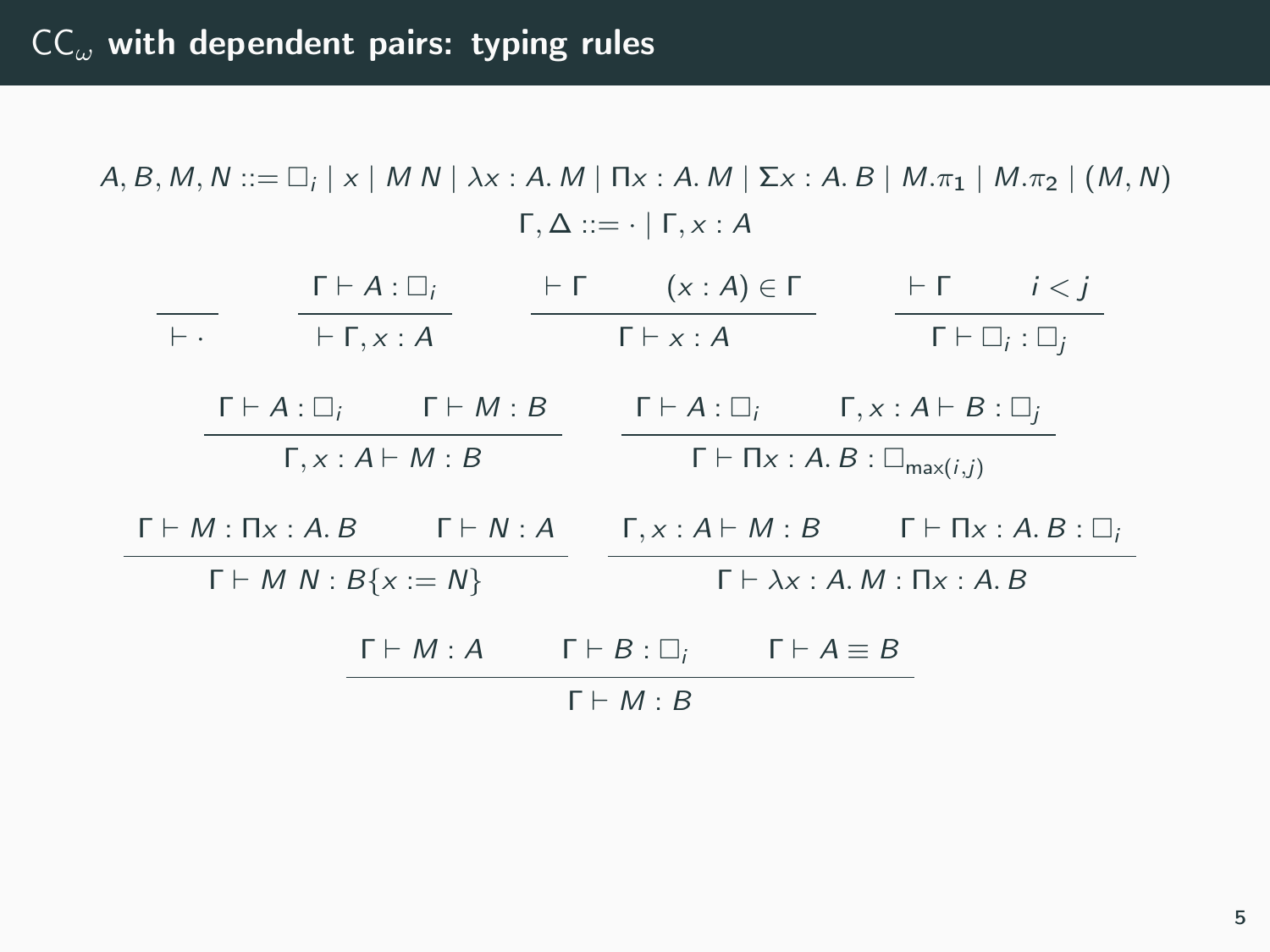| $\Gamma \vdash A : \Box_i$                                                              | $\vdash \Gamma$ $(x:A) \in \Gamma$ | $\vdash \Gamma$ $i < i$                                              |  |  |  |
|-----------------------------------------------------------------------------------------|------------------------------------|----------------------------------------------------------------------|--|--|--|
| $\vdash \Gamma, x : A$<br>$\vdash$ $\cdot$                                              | $\Gamma \vdash x : A$              | $\Gamma \vdash \Box_i : \Box_i$                                      |  |  |  |
| $\Gamma \vdash A : \Box_i \qquad \Gamma \vdash M : B$                                   |                                    | $\Gamma \vdash A : \Box_i$ $\Gamma, x : A \vdash B : \Box_i$         |  |  |  |
| $\Gamma, x : A \vdash M : B$                                                            |                                    | $\Gamma \vdash \Pi x : A.B : \square_{\text{max}(i,j)}$              |  |  |  |
| $\Gamma \vdash M : \Pi_{X} : A. B$ $\Gamma \vdash N : A$                                |                                    | $\Gamma, x : A \vdash M : B$ $\Gamma \vdash \Pi x : A . B : \square$ |  |  |  |
| $\Gamma \vdash M \ N : B\{x := N\}$<br>$\Gamma \vdash \lambda x : A.M : \Pi x : A.B$    |                                    |                                                                      |  |  |  |
| $\Gamma \vdash M : A$ $\Gamma \vdash B : \Box_i$                                        |                                    | $\Gamma \vdash A \equiv B$                                           |  |  |  |
| $\Gamma \vdash M : B$                                                                   |                                    |                                                                      |  |  |  |
| $\Gamma \vdash A : \Box_i$ $\Gamma, x : A \vdash B : \Box_i$                            |                                    | $\Gamma \vdash M : \Sigma \times : A \ldotp B$                       |  |  |  |
| $\Gamma \vdash \Sigma x : A.B : \square_{\text{max}(i,j)}$                              |                                    | $\Gamma \vdash M_{\cdot} \pi_1 : A$                                  |  |  |  |
| $\Gamma \vdash M : \Sigma x : A \cdot B$<br>$\Gamma \vdash M.\pi_2 : B\{x := M.\pi_1\}$ |                                    |                                                                      |  |  |  |

5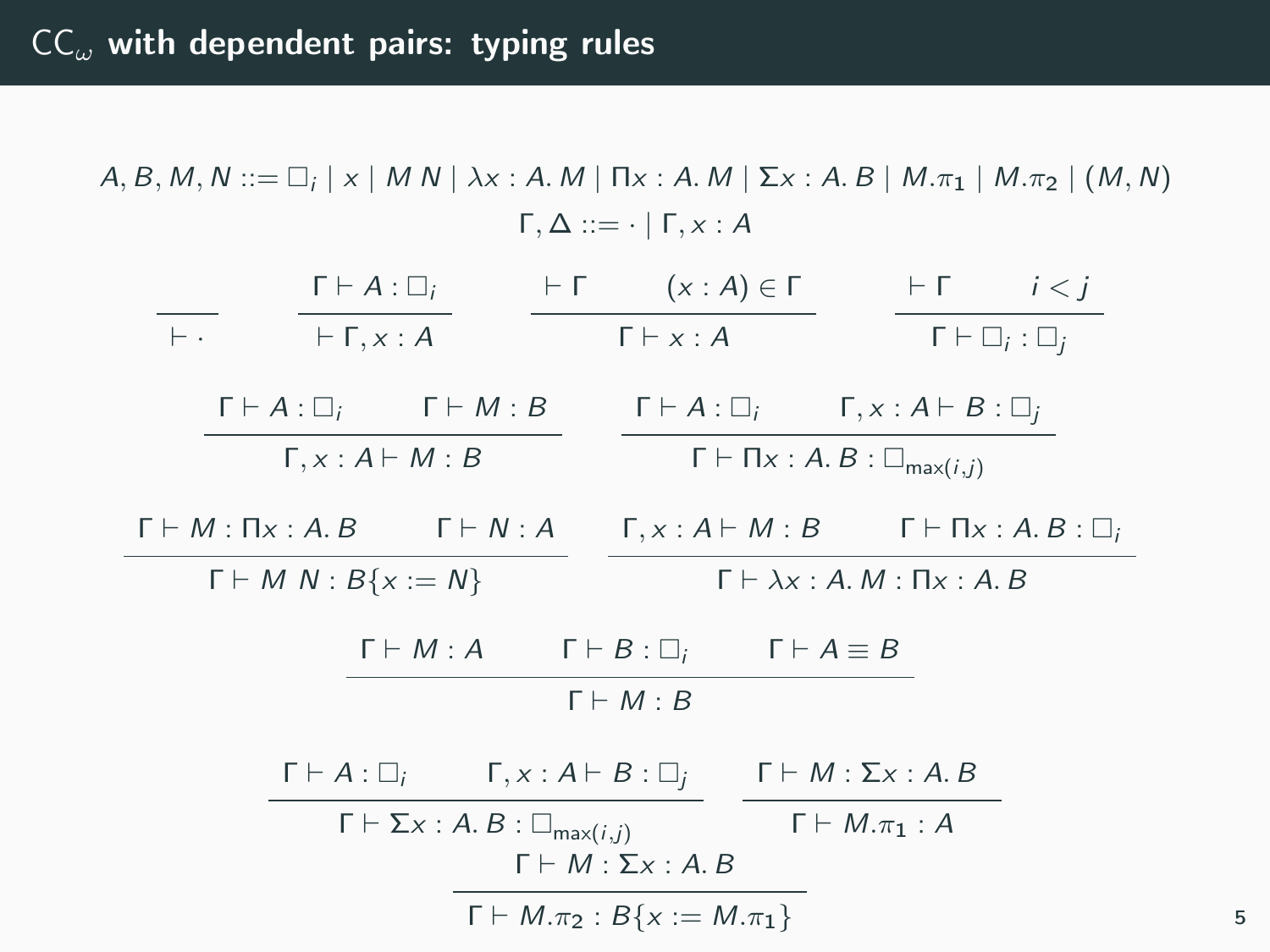Inductive  $\mathbb{N} := \mathsf{O} : \mathbb{N} \mid \mathsf{S} : \mathbb{N} \to \mathbb{N}$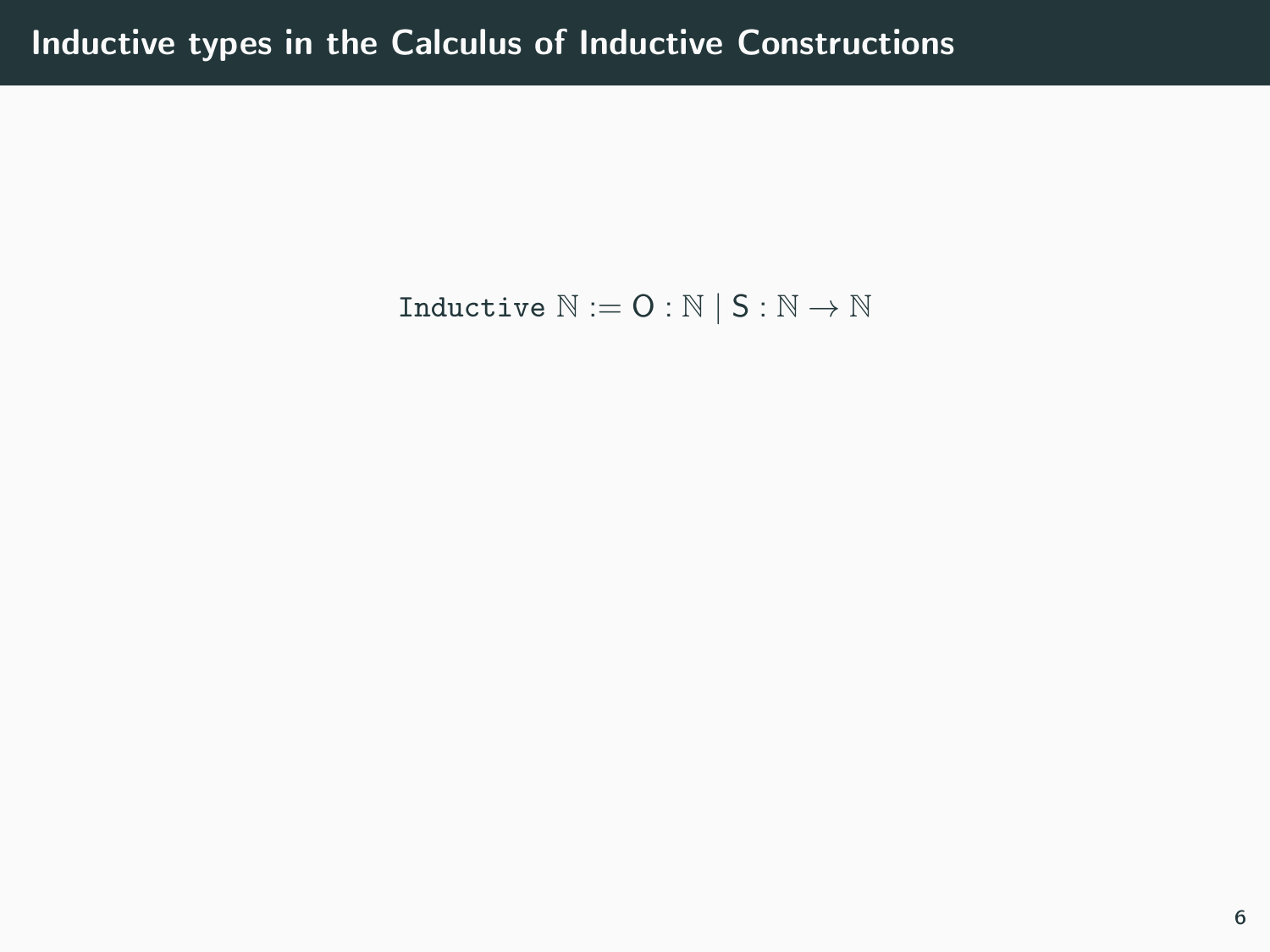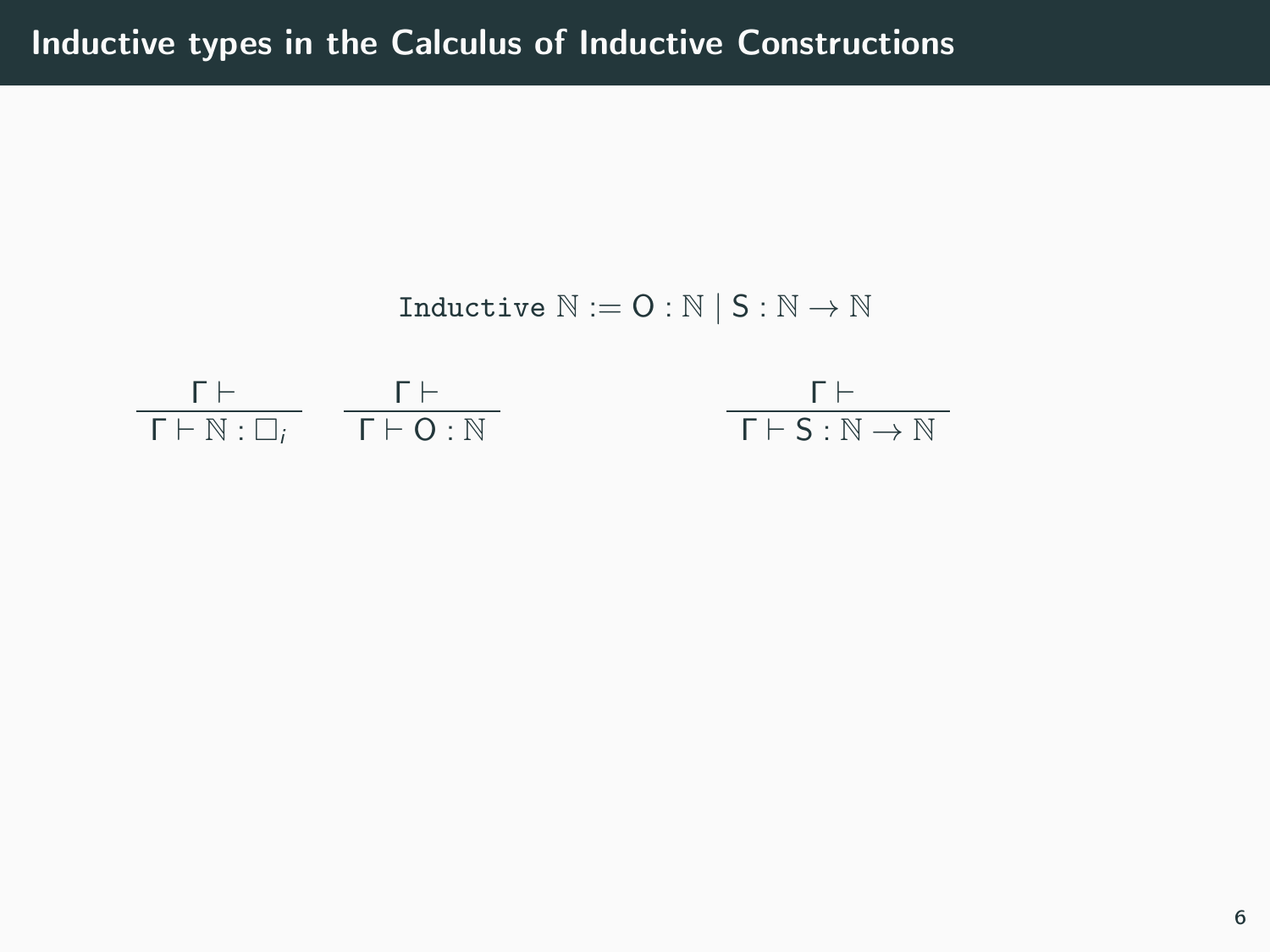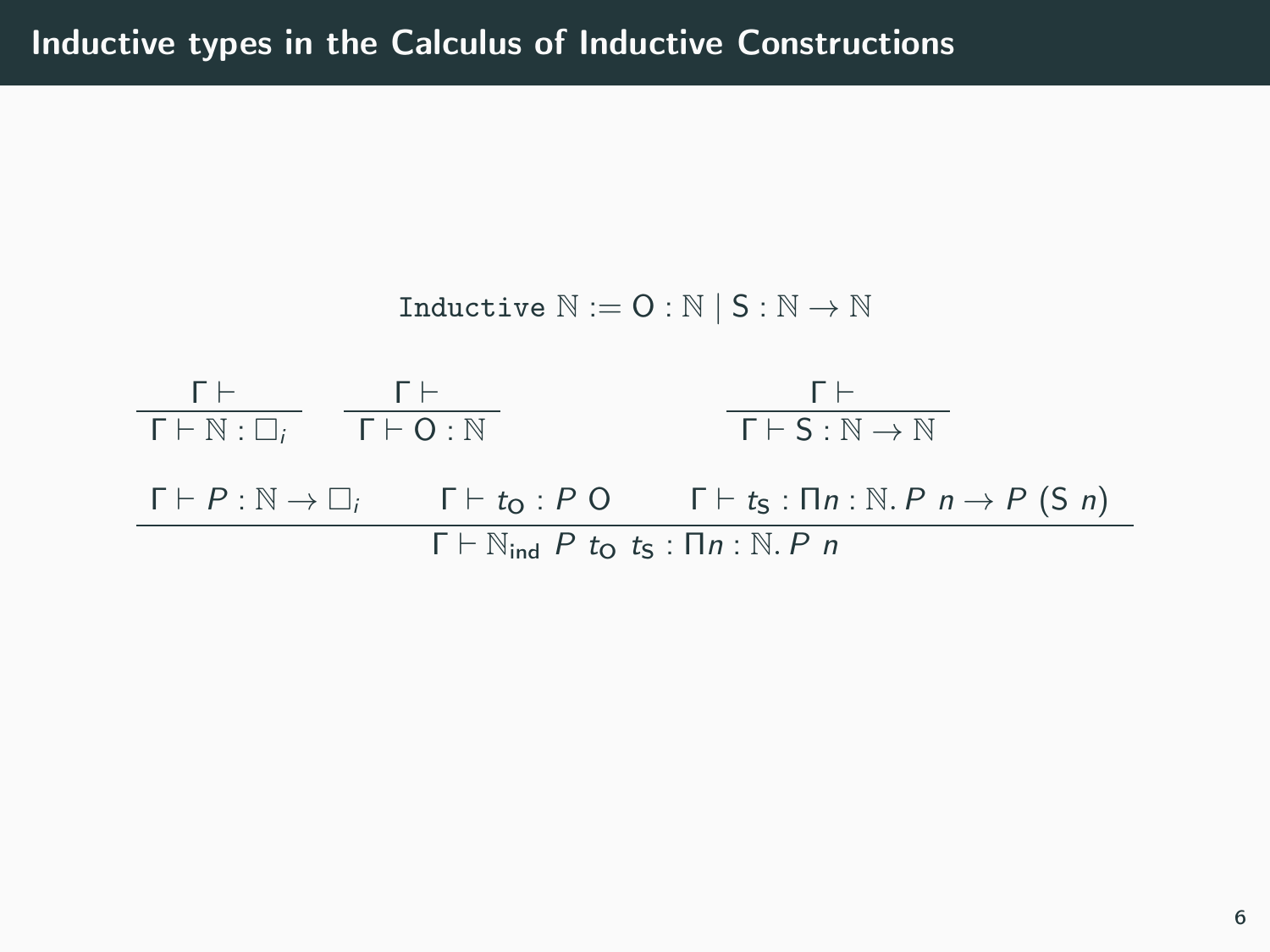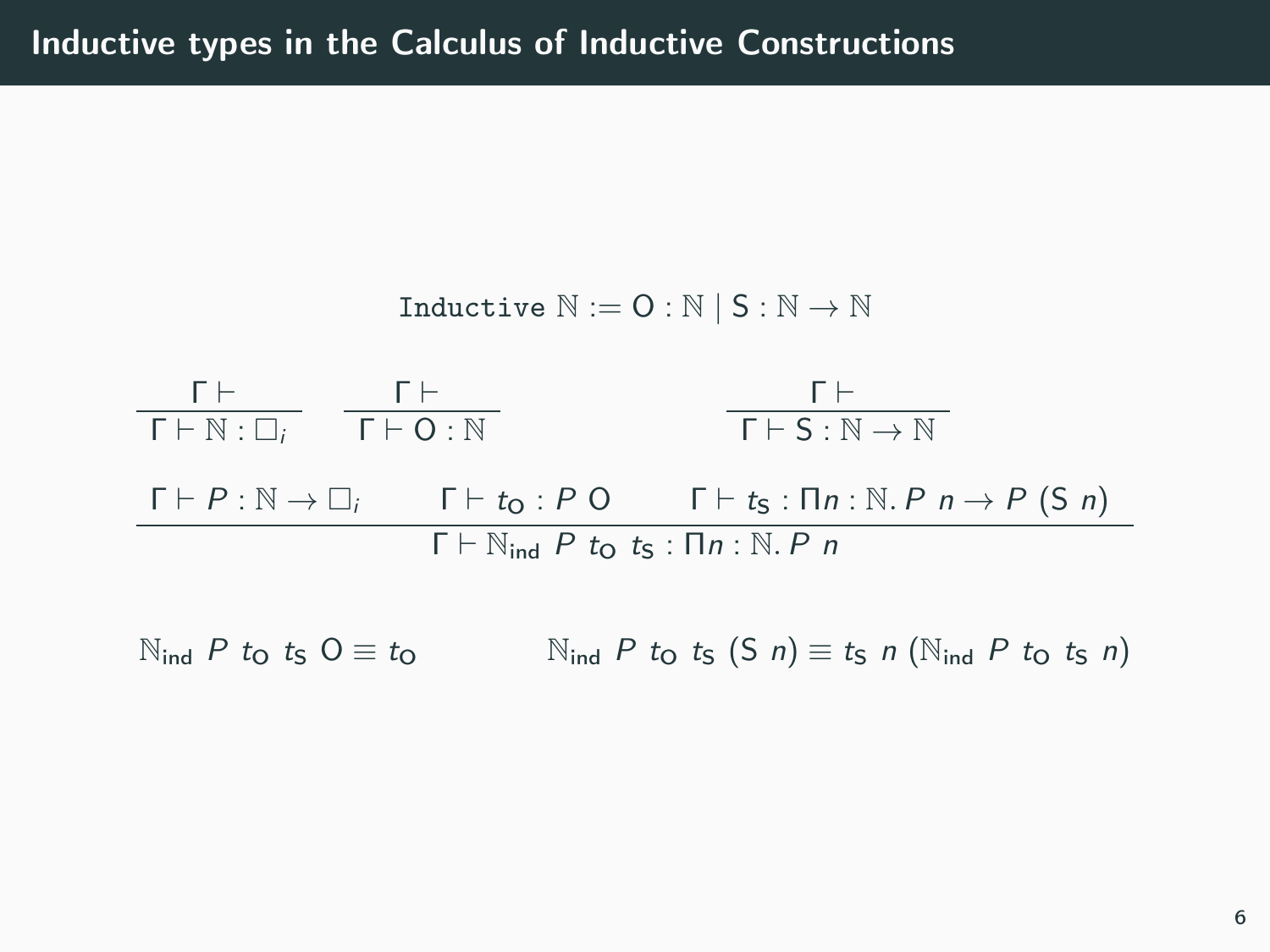## With parameters:

Inductive list  $(A: \Box)$  :  $\Box :=$ 

nil : list  $A \mid \text{cons} : A \rightarrow \text{list } A \rightarrow \text{list } A$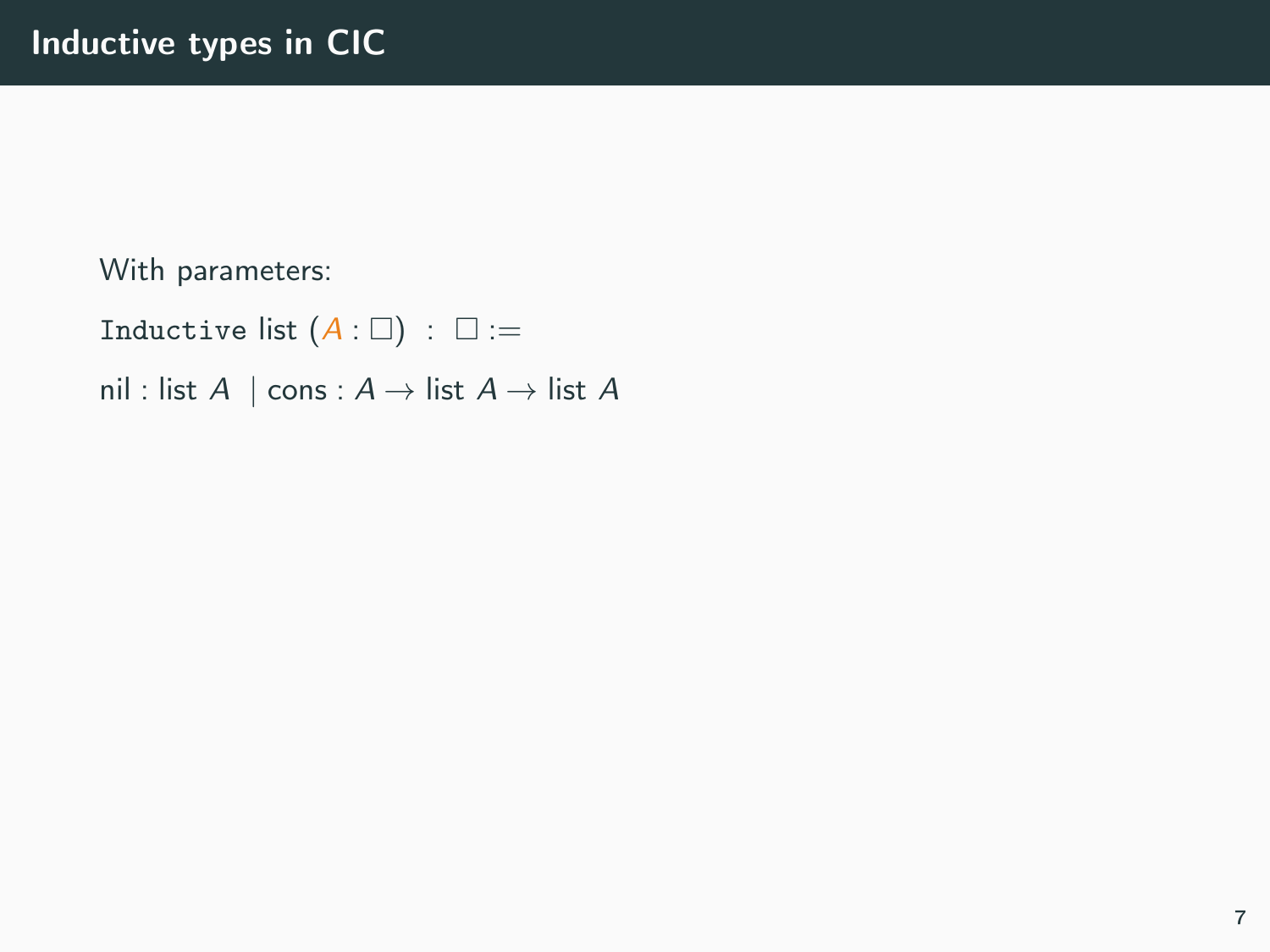### With parameters:

Inductive list  $(A: \square)$  :  $\square$  :=

nil : list  $A \mid \text{cons} : A \rightarrow \text{list } A \rightarrow \text{list } A$ 

With indices:

Inductive vect  $(A: \square) : \mathbb{N} \to \square :=$ 

vnil : vect A O | vcons :  $\forall n : \mathbb{N}, A \rightarrow$  vect A  $n \rightarrow$  vect A  $(S n)$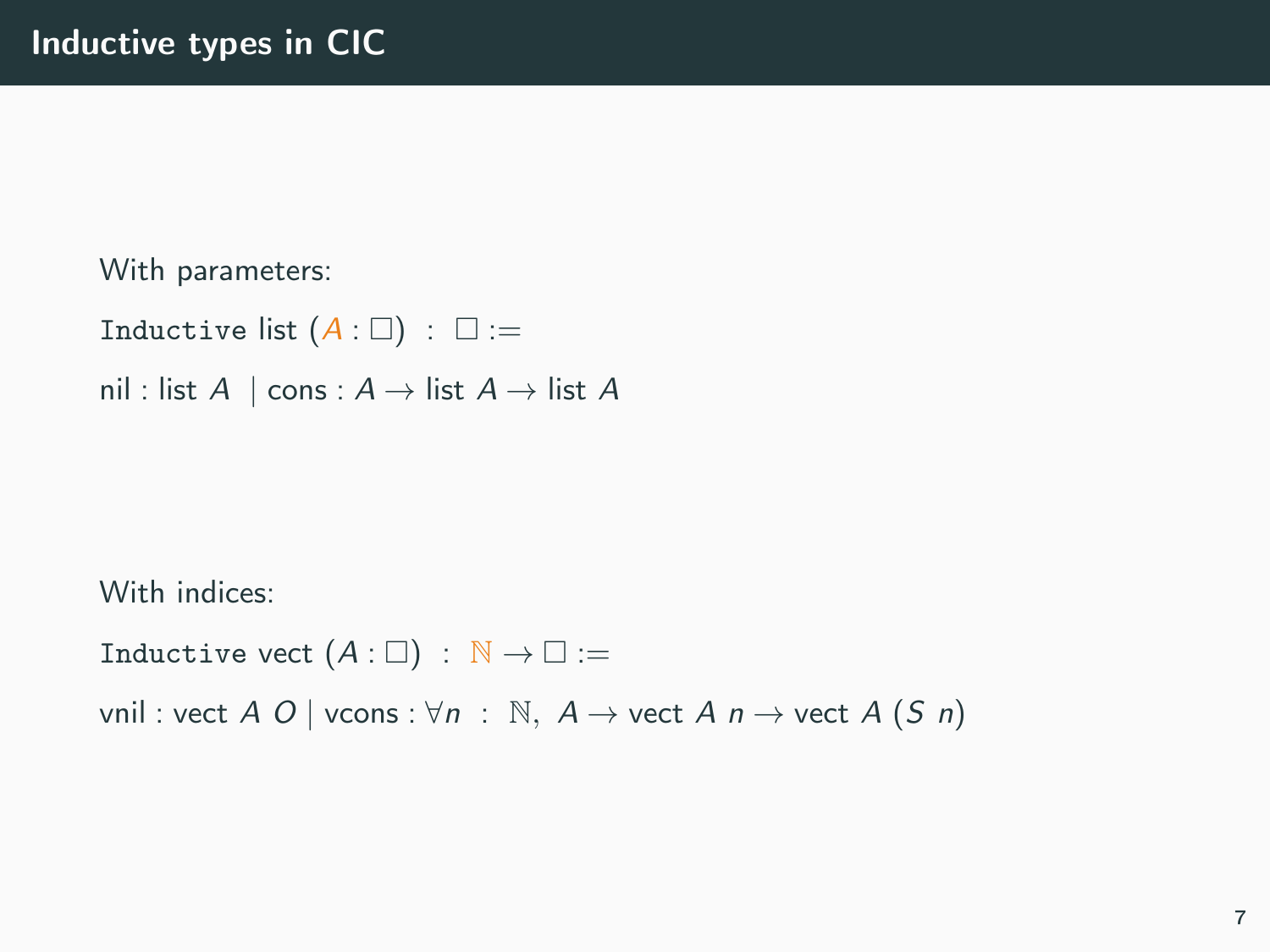$$
\mathscr{C} : ((\mathbb{N} \to \mathbb{N}) \to \mathbb{N}) \to \square
$$
  

$$
\mathscr{C} f := \Pi(\alpha : \mathbb{N} \to \mathbb{N}). \Sigma(\ell : \text{list } \mathbb{N}). \Pi(\beta : \mathbb{N} \to \mathbb{N}). \alpha \approx_{\ell} \beta \to f \alpha = f \beta.
$$
  
with

 $\alpha \approx_{\ell} \beta := \text{map } \ell \alpha = \text{map } \ell \beta$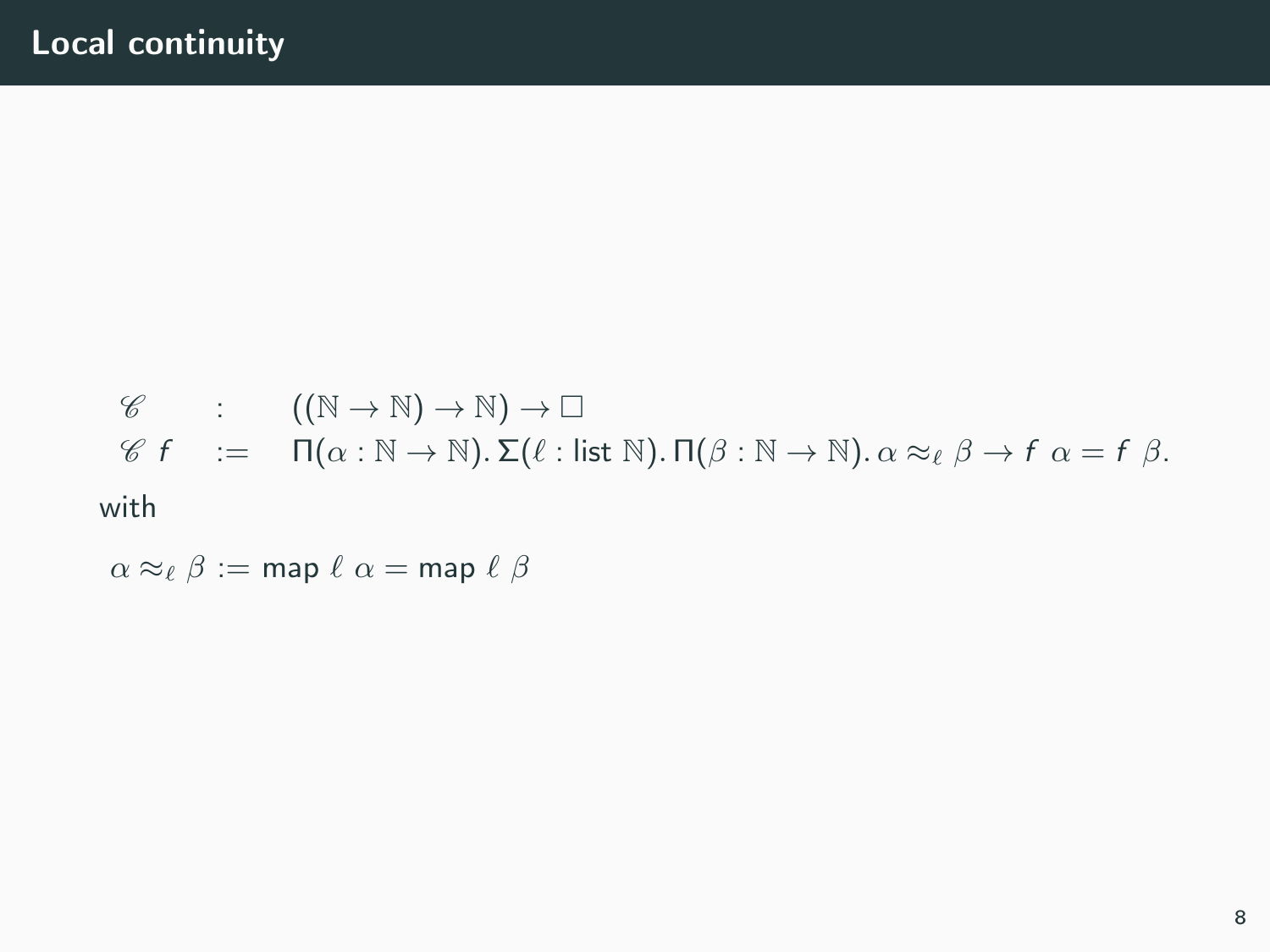For any  $\vdash_S f : (\mathbb{N} \to \mathbb{N}) \to \mathbb{N}$ , there exists a proof  $\vdash_T p : \mathscr{C} f$ .

with  $T$  and  $S$  two "appropriate" dependent type theories.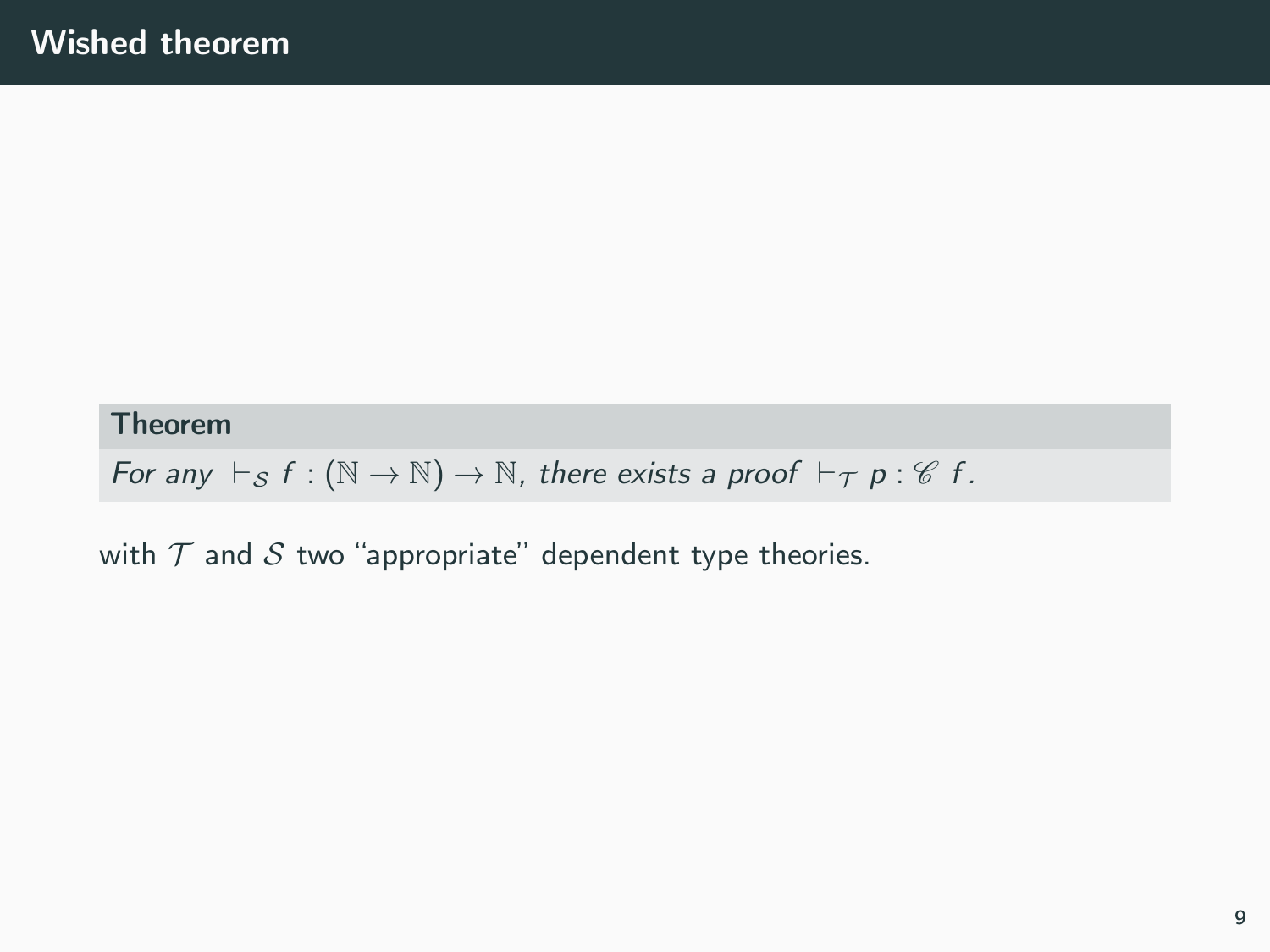See:

# $\vdash f : (\mathbb{N} \to \mathbb{N}) \to \mathbb{N}$

as a natural number computed using calls to a fixed oracle  $\alpha$ :

 $\alpha : \mathbb{N} \to \mathbb{N} \vdash n : \mathbb{N}$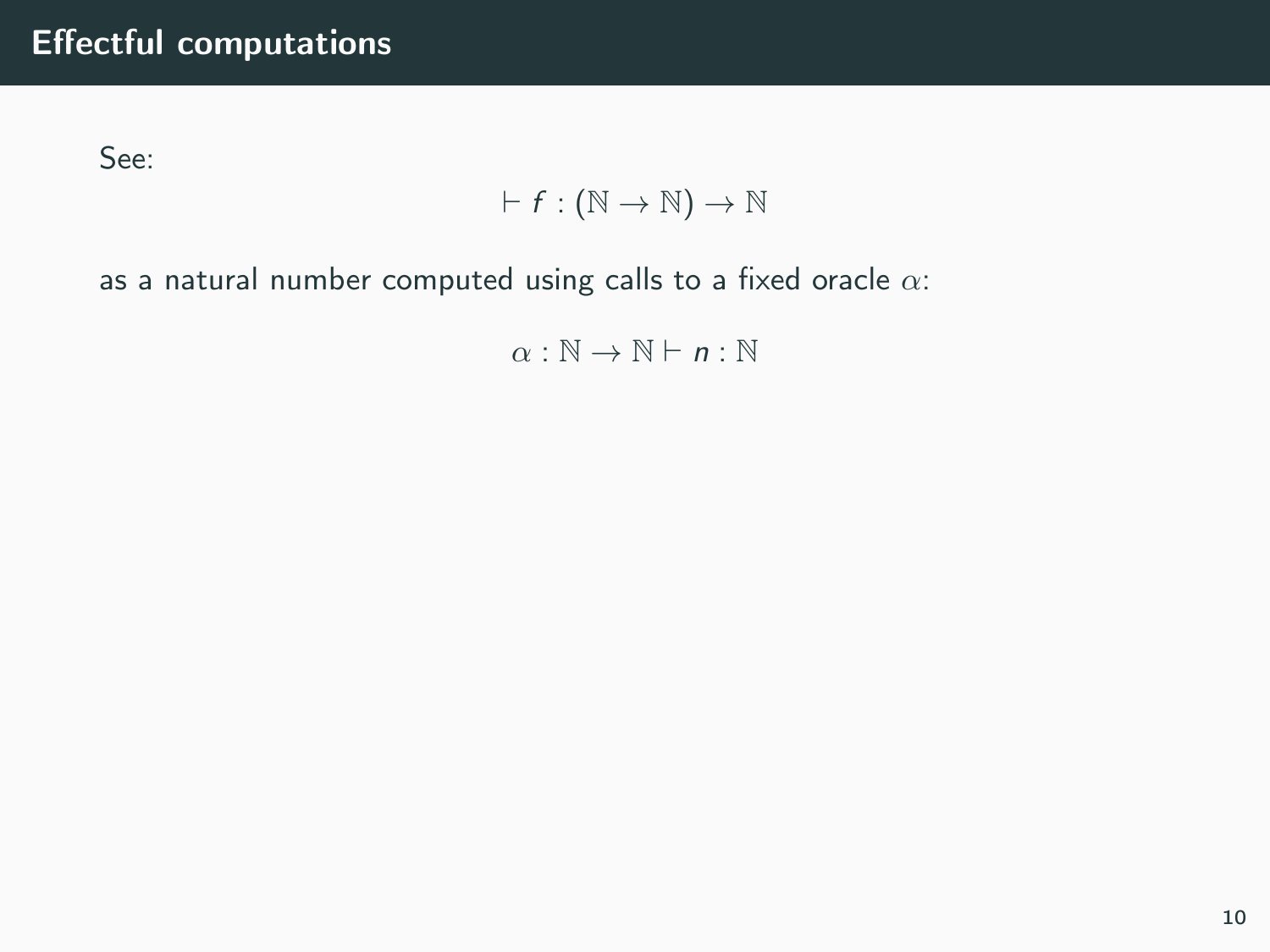See:

$$
\vdash f:(\mathbb{N}\to\mathbb{N})\to\mathbb{N}
$$

as a natural number computed using calls to a fixed oracle  $\alpha$ :

 $\alpha : \mathbb{N} \to \mathbb{N} \vdash n : \mathbb{N}$ 

More generally, we will study:

 $\alpha$  :  $\Pi$ *i* :  $\mathbb{I}$ ,  $O$  *i*  $\vdash$  *a* : A

for fixed arbitrary types:

- of questions to the oracle:  $\vdash \mathbb{I} : \Box_0$
- of answers from the oracle:  $\vdash$  O :  $\mathbb{I} \rightarrow \Box_0$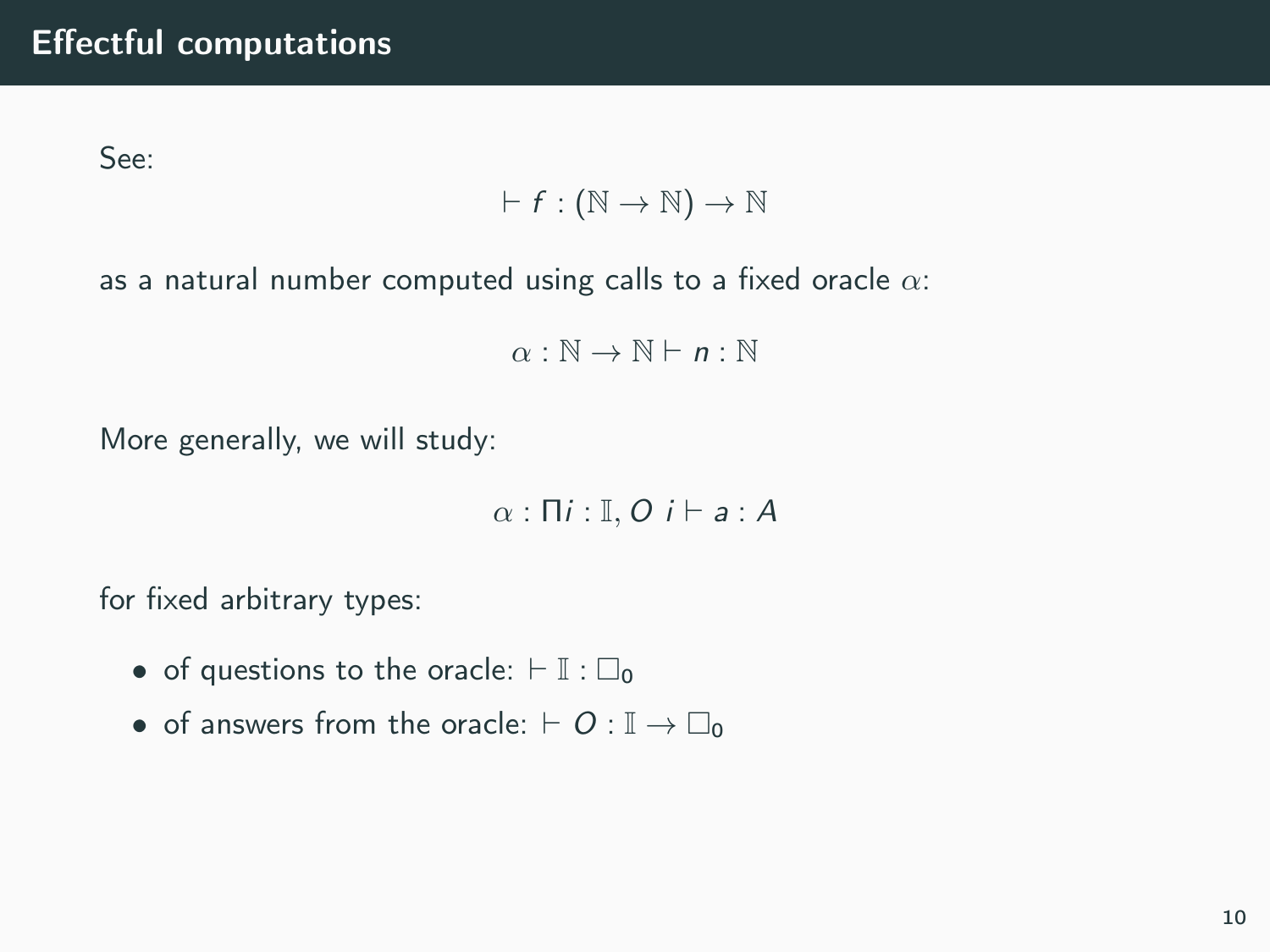See:

$$
\vdash f:(\mathbb{N}\to\mathbb{N})\to\mathbb{N}
$$

as a natural number computed using calls to a fixed oracle  $\alpha$ :

 $\alpha : \mathbb{N} \to \mathbb{N} \vdash n : \mathbb{N}$ 

More generally, we will study:

 $\alpha$  :  $\Pi$ *i* :  $\mathbb{I}$ ,  $O$  *i*  $\vdash$  *a* : A

for fixed arbitrary types:

- of questions to the oracle:  $\vdash \mathbb{I} : \Box_0$
- of answers from the oracle:  $\vdash O : \mathbb{I} \to \Box_0$

Denote  $\mathbb{Q} := \Pi i : \mathbb{I}, O$  i the type of oracles.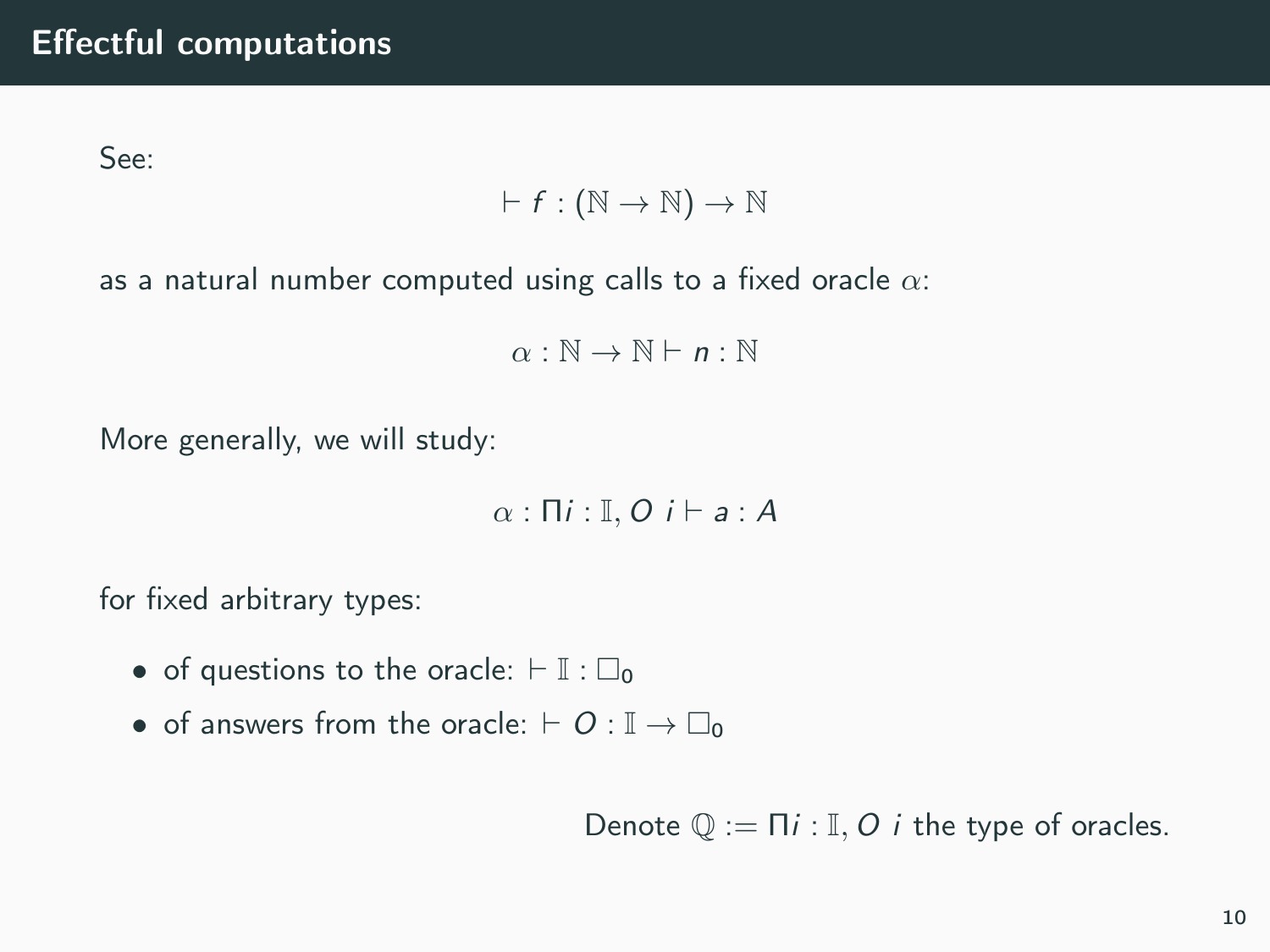# Inductive  $\mathfrak{D}(A: \square)$  :  $\square := \eta : A \to \mathfrak{D} A \mid \beta : \Pi(i: \mathbb{I}). (\mathbb{O} \text{ } i \to \mathfrak{D} A) \to \mathfrak{D} A$ .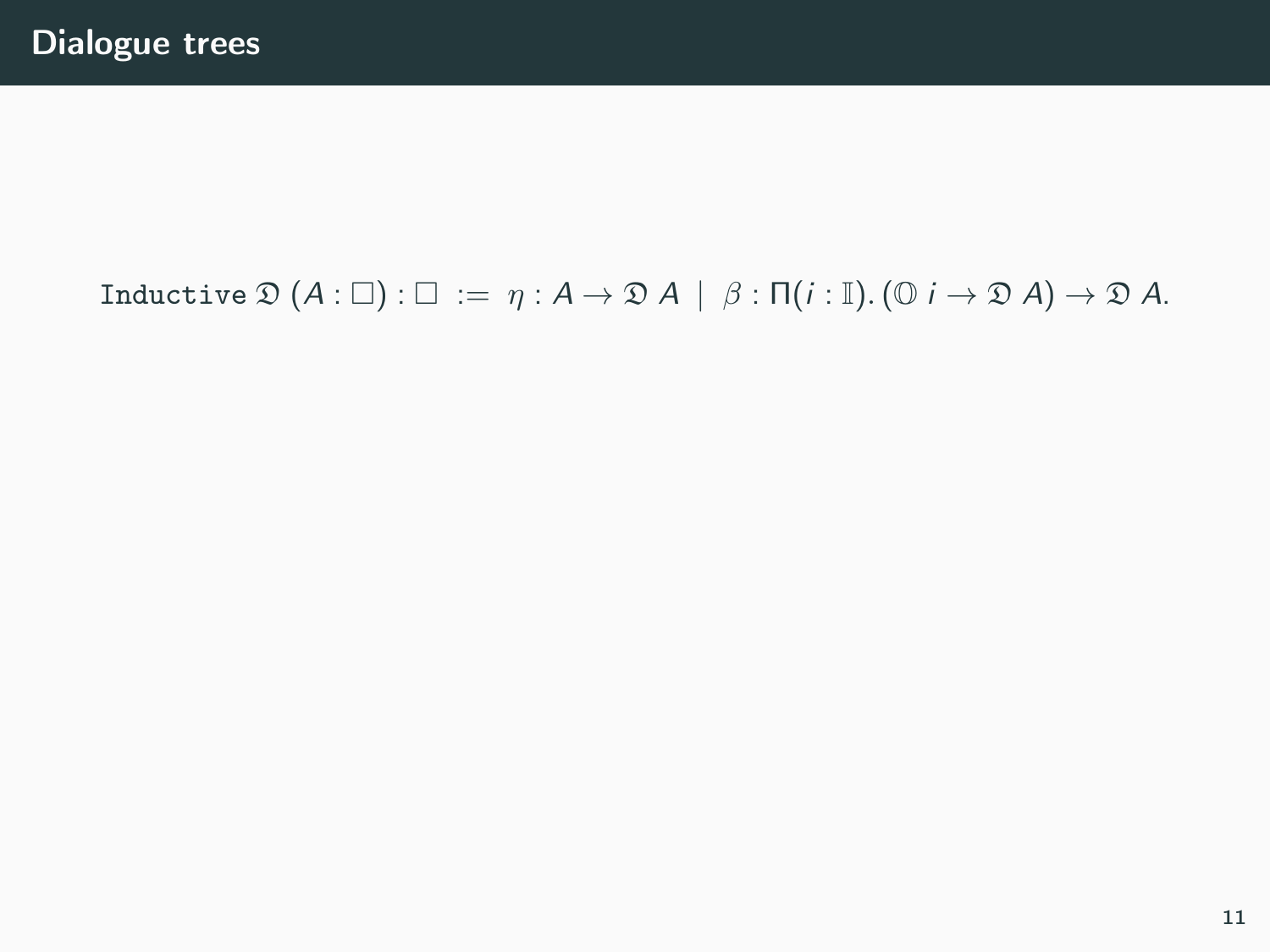# Inductive  $\mathfrak{D}(A: \square)$  :  $\square := \eta : A \to \mathfrak{D} A \mid \beta : \Pi(i: \mathbb{I}).$   $(\mathbb{O} \mid i \to \mathfrak{D} A) \to \mathfrak{D} A$ .

A term  $\vdash d : \mathfrak{D}$  A represents a dialogue tree with:

- $\bullet$  labels on inner nodes in  $\mathbb{I}$ :
- labels on leaves in A;
- arcs from inner node *i* indexed by the inhabitants of type  $(① i)$ .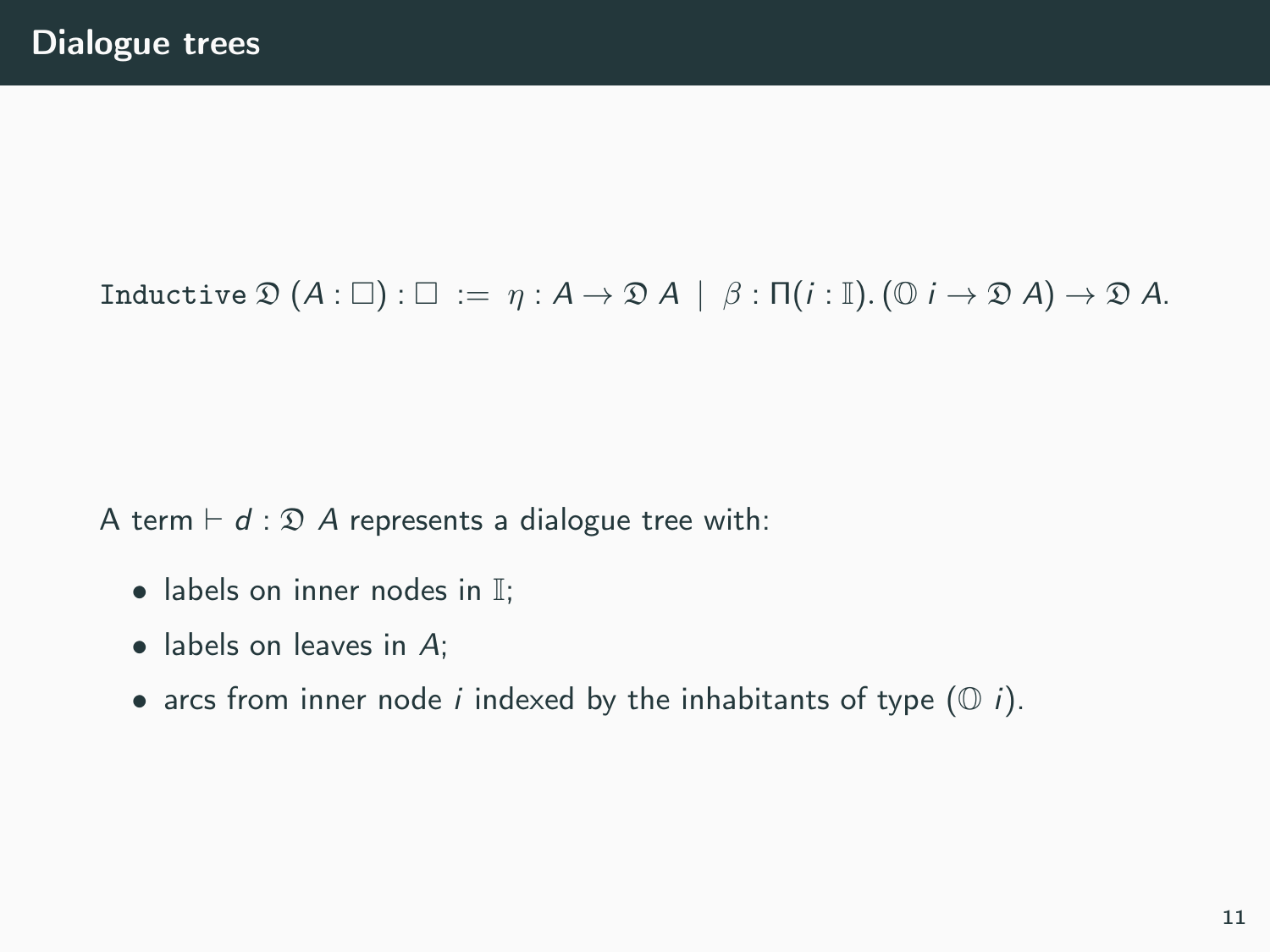$\vdash d : \mathfrak{D}$  A computes a term in A using an oracle  $\alpha : \Pi i : \mathbb{I}, O$  i

$$
\begin{array}{lll}\n\partial & : & \Pi\{A:\Box\}(\alpha:\mathbb{Q}) \, (d:\mathfrak{D} \, A).\, A \\
\partial \alpha \, (\eta \, x) & := & x \\
\partial \alpha \, (\beta \, i \, k) & := & \partial \alpha \, (k \, (\alpha \, i)).\n\end{array}
$$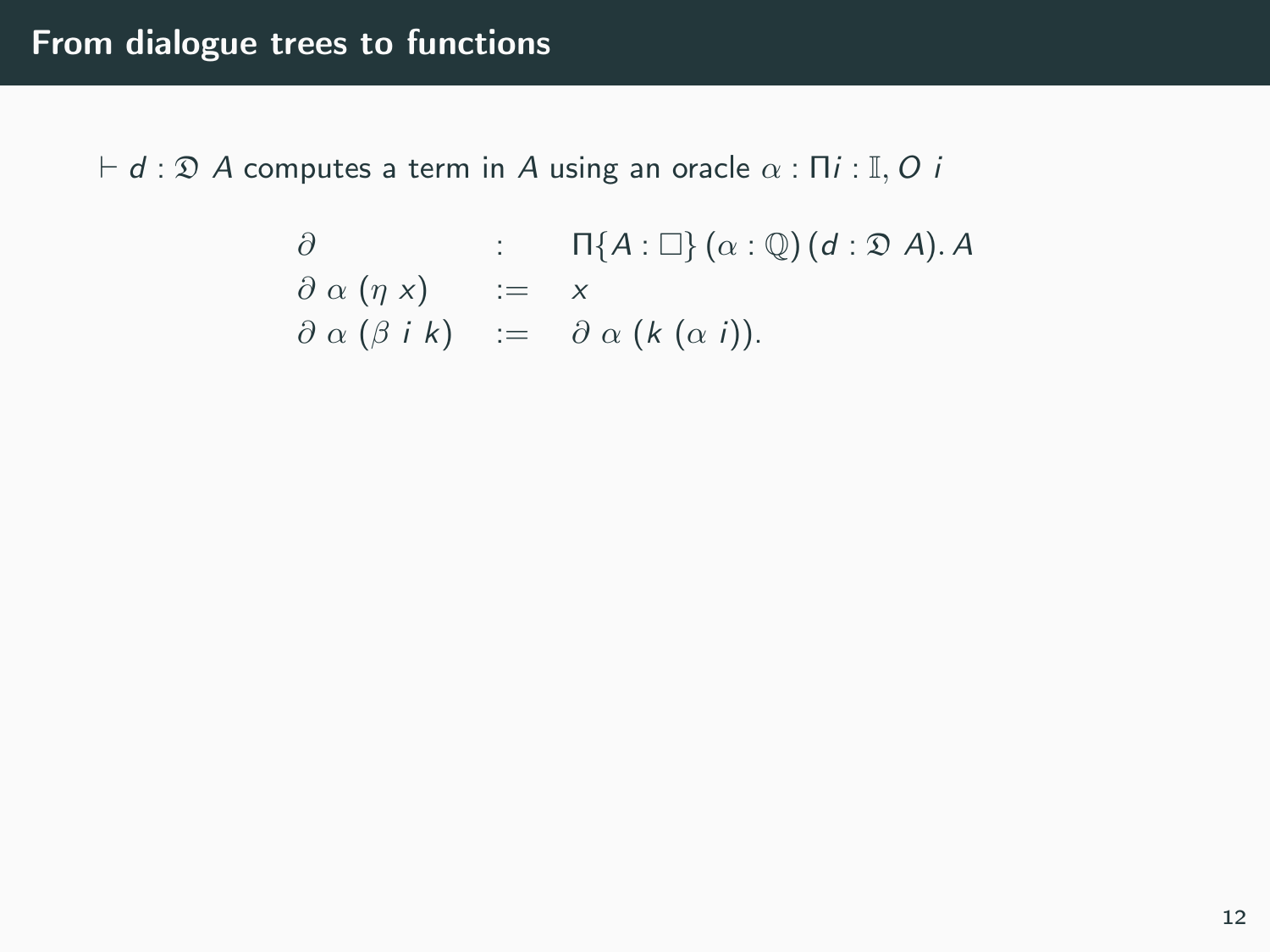$\vdash d : \mathfrak{D}$  A computes a term in A using an oracle  $\alpha : \Pi i : \mathbb{I}, O \nvert i$ 

$$
\begin{array}{lll}\n\partial & \colon & \Pi\{A:\Box\}(\alpha:\mathbb{Q})\,(d:\mathfrak{D}\,A).\,A \\
\partial\alpha\,(\eta\,x) & \colon = & x \\
\partial\alpha\,(\beta\,i\,k) & \colon = & \partial\alpha\,(k\,(\alpha\,i)).\n\end{array}
$$

### Definition

A function  $f: \mathbb{Q} \to A$  is said to be eloquent if there is a dialogue tree  $d: \mathcal{D} A$ and a proof that  $\Pi \alpha : \mathbb{Q}$ .  $f \alpha = \partial \alpha d$ .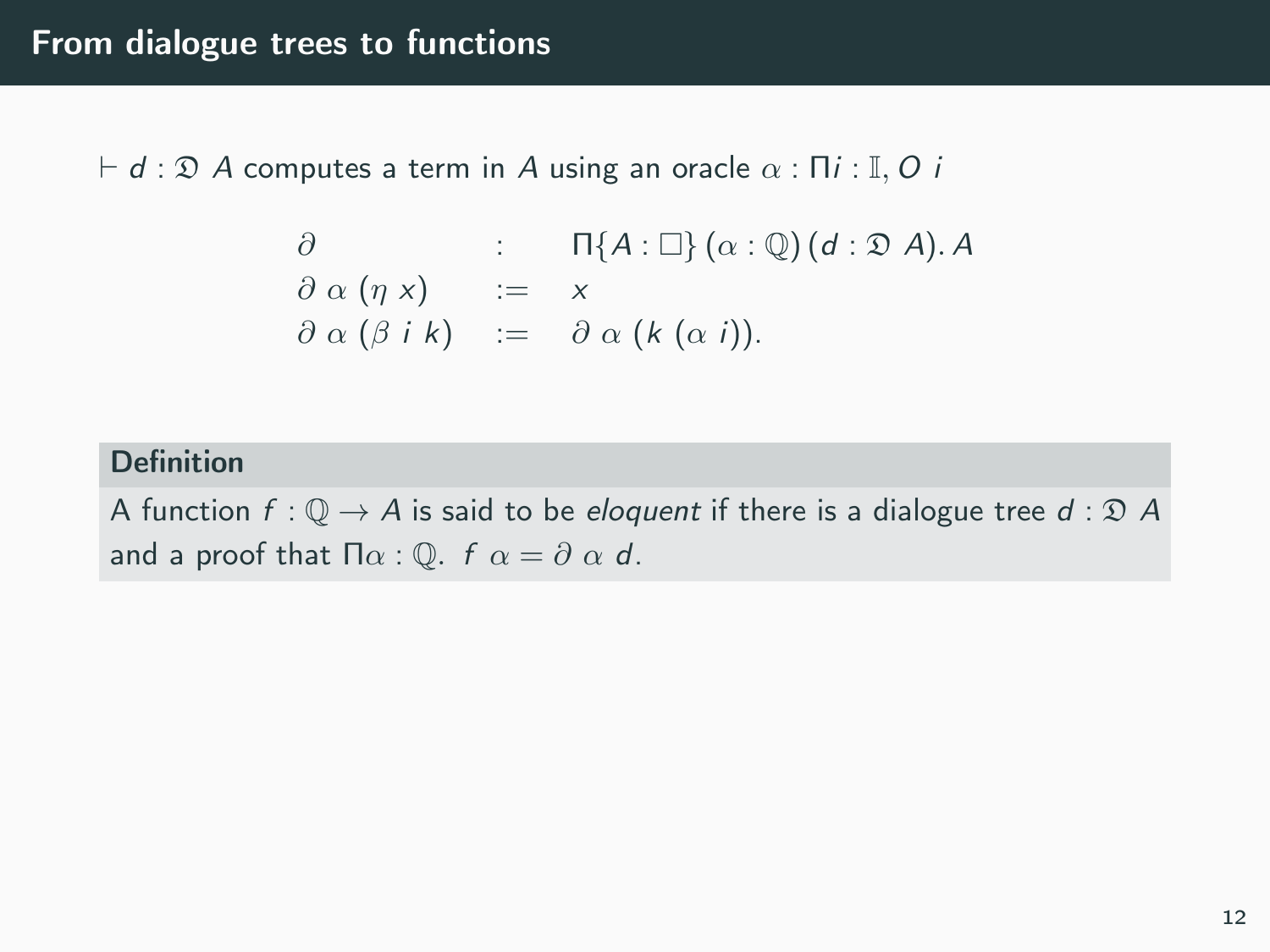$\vdash d : \mathfrak{D}$  A computes a term in A using an oracle  $\alpha : \Pi i : \mathbb{I}, O$  i

$$
\begin{array}{lll}\n\partial & \colon & \Pi\{A:\Box\}(\alpha:\mathbb{Q})\,(d:\mathfrak{D}\,A).\,A \\
\partial\alpha\,(\eta\,x) & \colon = & x \\
\partial\alpha\,(\beta\,i\,k) & \colon = & \partial\alpha\,(k\,(\alpha\,i)).\n\end{array}
$$

## Definition

A function  $f: \mathbb{Q} \to A$  is said to be *eloquent* if there is a dialogue tree  $d: \mathcal{D} A$ and a proof that  $\Pi \alpha$  :  $\mathbb{O}$ .  $f \alpha = \partial \alpha d$ .

Remark: Every eloquent function f is continuous.

Proof. Let  $d_f$  be a dialogue tree associated with f, and  $\alpha : \mathbb{Q}$ . Now  $\alpha$  selects a path in  $d_f$  from the root to a leaf. Consider  $\ell_\alpha$  : list II the corresponding list of labels.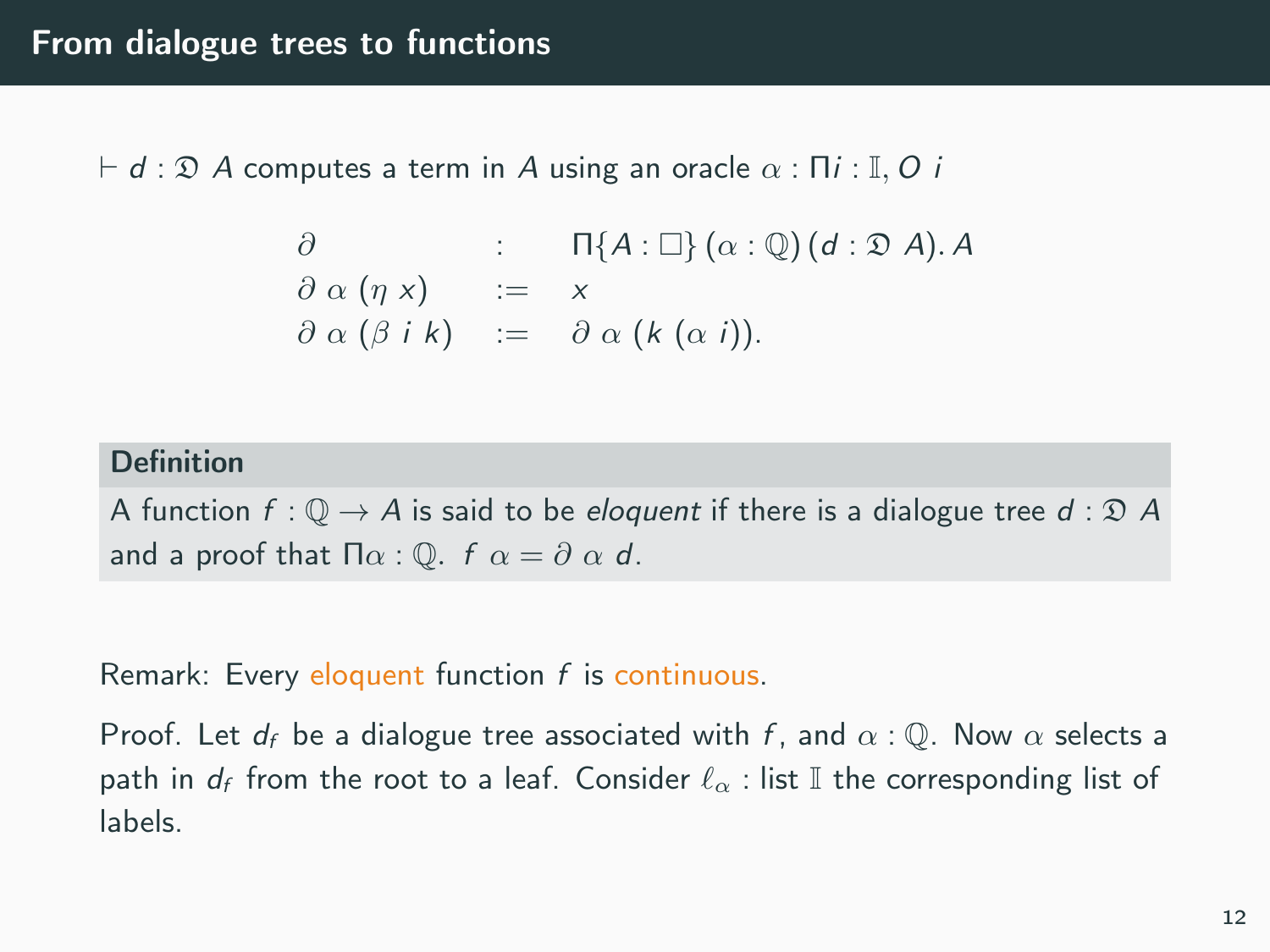For any  $\vdash_S f : (\mathbb{N} \to \mathbb{N}) \to \mathbb{N}$ , there exist a proof  $\vdash_T p : \mathscr{C} f$ .

Proof. Construct a model of  ${\cal S}$  for which which every function  $(N \to N) \to N$  is eloquent.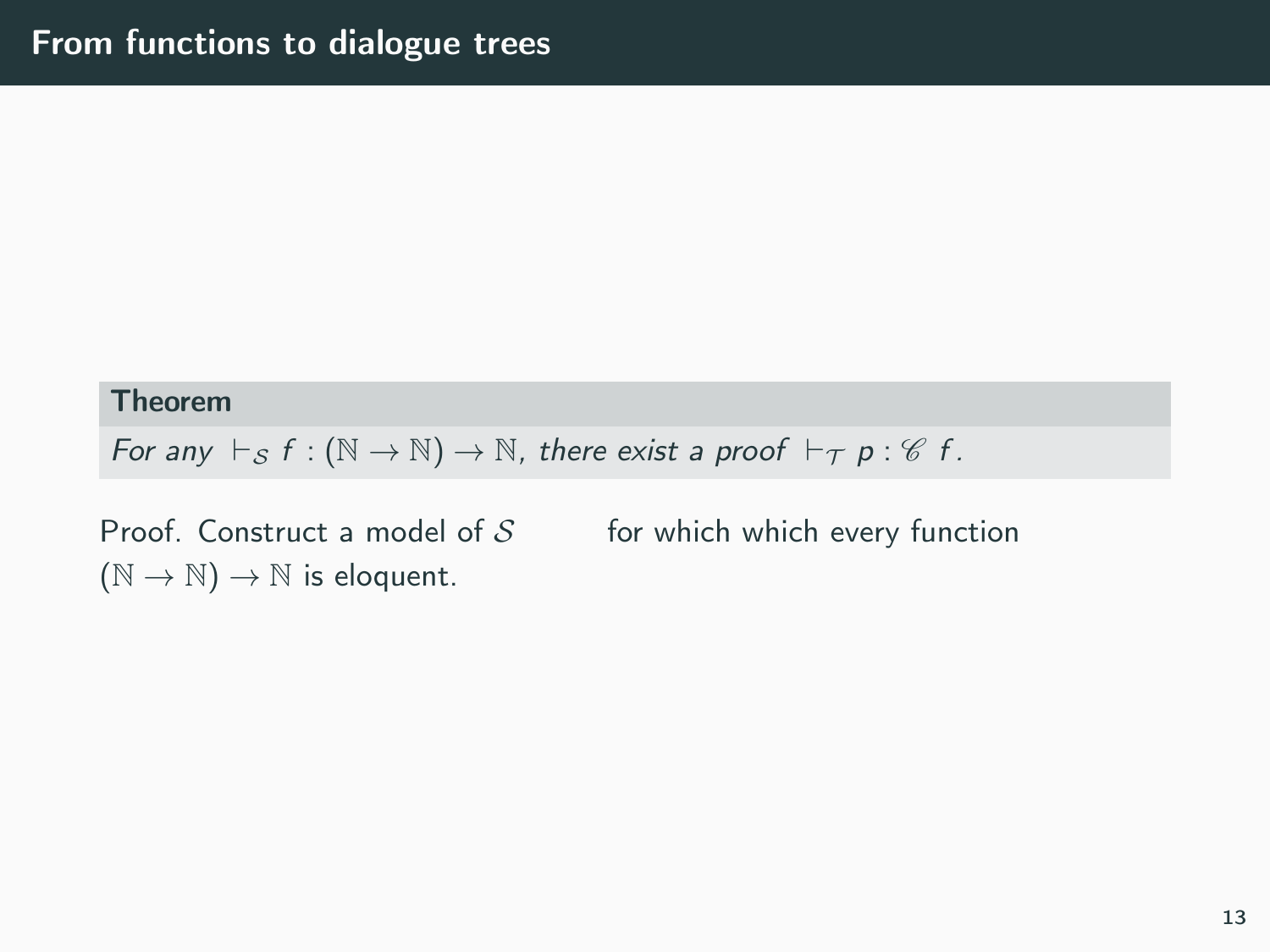For any  $\vdash_S f : (\mathbb{N} \to \mathbb{N}) \to \mathbb{N}$ , there exist a proof  $\vdash_T p : \mathscr{C} f$ .

Proof. Construct a model of S in T, for which which every function  $(N \to N) \to N$  is eloquent.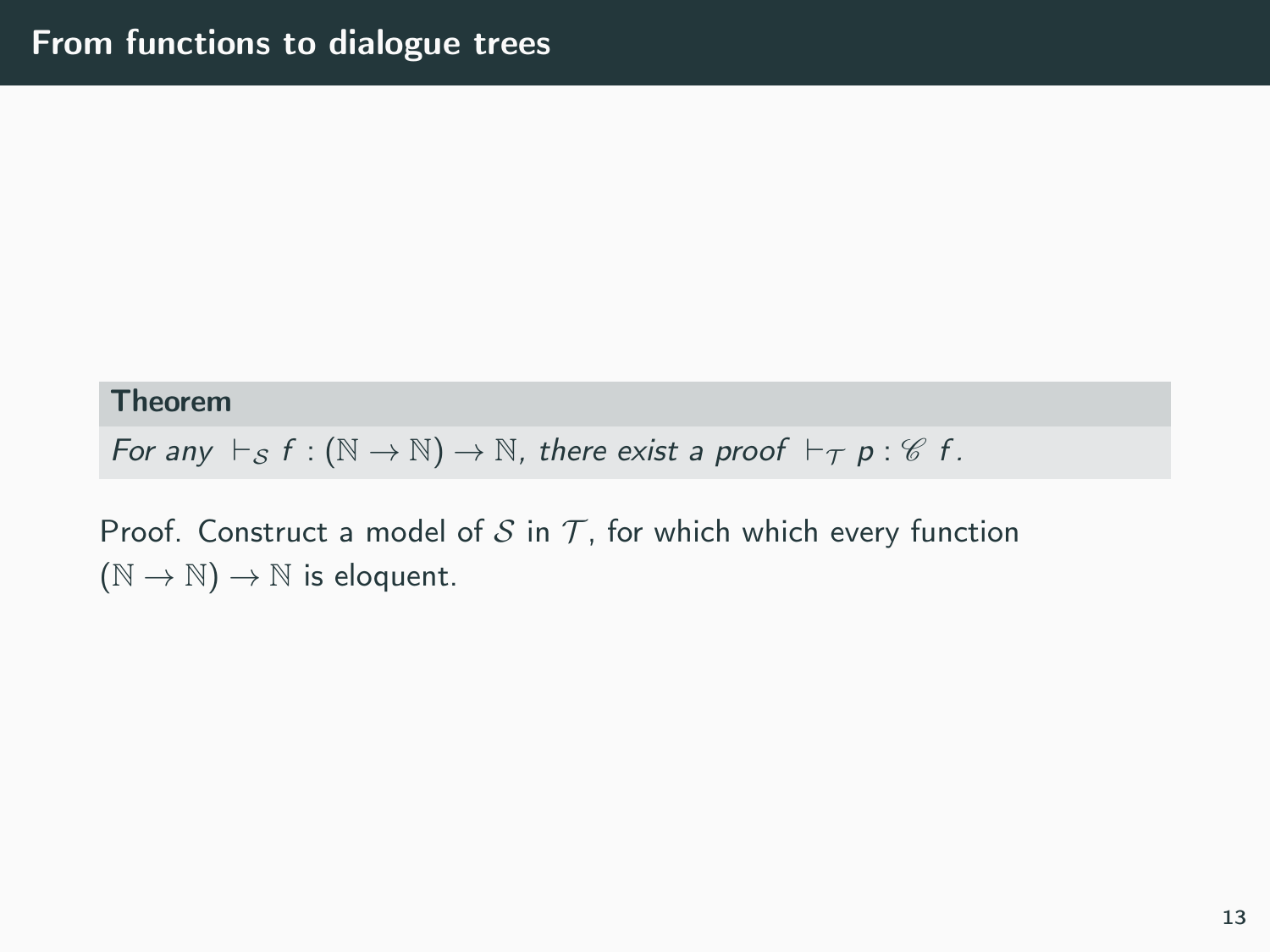For S and T two dependent type theory, a syntactic model of S in T is:

- a translation  $\lceil \;\; \rceil$  of terms of S into terms of T;
- a translation  $\llbracket \ \ \rbracket$  of types of S into types of T;
- a translation  $\llbracket \ \ \rbracket$  of contexts of S into contexts of T;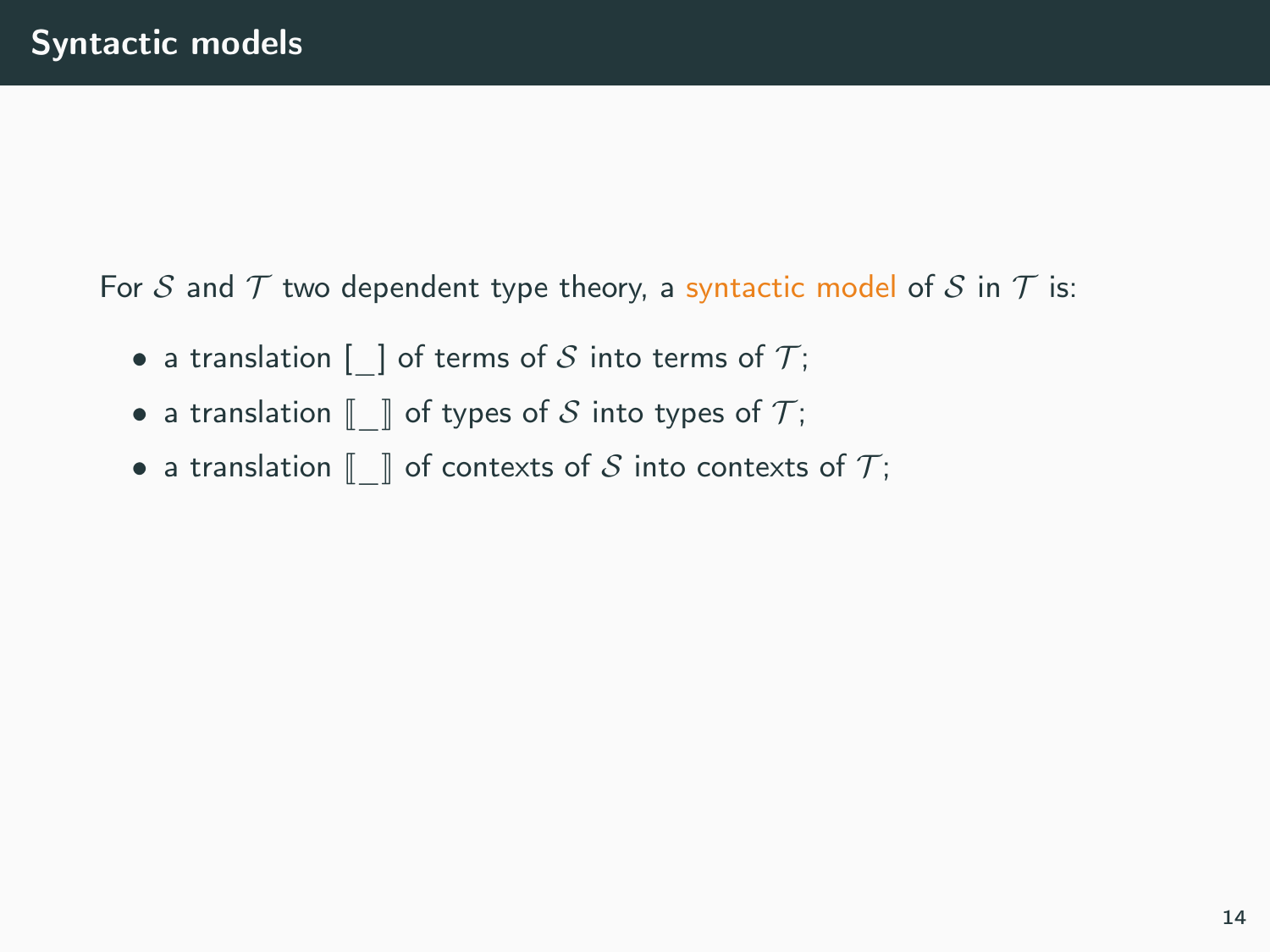For S and T two dependent type theory, a syntactic model of S in T is:

- a translation  $\lceil \;\; \rceil$  of terms of S into terms of T;
- a translation  $\llbracket \ \ \rbracket$  of types of S into types of T;
- a translation  $\llbracket \ \ \rbracket$  of contexts of S into contexts of T;

Translations are typically defined by induction on the syntax of their argument.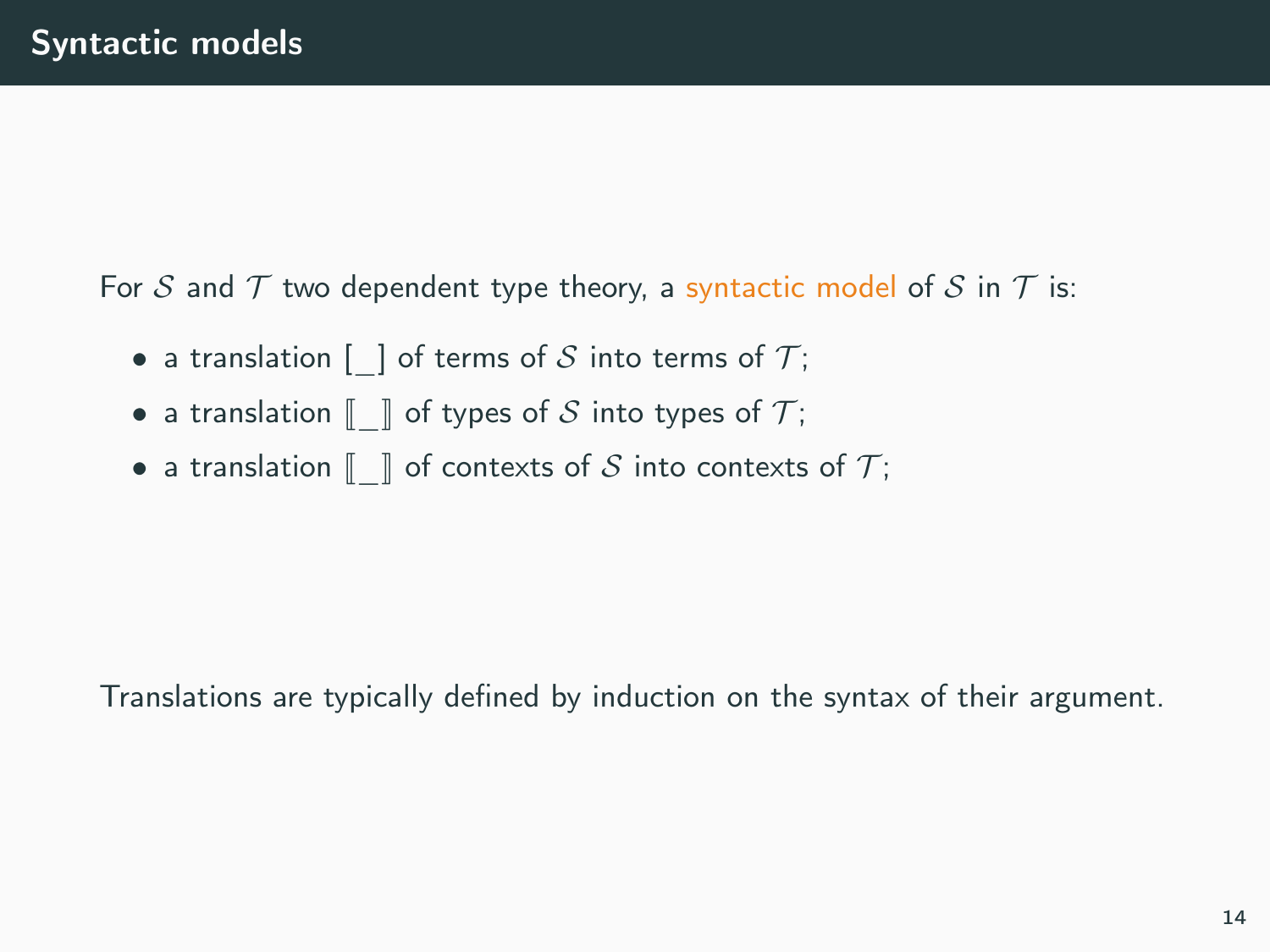Expected properties:

- Computational soundness:  $M \equiv N$  implies  $[M] \equiv [N]$
- Typing soundness:  $\Gamma \vdash_S M$  : A implies  $\llbracket \Gamma \rrbracket \vdash_{\tau} [M]$  :  $\llbracket A \rrbracket$
- Consistency preservation:  $\P$  $\P$  $A$  :  $\square_i$  $A$  $\parallel$  is not inhabited.

Remark: Consistency of the source S follows from consistency of the target  $\mathcal T$ .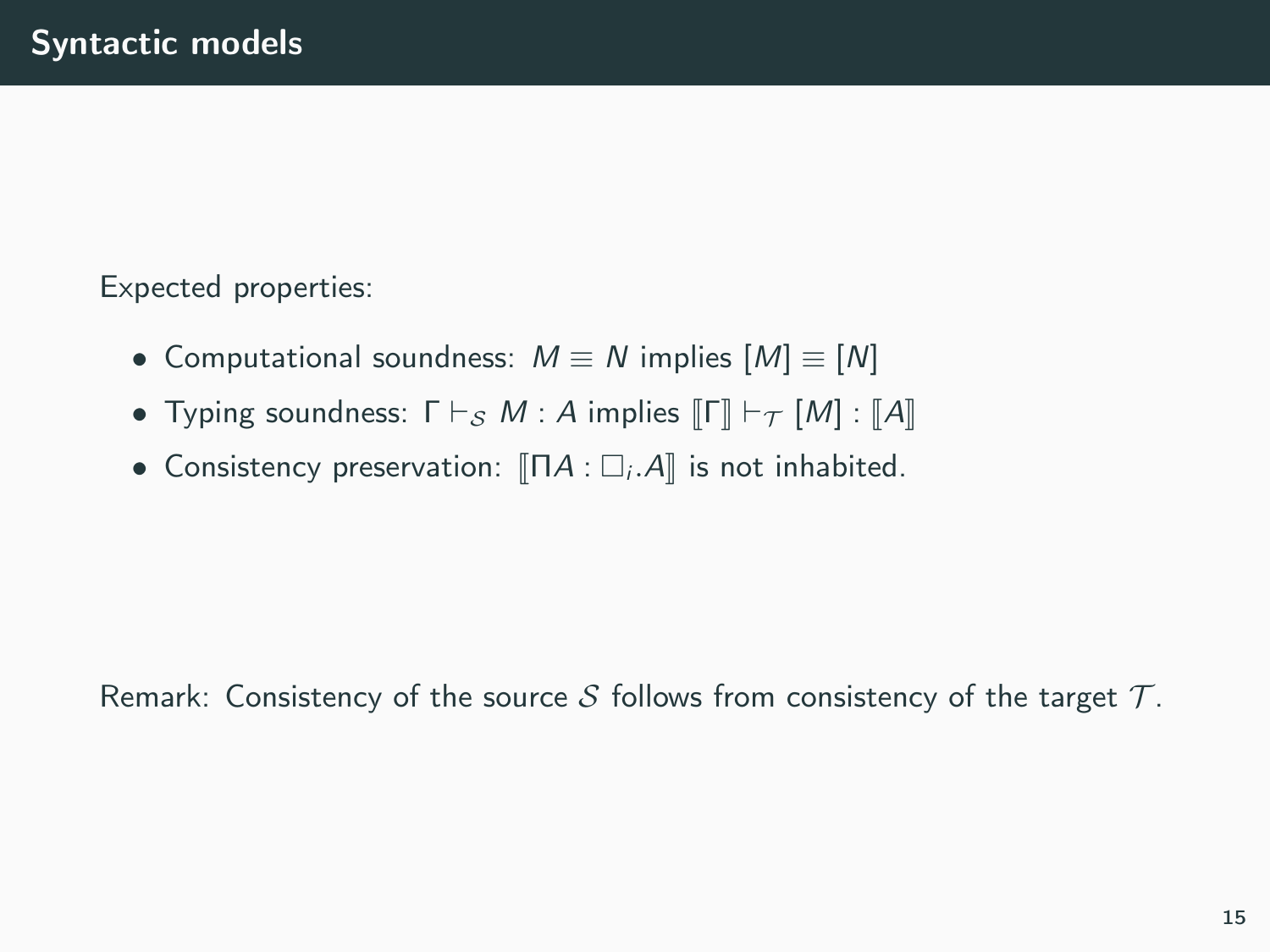Take S as  $CC_{\omega} + Eq$  and T as  $CC_{\omega} + Eq + \mathbb{B}$ .

$$
\begin{aligned}\n[\Box_i]_f &:= \Box_i \\
[x]_f &:= x \\
[\lambda x : A \cdot M]_f &:= (\lambda x : [A]_f \cdot [M]_f, \text{true}) \\
[M \ N]_f &:= \pi_1 [M]_f [N]_f \\
[\Pi x : A \cdot B]_f &:= (\Pi x : [A]_f \cdot [B]_f) \times \mathbb{B} \\
[A]_f &:= [A]_f\n\end{aligned}
$$

[The next 700 syntactical models of type theory. S. Boulier, P.-M. Pédrot,N. Tabareau. Procs. of CPP'17]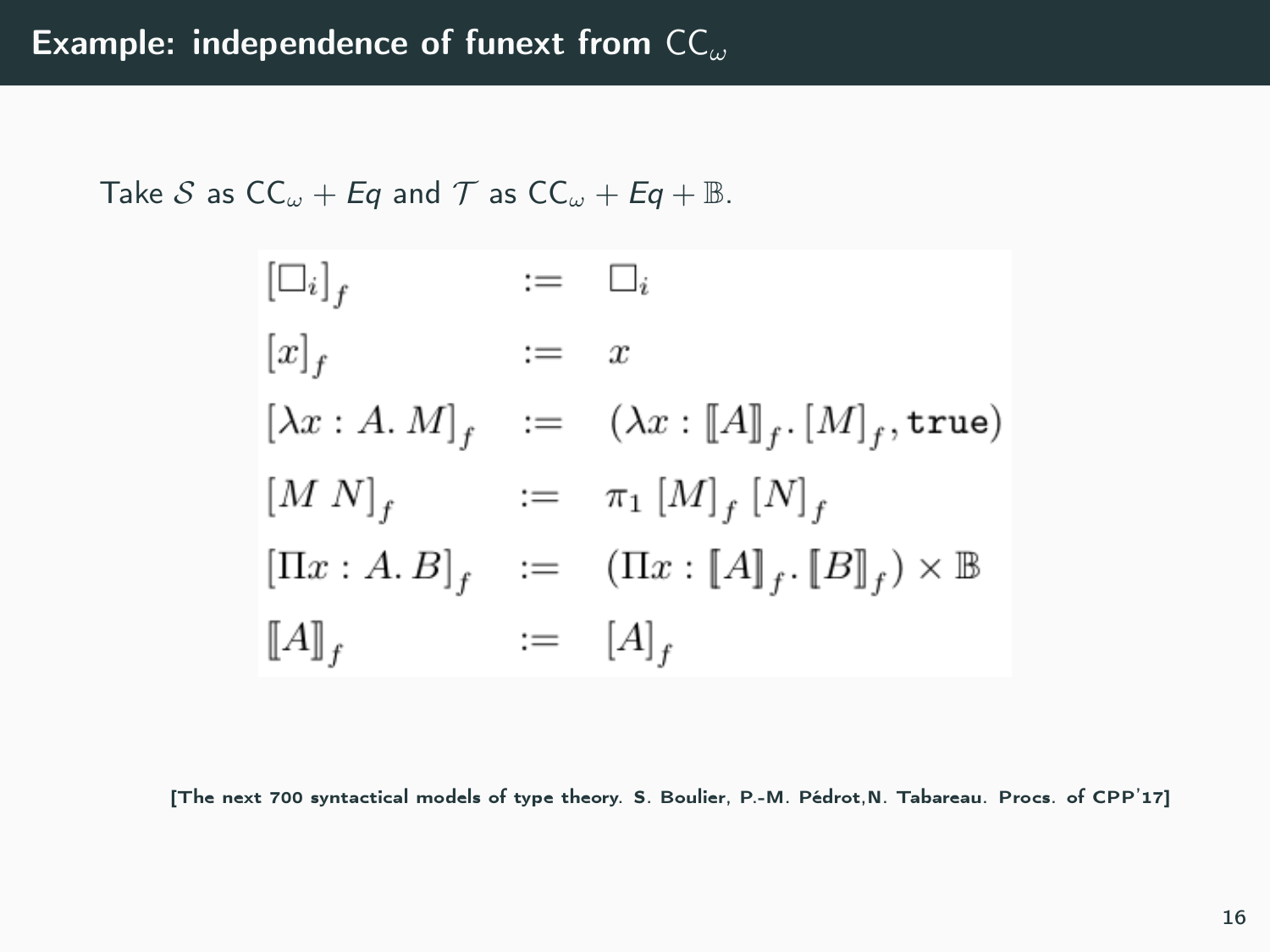funext :=  $\Pi(A: \Box_i)(B: \Box_i)(f g: A \rightarrow B)$ .( $\Pi x: A$ .( $f x =_B g x$ ))  $\rightarrow f =_{A \rightarrow B} g$ 

Theorem

There exists a closed proof of  $[\text{funext} \to \bot]_f$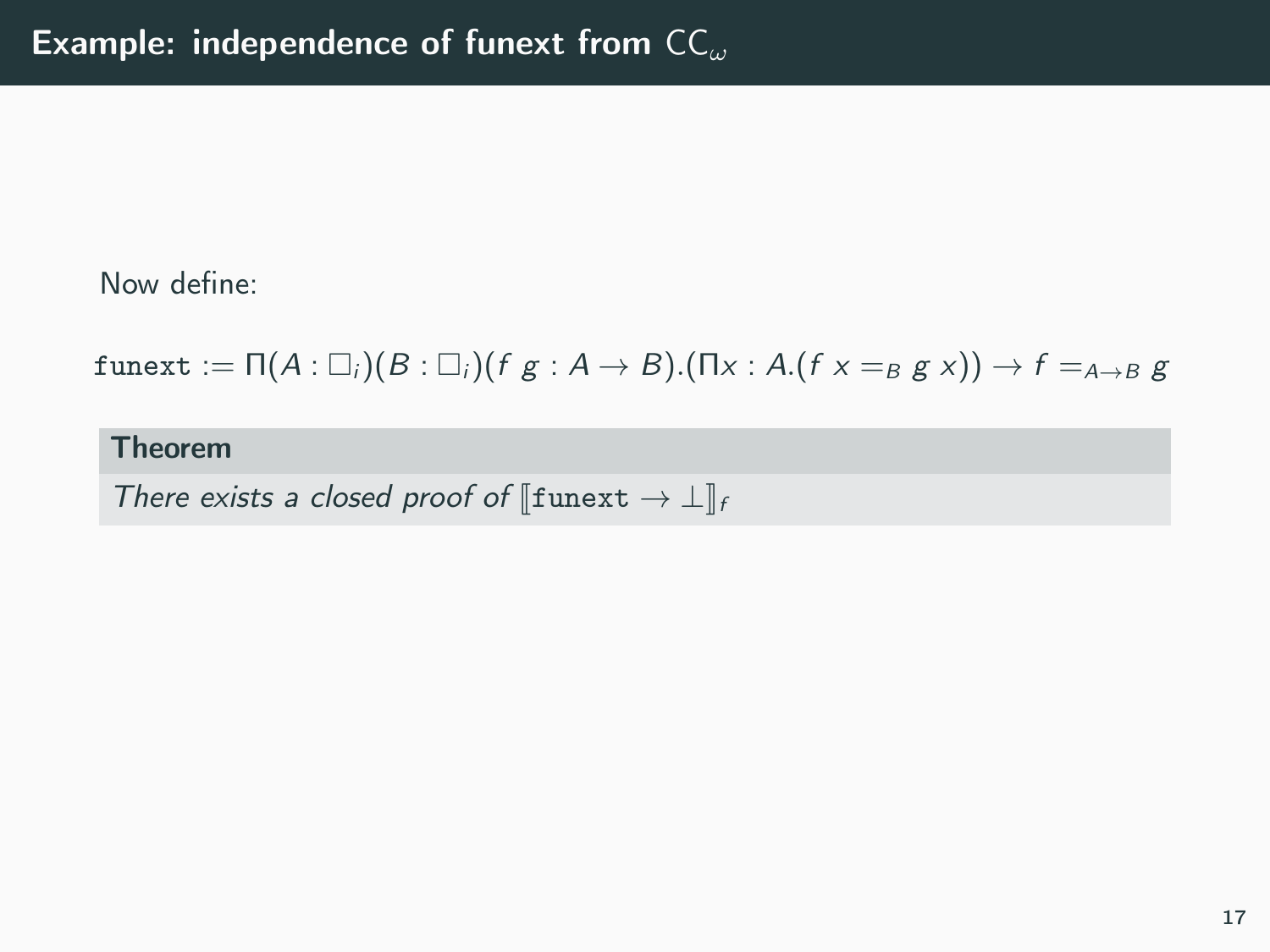funext :=  $\Pi(A: \Box_i)(B: \Box_i)(f g: A \rightarrow B)$ .( $\Pi x: A$ . $(f x =_B g x)$ )  $\rightarrow f =_{A \rightarrow B} g$ 

Theorem

There exists a closed proof of  $[\text{funext} \to \bot]_f$ 

Proof. Define  $f := (\lambda x : \mathbb{B}.x, true)$  and  $g := (\lambda x : \mathbb{B}.x, false)$ .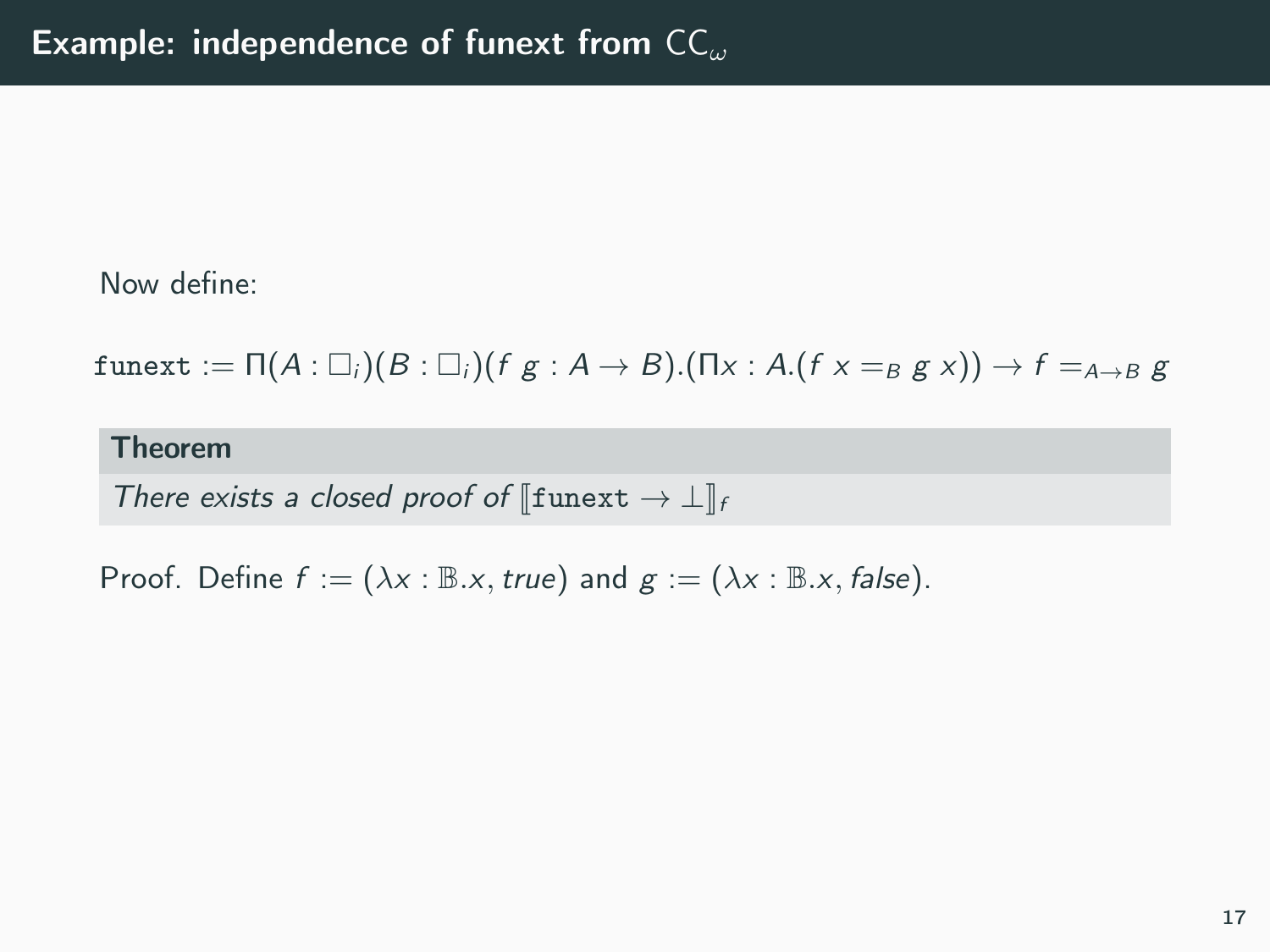funext :=  $\Pi(A: \Box_i)(B: \Box_i)(f g: A \rightarrow B)$ .( $\Pi x: A(f x =_B g x)$ )  $\rightarrow f =_{A \rightarrow B} g$ 

#### Theorem

There exists a closed proof of  $[\text{funext} \to \bot]_f$ 

Proof. Define  $f := (\lambda x : \mathbb{B}.x, true)$  and  $g := (\lambda x : \mathbb{B}.x, false)$ .

We have  $f, g : \mathbb{IB} \to \mathbb{IB}$  and  $(f =_{\mathbb{IB} \to \mathbb{IB}} g) \to \bot$ .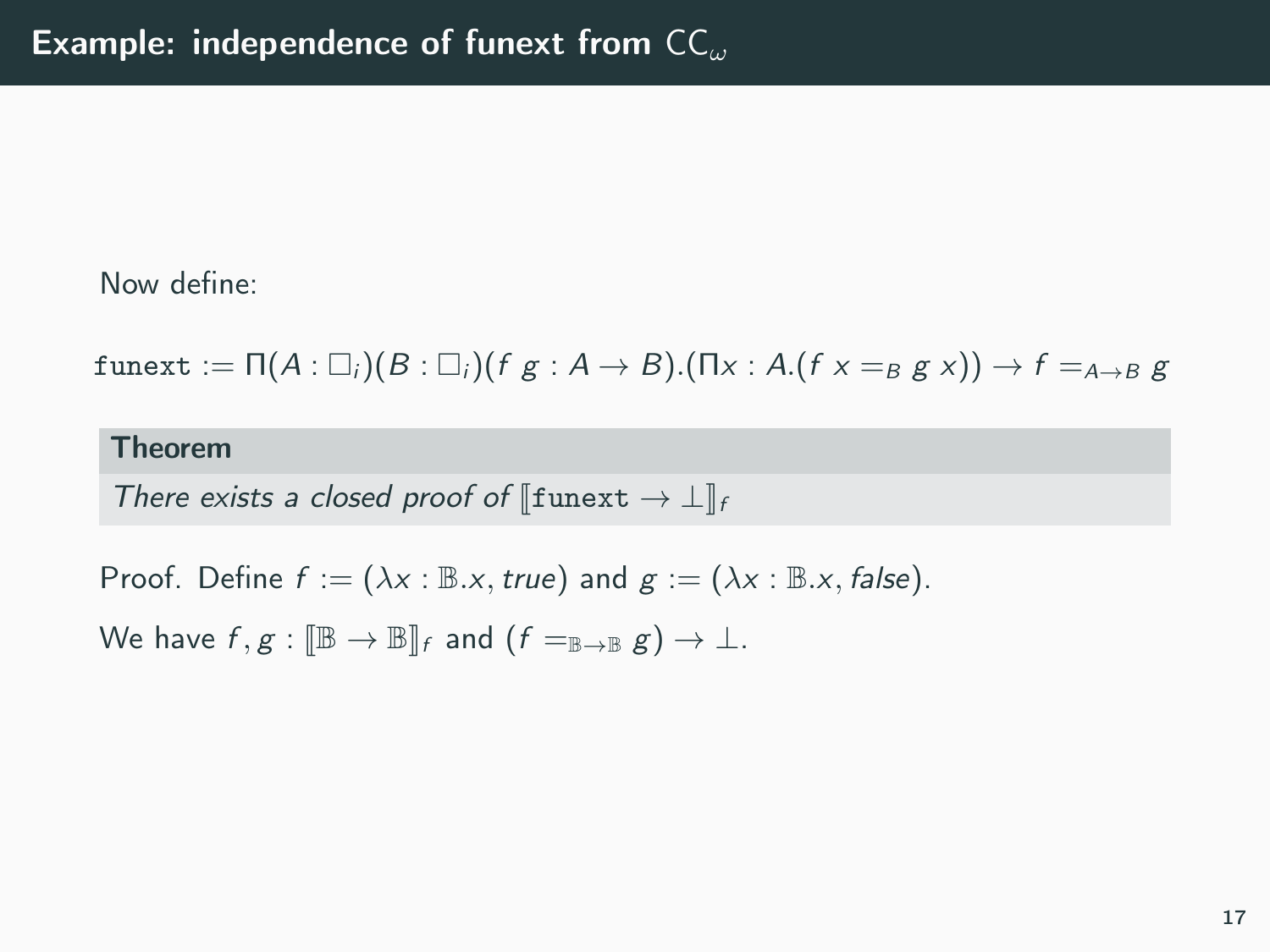funext :=  $\Pi(A: \Box_i)(B: \Box_i)(f g: A \rightarrow B)$ .( $\Pi x: A(f x =_B g x)$ )  $\rightarrow f =_{A \rightarrow B} g$ 

#### Theorem

There exists a closed proof of  $\llbracket$ funext  $\rightarrow \perp \rrbracket_f$ 

Proof. Define  $f := (\lambda x : \mathbb{B}.x, true)$  and  $g := (\lambda x : \mathbb{B}.x, false)$ .

We have  $f, g : \mathbb{IB} \to \mathbb{IB}$  and  $(f =_{\mathbb{IB} \to \mathbb{IB}} g) \to \bot$ .

But for any  $x : \mathbb{B}$ ,  $[f x =_{\mathbb{B}} g x]_f$  is  $x =_{\mathbb{B}} x$ .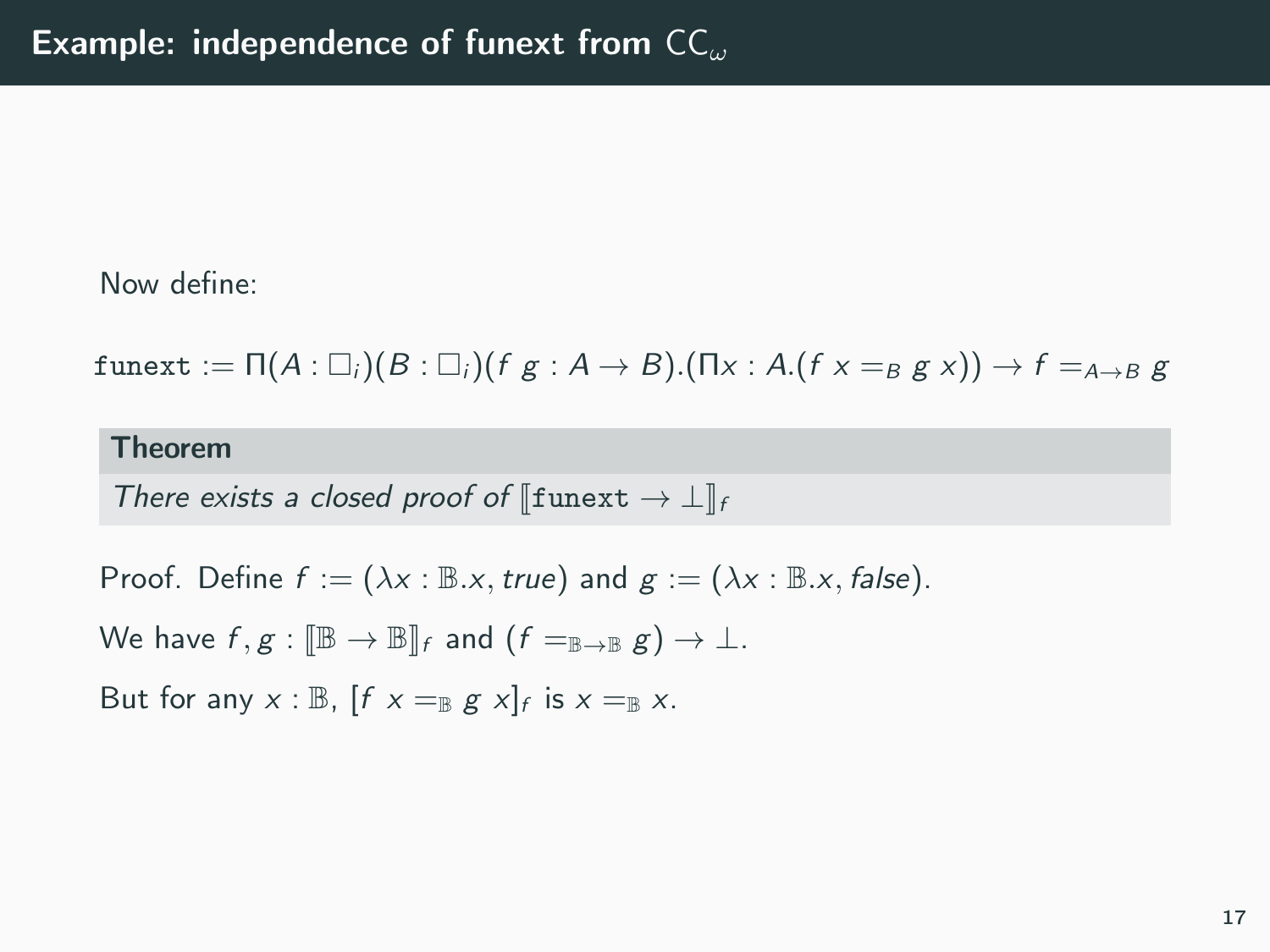### Theorem

For any  $\vdash_S f : (\mathbb{N} \to \mathbb{N}) \to \mathbb{N}$ , there exist a proof  $\vdash_{\text{CIC}} p : \mathscr{C} f$ .

Proof. Construct a model of  $S$  in CIC, for which which every function  $(N \to N) \to N$  is eloquent.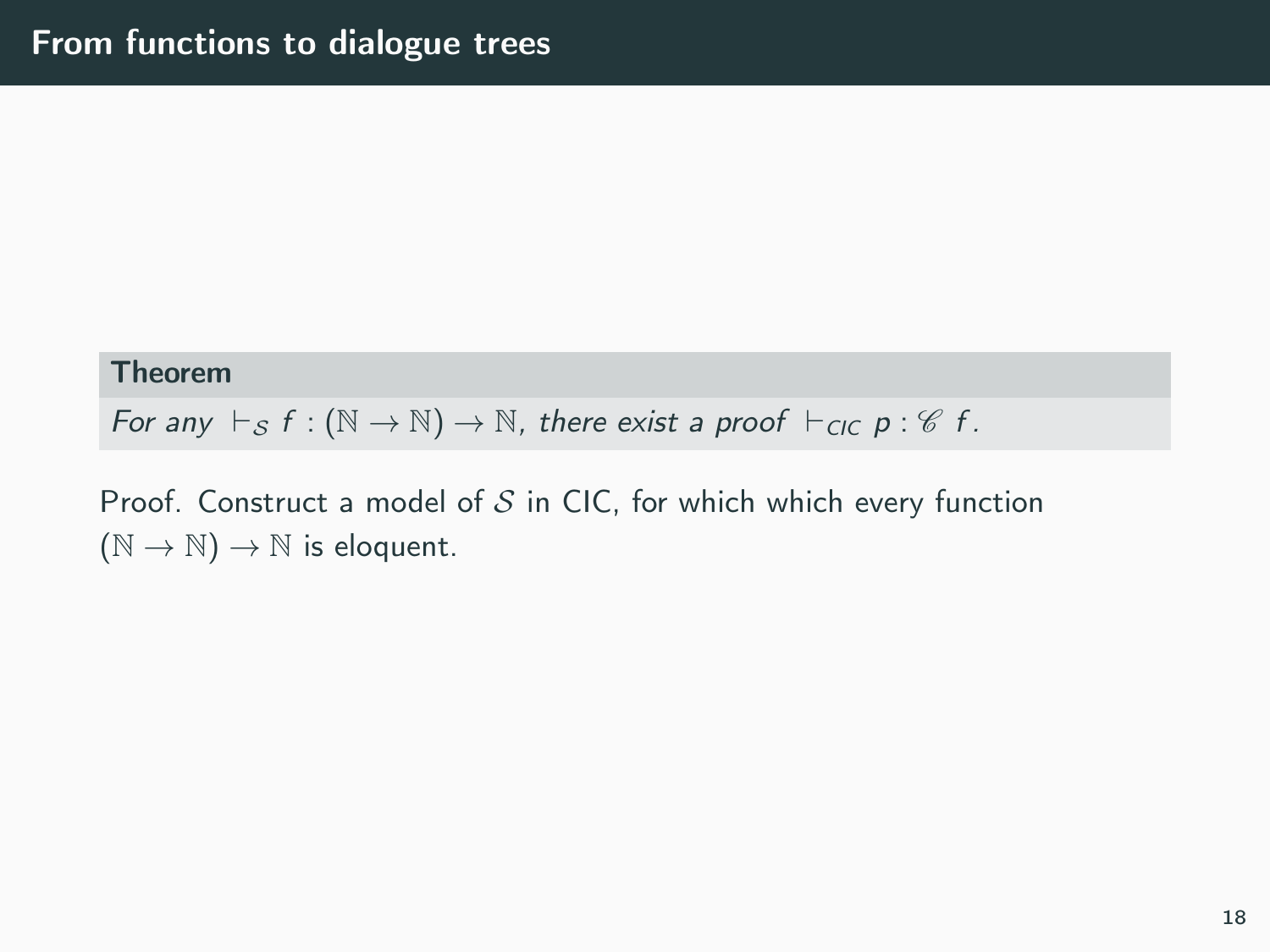### Theorem

For any  $\vdash_S f : (\mathbb{N} \to \mathbb{N}) \to \mathbb{N}$ , there exist a proof  $\vdash_{\mathsf{CIC}} p : \mathscr{C} f$ .

Proof. Construct a model of  $S$  in CIC, for which which every function  $(N \to N) \to N$  is eloquent.

The construction comes in three stages.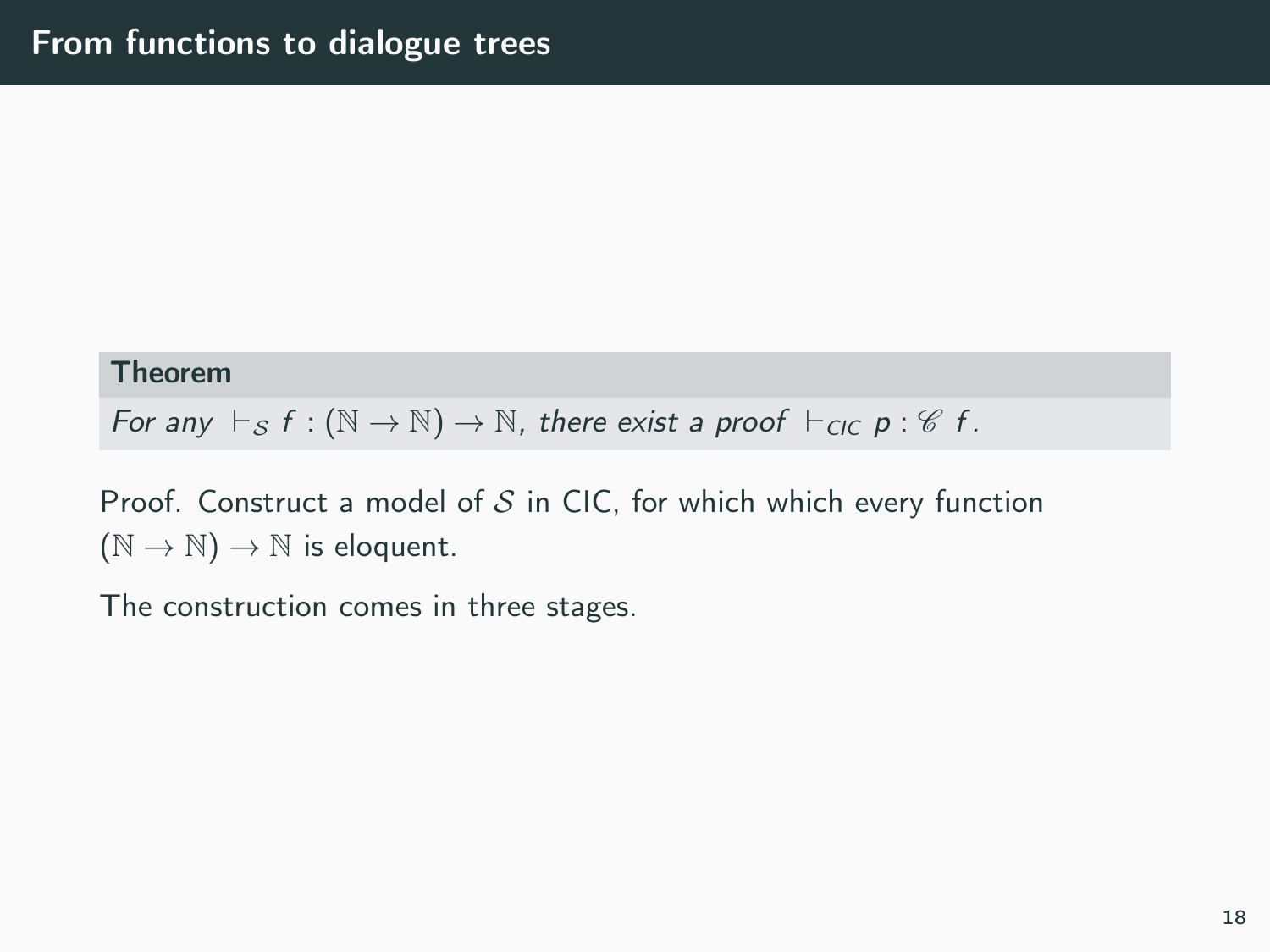Remember that we fixed two parameters  $\mathbb{I} : \Box_0$  and  $O : \mathbb{I} \to \Box_0$ .

## Definition

For any type  $\vdash A : \square$ , a *pythia* is term:

 $\beta_A : \Pi i : \mathbb{I} \cdot (O \cap A) \to A$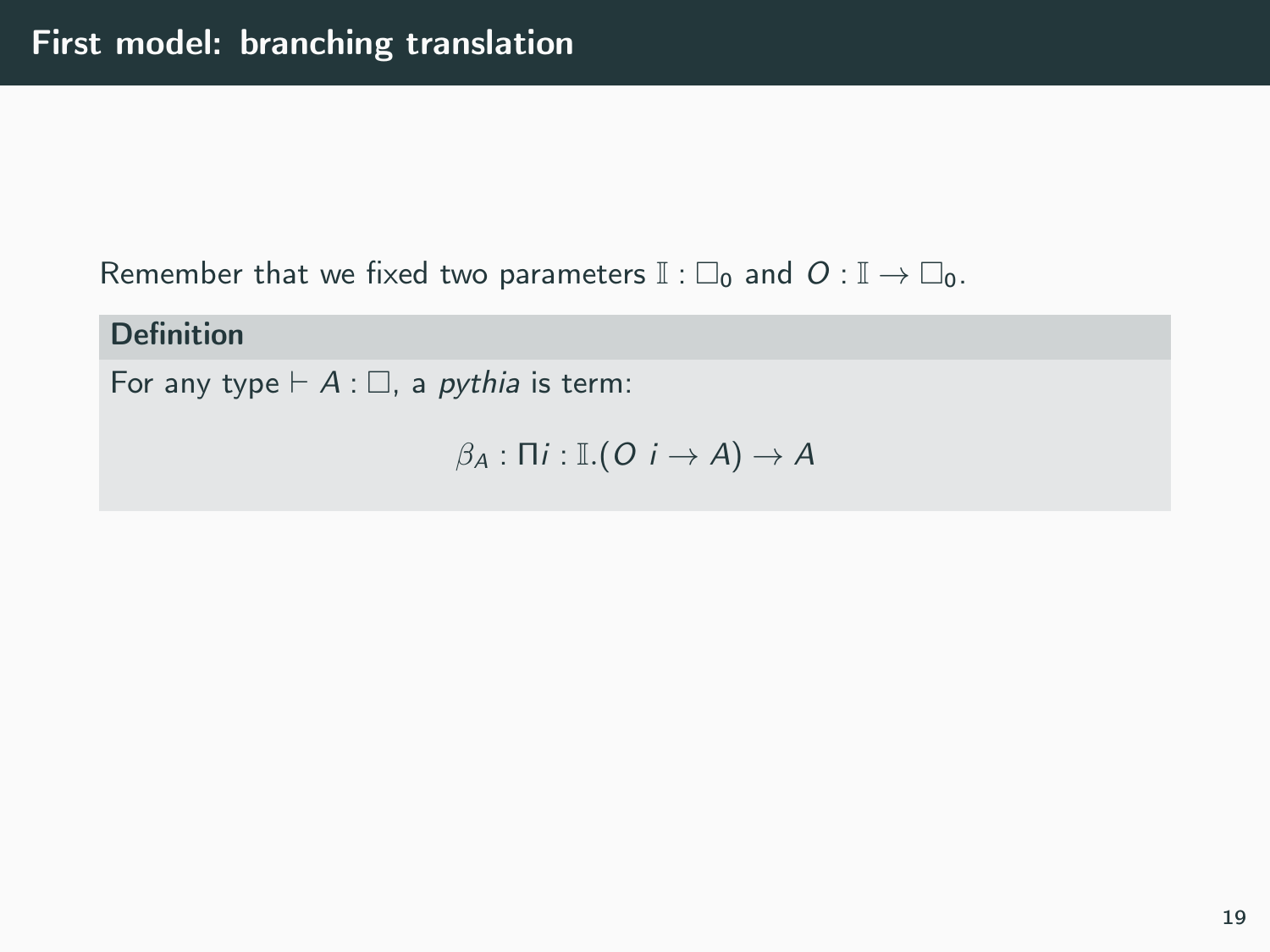Remember that we fixed two parameters  $\mathbb{I} : \Box_0$  and  $O : \mathbb{I} \to \Box_0$ .

## Definition

For any type  $\vdash A : \square$ , a *pythia* is term:

$$
\beta_A:\Pi i:\mathbb{I}.(O\ i\rightarrow A)\rightarrow A
$$

This first model equips every type  $\vdash_S A : \square$  in the source S with a pythia.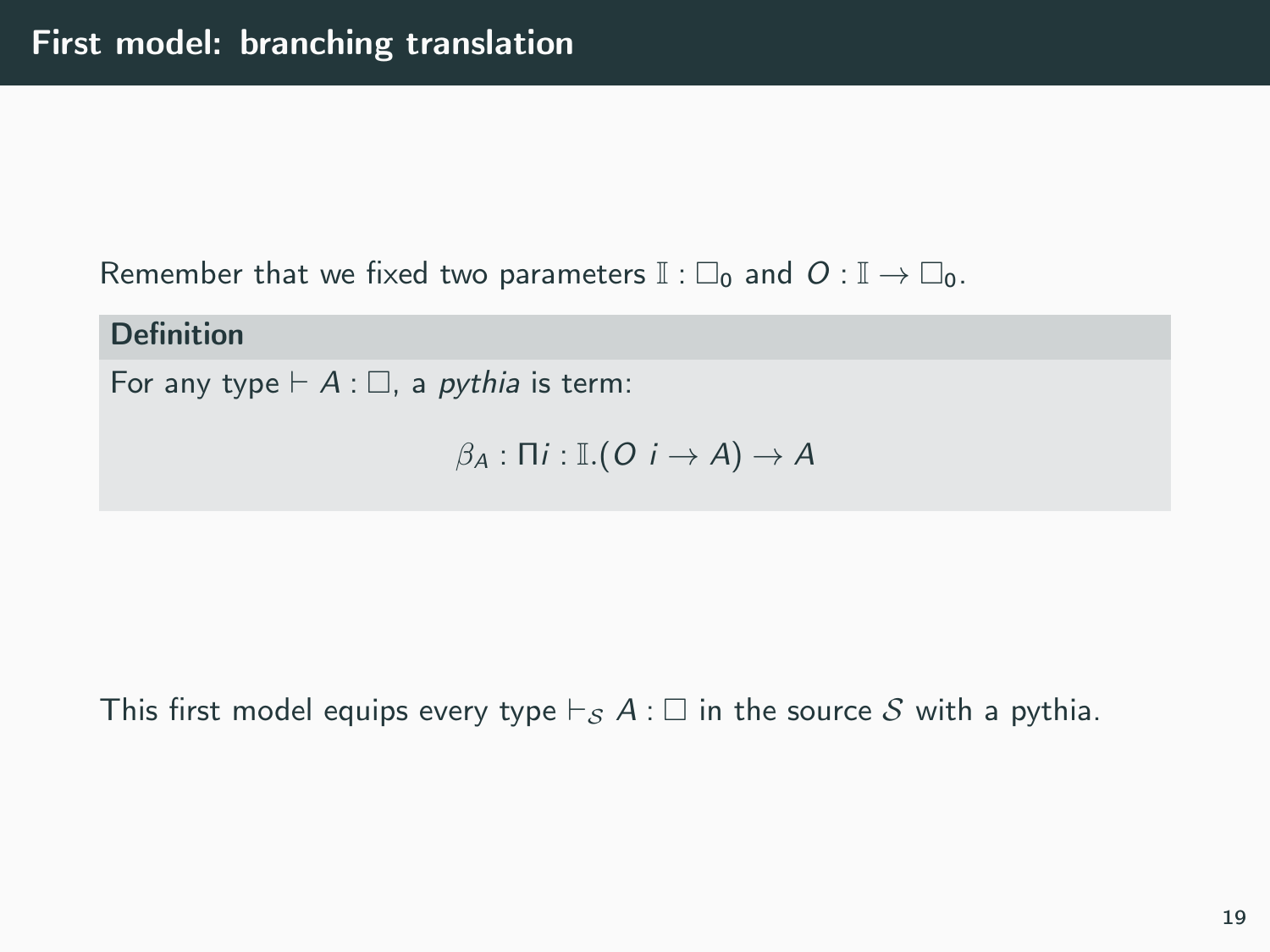For every type  $\vdash_S A : \square$ , define:

 $[A]_b := (\llbracket A \rrbracket_b : \Box, \beta_A)$  with  $\beta_A$  a pythia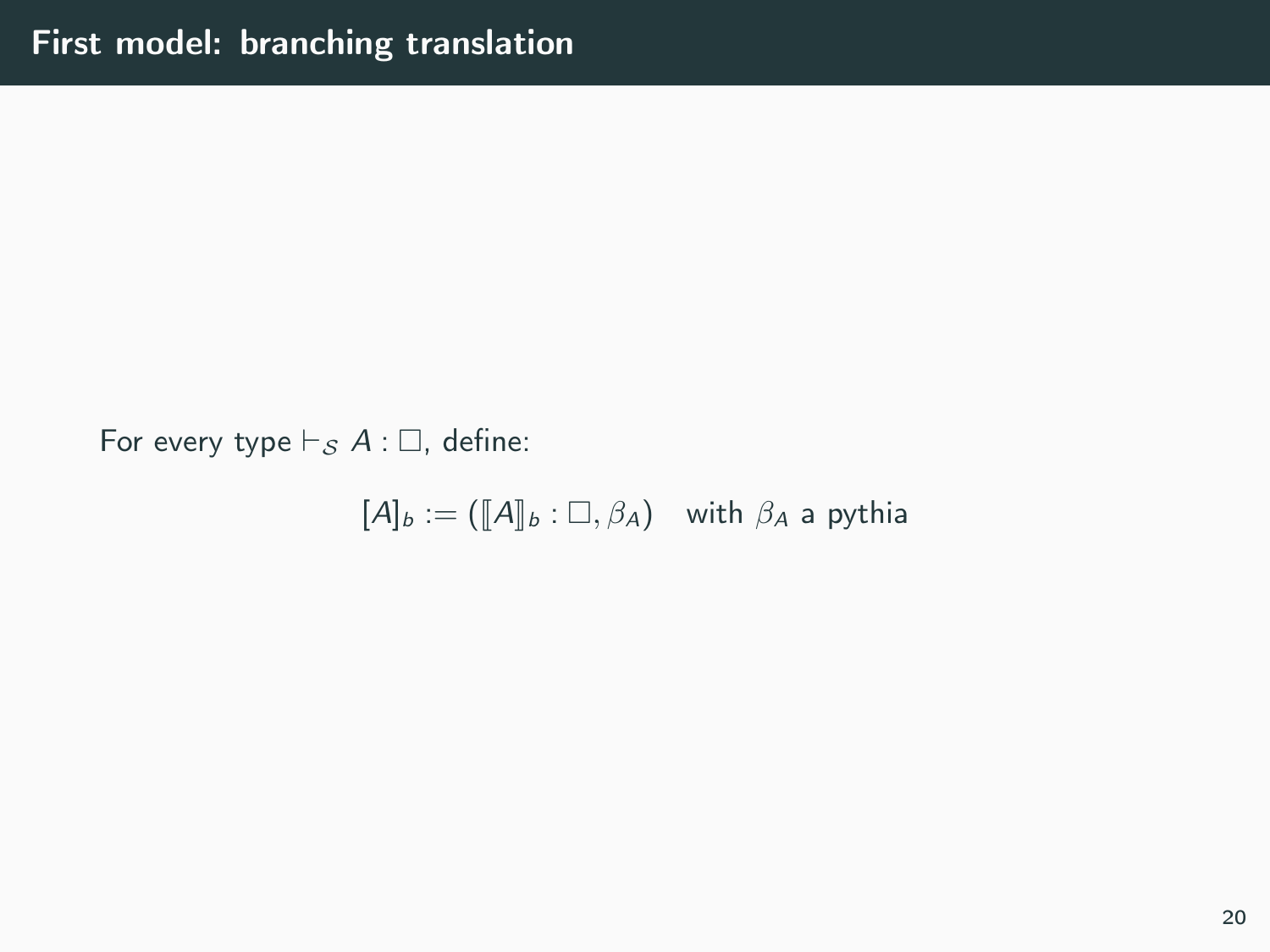Define  $\mathbb{N}_{b}$  as  $\mathbb{N}_{b}$  with: Inductive  $\mathbb{N}_b : \square :=$  $O_b : \mathbb{N}_b \mid S_b : \mathbb{N}_b \rightarrow \mathbb{N}_b \mid \beta_{\mathbb{N}} : \Pi(i : \mathbb{I}).(\mathbb{O} \text{ } i \rightarrow \mathbb{N}_b) \rightarrow \mathbb{N}_b.$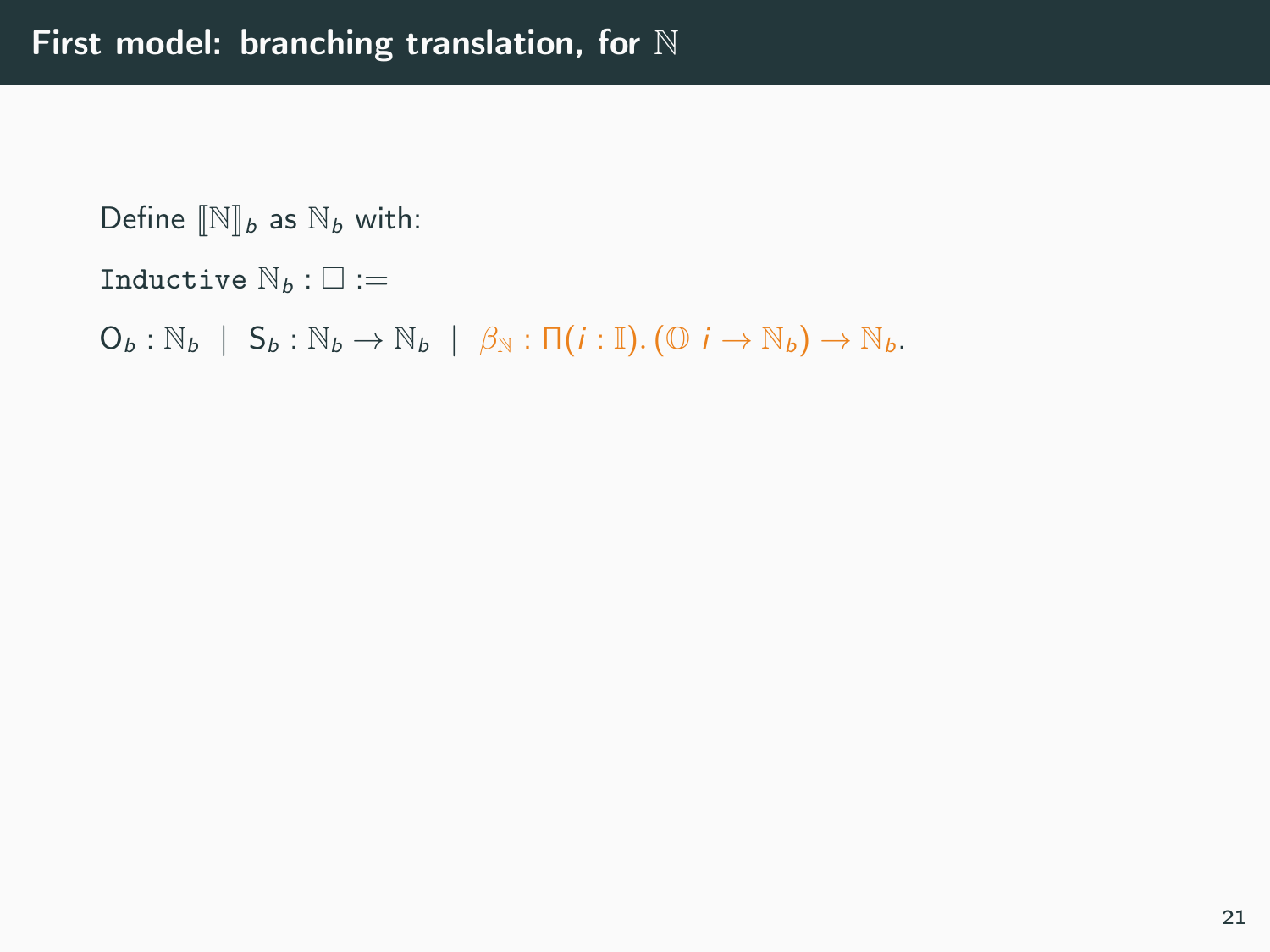Define  $\mathbb{N}_{b}$  as  $\mathbb{N}_{b}$  with: Inductive  $\mathbb{N}_b : \square :=$  $O_b : \mathbb{N}_b \mid S_b : \mathbb{N}_b \rightarrow \mathbb{N}_b \mid \beta_{\mathbb{N}} : \Pi(i : \mathbb{I}).(\mathbb{O} \ni \rightarrow \mathbb{N}_b) \rightarrow \mathbb{N}_b.$ 

The non-dependent eliminator is:

 $[\mathbb{N}_{\text{cse}}]_b$  :  $\Pi P : [\Box]_b, [\![P]\!]_b \to (\mathbb{N}_b \to [\![P]\!]_b \to [\![P]\!]_b \to \mathbb{N}_b \to [\![P]\!]_t$  $[N_{\text{cse}}]_b$  P p<sub>O</sub> p<sub>S</sub> O<sub>b</sub>  $:=$  p<sub>O</sub>  $[N_{\text{cse}}]_b$  P po ps  $(S_b \ n)$  := ps n  $(N_{\text{cse}}]_b$  P po ps n)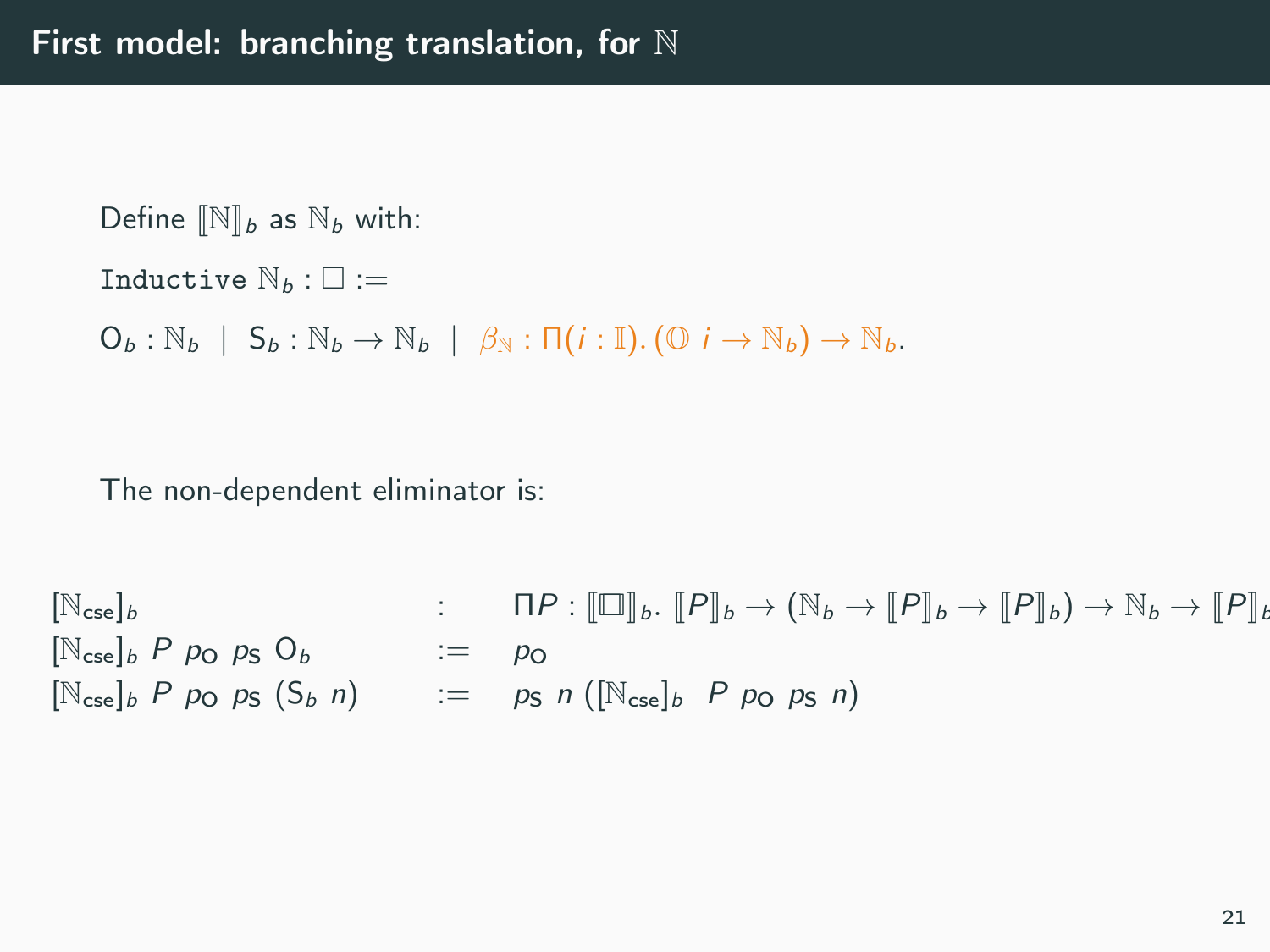Define  $\mathbb{N}_{b}$  as  $\mathbb{N}_{b}$  with: Inductive  $\mathbb{N}_b : \square :=$  $O_b : \mathbb{N}_b \mid S_b : \mathbb{N}_b \rightarrow \mathbb{N}_b \mid \beta_{\mathbb{N}} : \Pi(i : \mathbb{I}).(\mathbb{O} \ni \rightarrow \mathbb{N}_b) \rightarrow \mathbb{N}_b.$ 

The non-dependent eliminator is:

 $[\mathbb{N}_{\text{cse}}]_b$  :  $\Pi P : [\Box]_b$ .  $[P]_b \to (\mathbb{N}_b \to [P]_b \to [P]_b) \to \mathbb{N}_b \to [P]_b$  $[N_{\text{cse}}]_b$  P p<sub>O</sub> p<sub>S</sub> O<sub>b</sub>  $:=$  p<sub>O</sub>  $[\mathbb{N}_{\text{cse}}]_b$  P po ps  $(S_b$  n)  $:=$  ps n  $([\mathbb{N}_{\text{cse}}]_b$  P po ps n)  $[\mathbb{N}_{\text{cse}}]_b$  P p<sub>O</sub> p<sub>S</sub>  $(\beta_{\mathbb{N}} i k) := \beta_P i (\lambda(o : \mathbb{O} i). [\mathbb{N}_{\text{cse}}]_b$  P p<sub>O</sub> p<sub>S</sub>  $(k o)$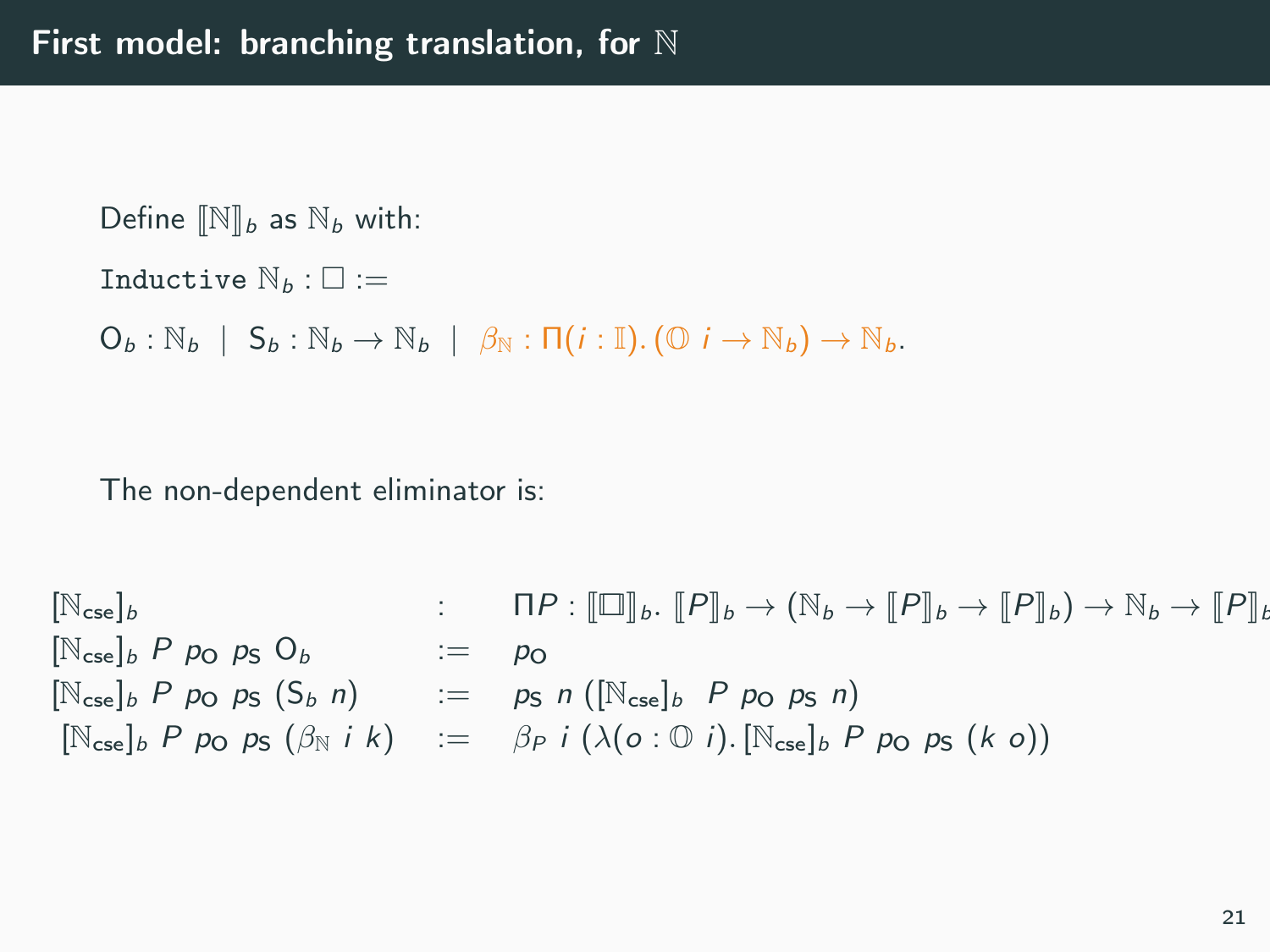Agenda of the dependent eliminator:

- For  $P : \mathbb{N}_b \to \llbracket \square \rrbracket_b;$
- From  $p_0$  and  $p_5$ ;
- Produce a term of type  $(P (\beta_N i k)) \cdot \pi_1$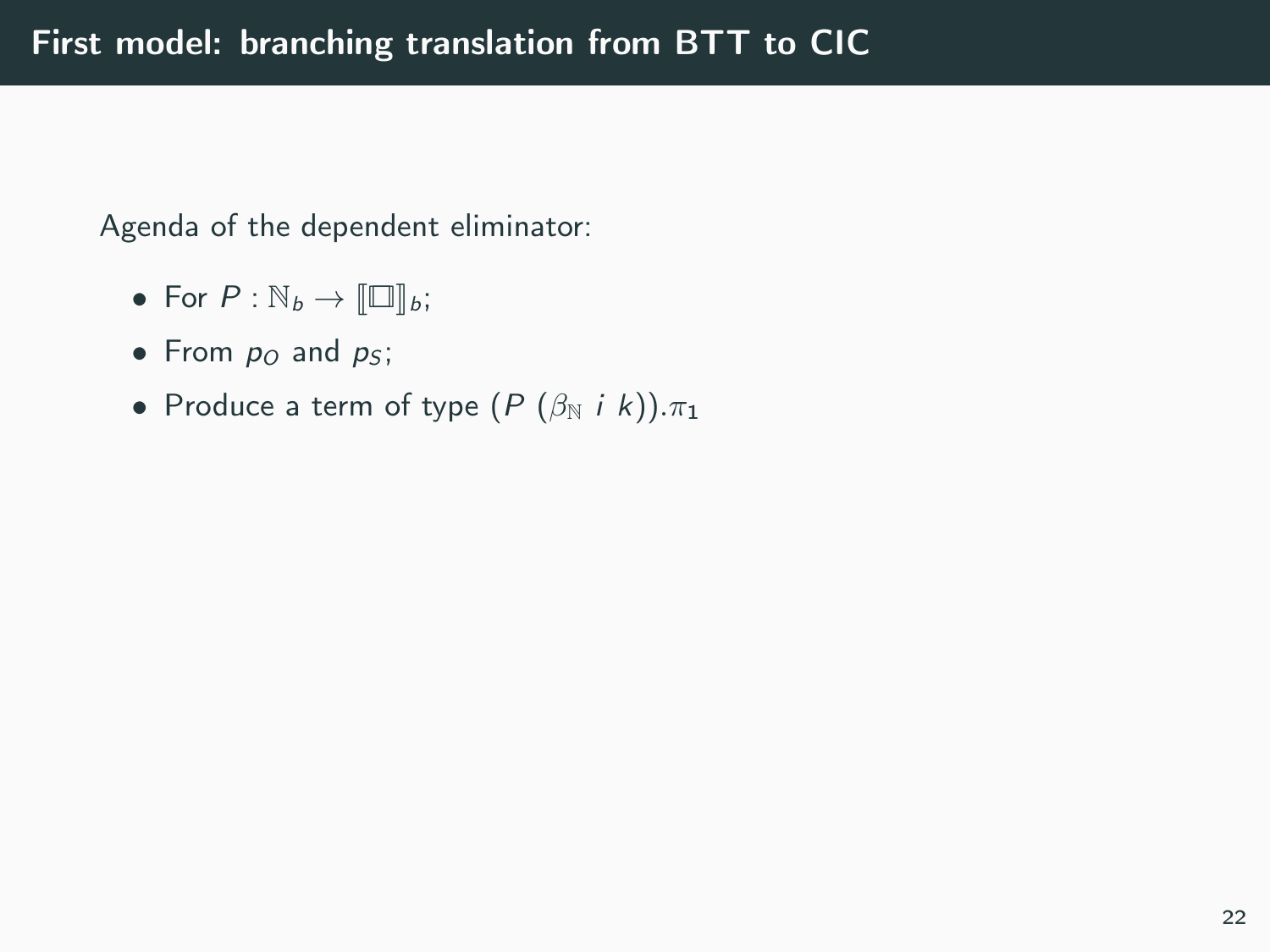Agenda of the dependent eliminator:

- For  $P : \mathbb{N}_b \to \llbracket \square \rrbracket_b;$
- From  $p_0$  and  $p_5$ ;
- Produce a term of type  $(P (\beta_N i k)) \cdot \pi_1$

But this is impossible.

[An Effectful Way to Eliminate Addiction to Dependence, P.-M. Pédrot, N, Tabareau. Procs. of LICS 2017.]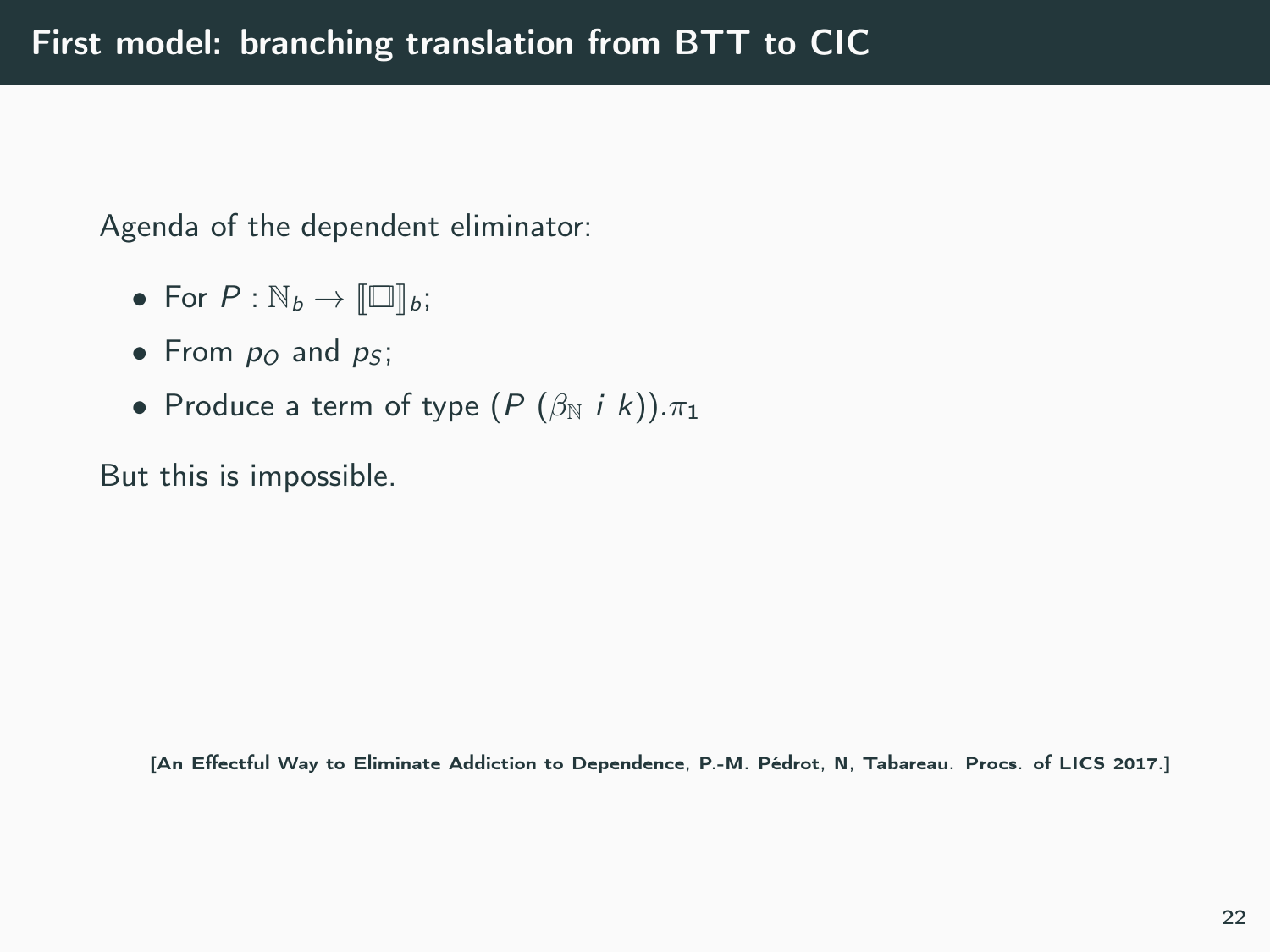Agenda of the dependent eliminator:

- For  $P : \mathbb{N}_b \to \llbracket \square \rrbracket_b;$
- From  $p_Q$  and  $p_S$ ;
- Produce a term of type  $(P (\beta_N i k)) \cdot \pi_1$

But this is impossible.

Way out: restrict elimination in the source, and take  $S := BTT$ .

[An Effectful Way to Eliminate Addiction to Dependence, P.-M. Pédrot, N, Tabareau. Procs. of LICS 2017.]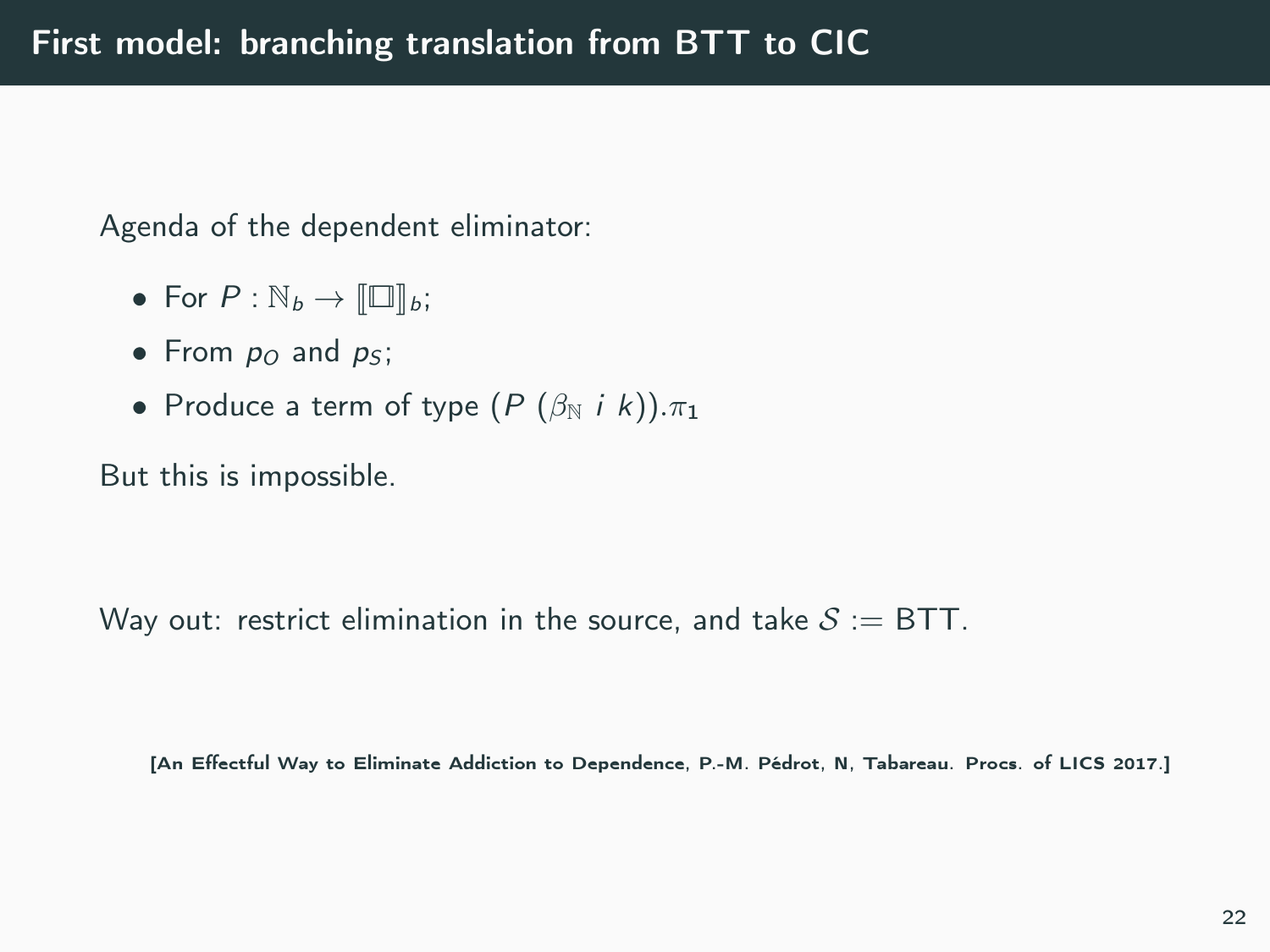# $\Gamma \vdash P : \Box$   $\Gamma \vdash t_{\mathsf{O}} : P$   $\Gamma \vdash t_{\mathsf{S}} : \mathbb{N} \to P \to P$  $Γ ⊢ ℕ_{cse} P t_0 t_5 : ℕ \rightarrow P$

 $\Gamma \vdash P : \mathbb{N} \to \square$  Γ  $\vdash t_{\mathsf{O}} : \mathbb{N}_{\mathsf{str}} \circ P$  Γ  $\vdash t_{\mathsf{S}} : \Pi(n : \mathbb{N}).\mathbb{N}_{\mathsf{str}} \circ P \to \mathbb{N}_{\mathsf{str}}$  (S n) P  $Γ ⊢ ℕ_{rec} P t<sub>Ω</sub> t<sub>S</sub> : Π(n : ℕ). ℕ_{str} n P$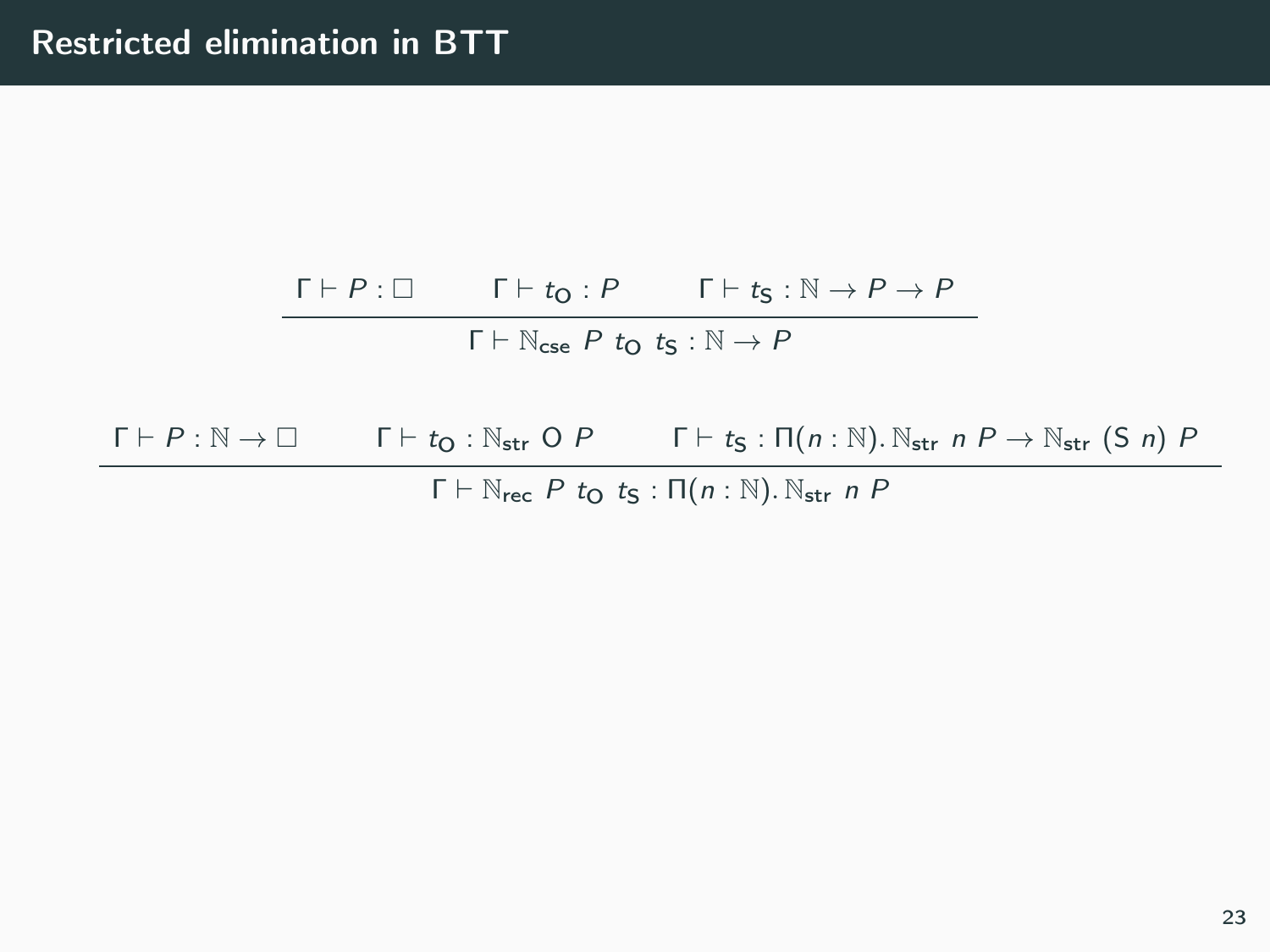$\Gamma \vdash P : \Box$   $\Gamma \vdash t_{\mathsf{O}} : P$   $\Gamma \vdash t_{\mathsf{S}} : \mathbb{N} \to P \to P$  $Γ ⊢ ℕ_{cse} P t_0 t_5 : ℕ \rightarrow P$ 

 $\Gamma \vdash P : \mathbb{N} \to \square$  Γ  $\vdash t_{\mathsf{O}} : \mathbb{N}_{\mathsf{str}} \circ P$  Γ  $\vdash t_{\mathsf{S}} : \Pi(n : \mathbb{N}). \mathbb{N}_{\mathsf{str}} \circ P \to \mathbb{N}_{\mathsf{str}}$  (S n) P  $Γ ⊢ ℕ_{rec} P t<sub>O</sub> t<sub>S</sub> : Π(n : ℕ) . ℕ_{str} n P$ 

where

$$
Nstr (n : N) (P : N → ∎) : ∎ :=\nNcse ((N → ∎) → ∎) (λ(Q : N → ∎). Q O)\n(λ(m : N) ( _ : (N → ∎) → ∪) (Q : N → ∎). Q (S m)) n P.
$$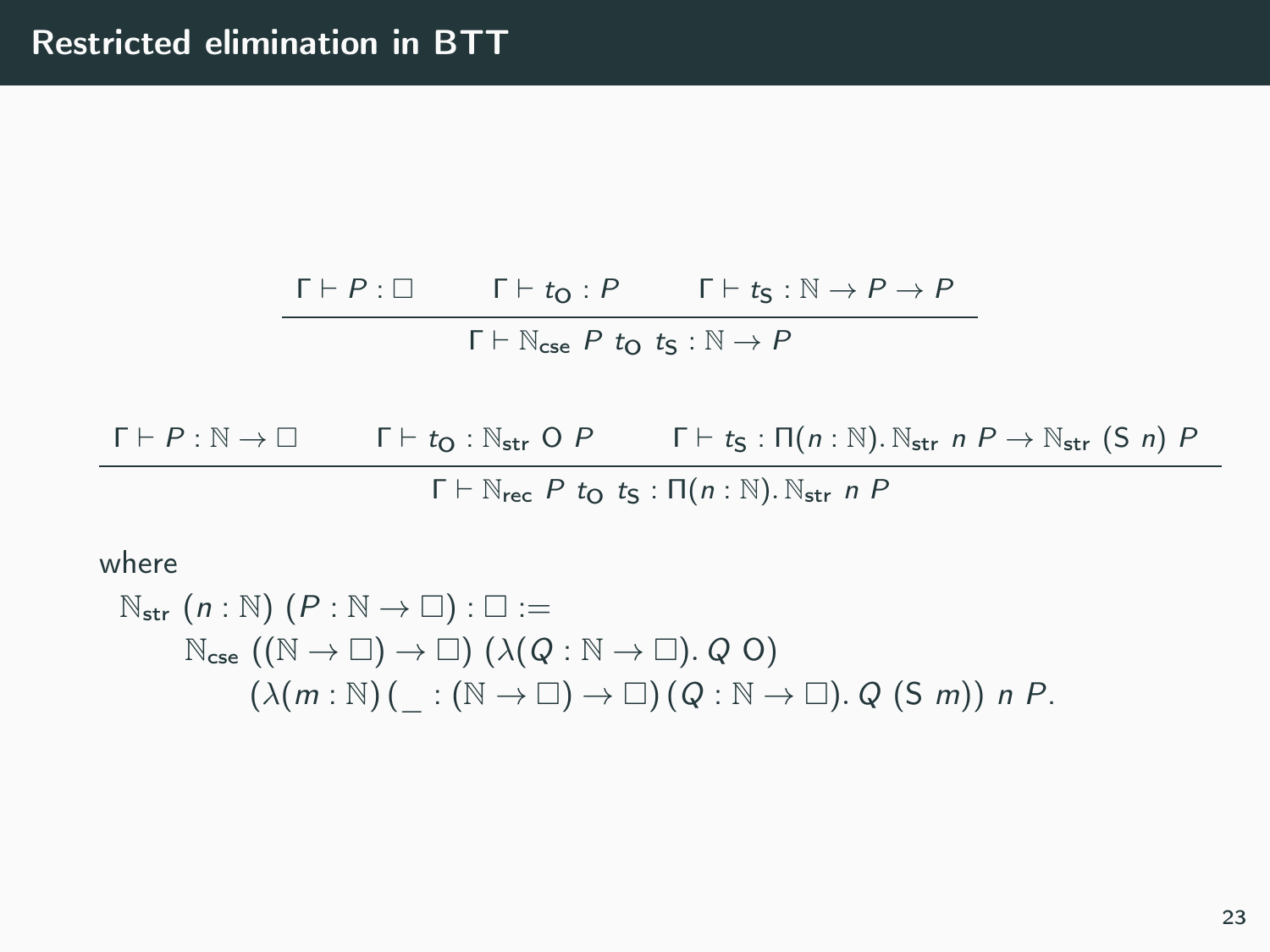Theorem

The branching translation  $[\ ]_b$  defines a syntactic model from BTT to CIC.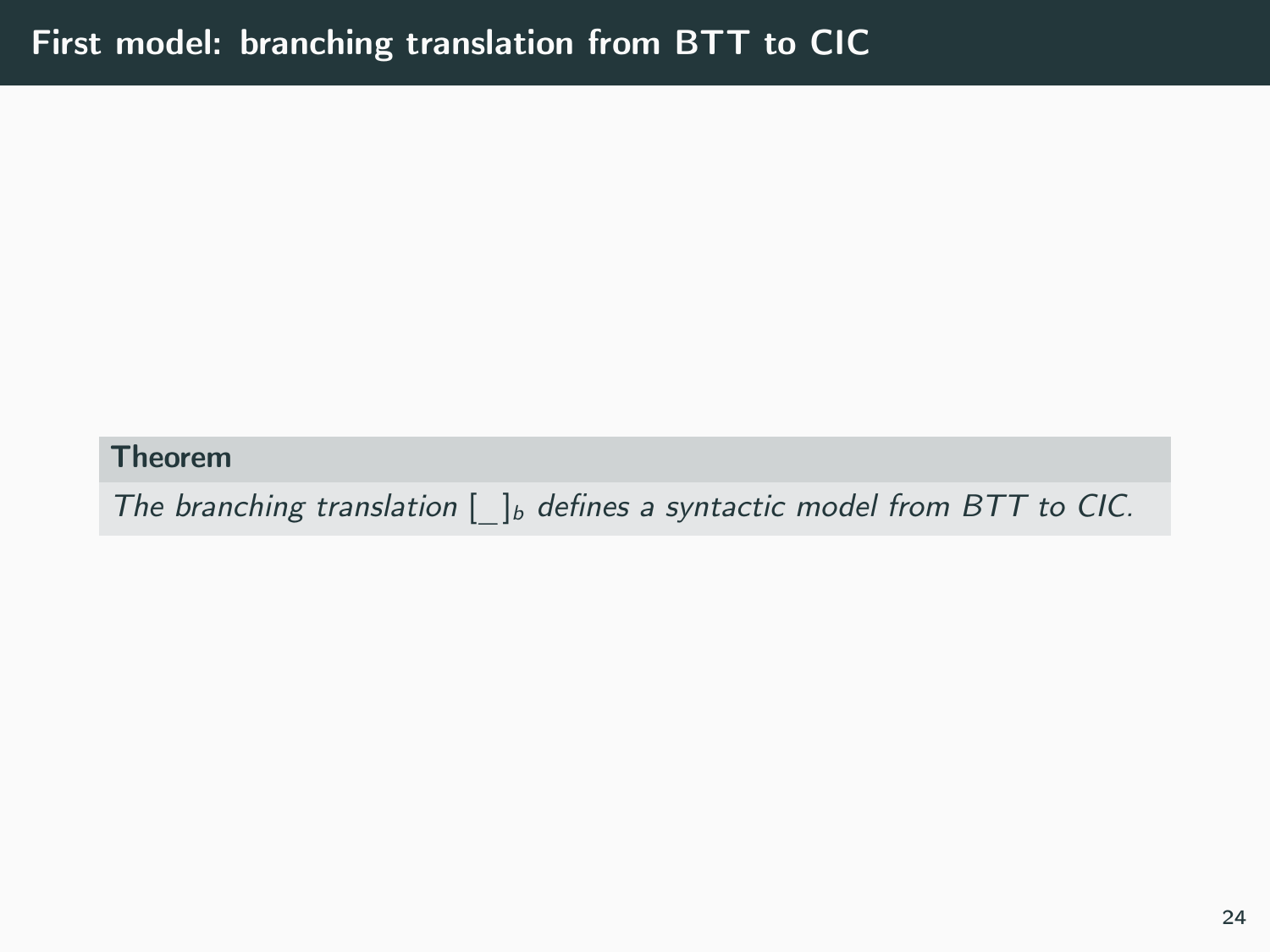# Dialogue in the branching model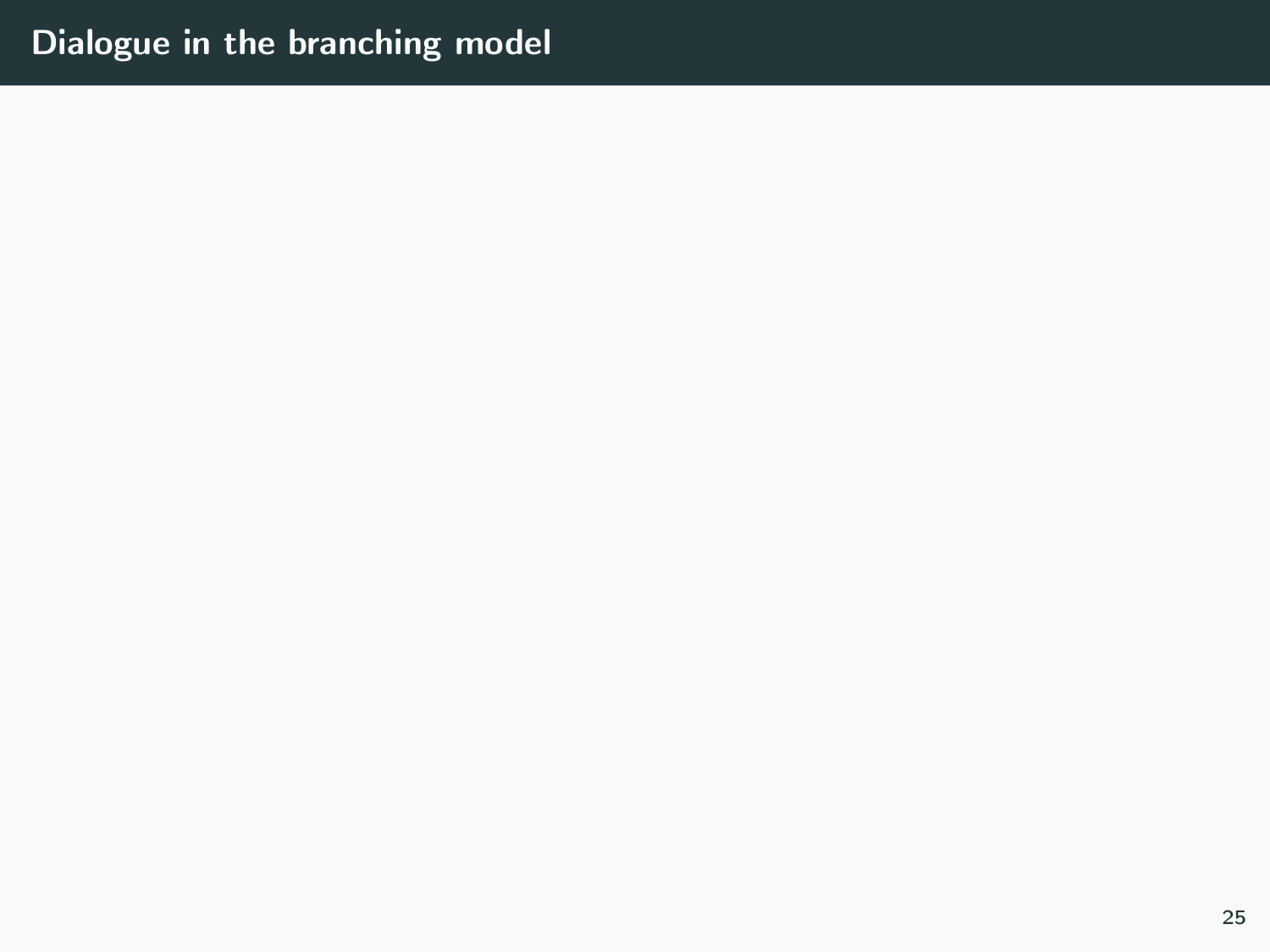Inductive  $\mathbb{N}_b : \square :=$ 

 $O_b : \mathbb{N}_b \mid S_b : \mathbb{N}_b \rightarrow \mathbb{N}_b \mid \beta_{\mathbb{N}} : \Pi(i : \mathbb{I}).(\mathbb{O} \mid i \rightarrow \mathbb{N}_b) \rightarrow \mathbb{N}_b.$ 

$$
\partial^{\mathbb{N}} \alpha \mathbb{O}_{b} \qquad \qquad : \qquad \mathbb{Q} \to \mathbb{N}_{b} \to \mathbb{N}
$$
\n
$$
\partial^{\mathbb{N}} \alpha \mathbb{O}_{b} \qquad \qquad := \qquad \mathbb{O}
$$
\n
$$
\partial^{\mathbb{N}} \alpha (\mathsf{S}_{b} \; n_{b}) \qquad := \qquad \mathsf{S} \left( \partial^{\mathbb{N}} \alpha \; n_{b} \right)
$$
\n
$$
\partial^{\mathbb{N}} \alpha (\beta_{\mathbb{N}} \; i \; k) \qquad := \qquad \partial^{\mathbb{N}} \alpha (\mathsf{k} \left( \alpha \; i \right)).
$$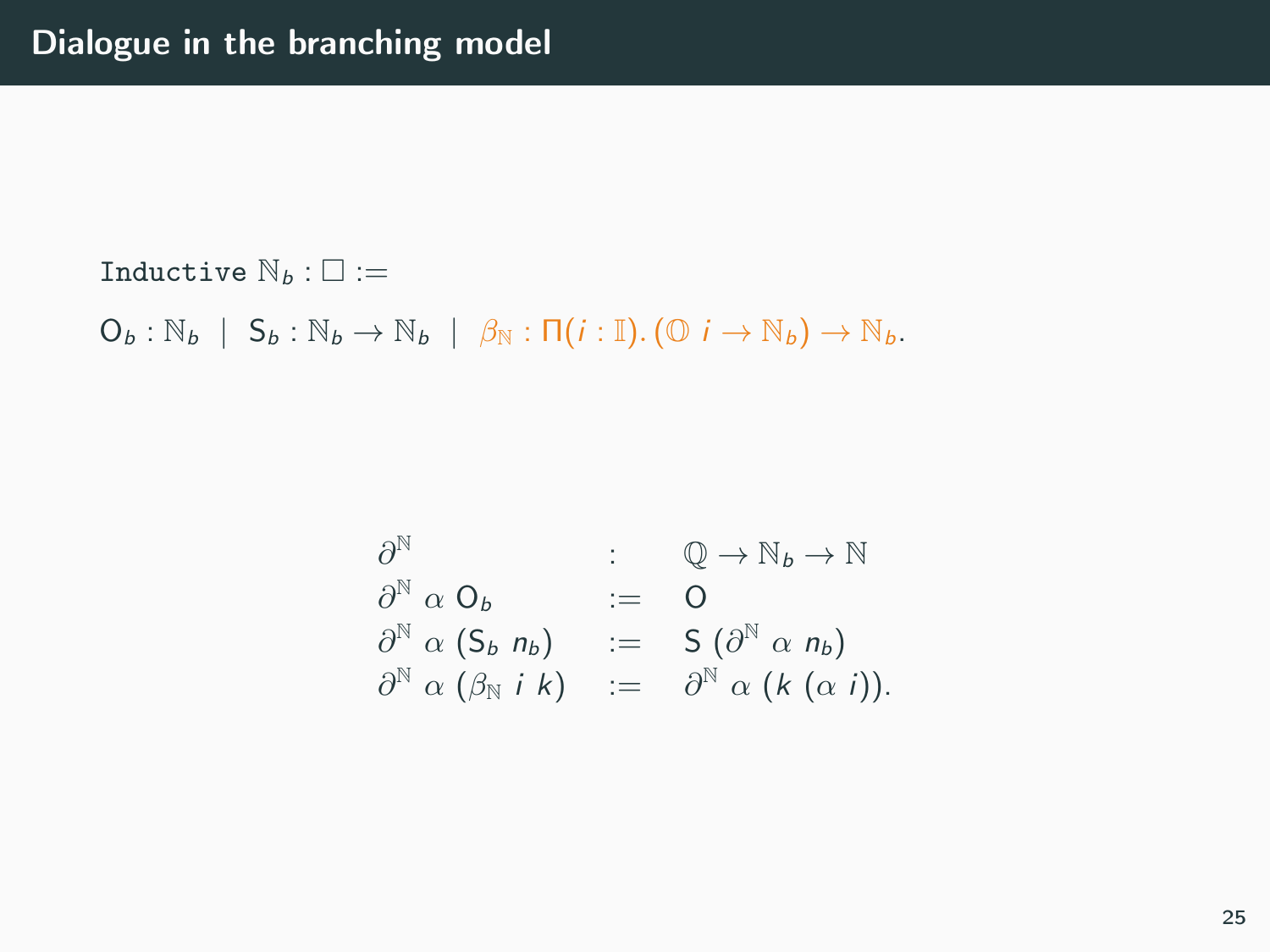### Relate:

 $\alpha : (\mathbb{N} \to \mathbb{N}) \vdash n : \mathbb{N}$ 

with:

 $\vdash n_b : \mathbb{N}_b$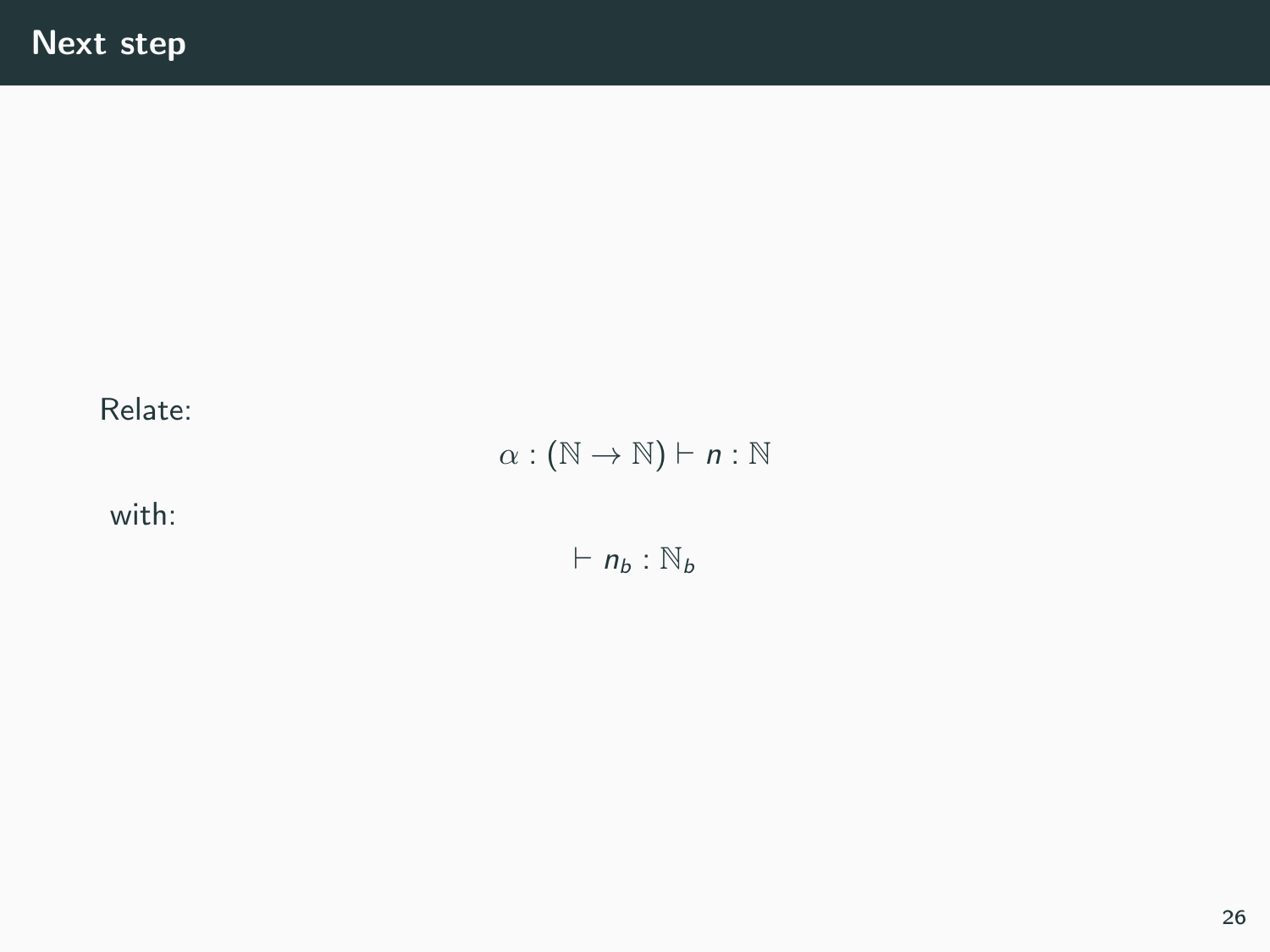This second model forces the presence a reserved variable  $\alpha : \mathbb{Q}$  in the context.

$$
\begin{array}{lll}\n[\Box_i]_a & := & \Box_i \\
[\![A]\!]_a & := & [A]\!]_a \\
[\![\cdot]\!]_a & := & \alpha : \mathbb{Q} \\
[\![\Gamma, \times : A]\!]_a & := & [\![\Gamma]\!]_a, x_a : [\![A]\!]_a \\
\cdots & := & \cdots\n\end{array}
$$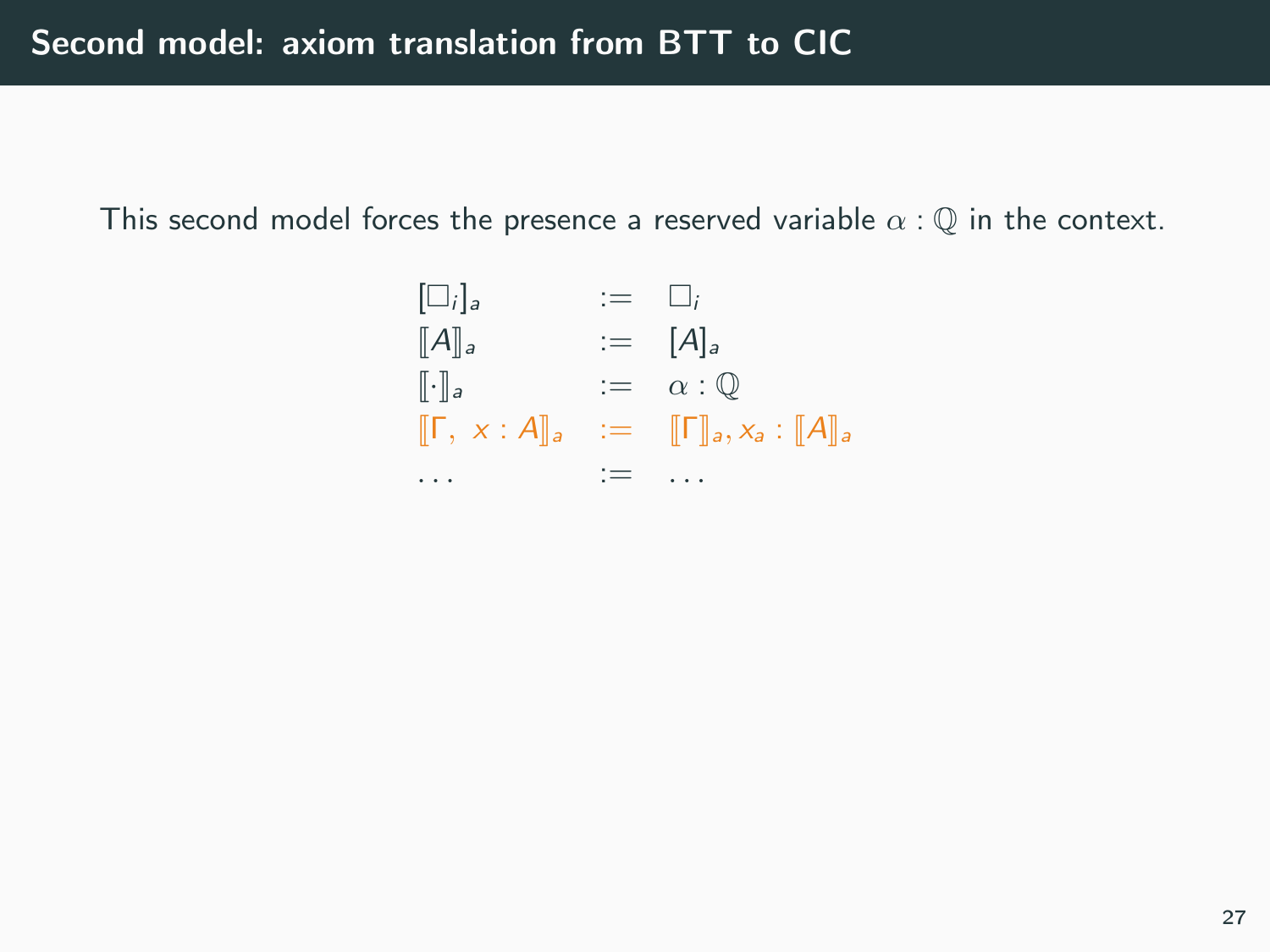This second model forces the presence a reserved variable  $\alpha : \mathbb{Q}$  in the context.

$$
\begin{array}{lll}\n[\Box_i]_a & := & \Box_i \\
[A]_a & := & [A]_a \\
\vdots & \vdots & \vdots \\
[\Gamma, x : A]_a & := & [\Gamma]_a, x_a : [A]_a \\
\cdots & \cdots & \cdots & \cdots\n\end{array}
$$

### Theorem

The branching translation  $\left[\quad\right]_a$  defines a syntactic model from BTT to CIC.

Note:  $[\,\_\,]_a$  should really be denoted  $[\,\_\,]^\alpha_a$ , for a given name  $\alpha.$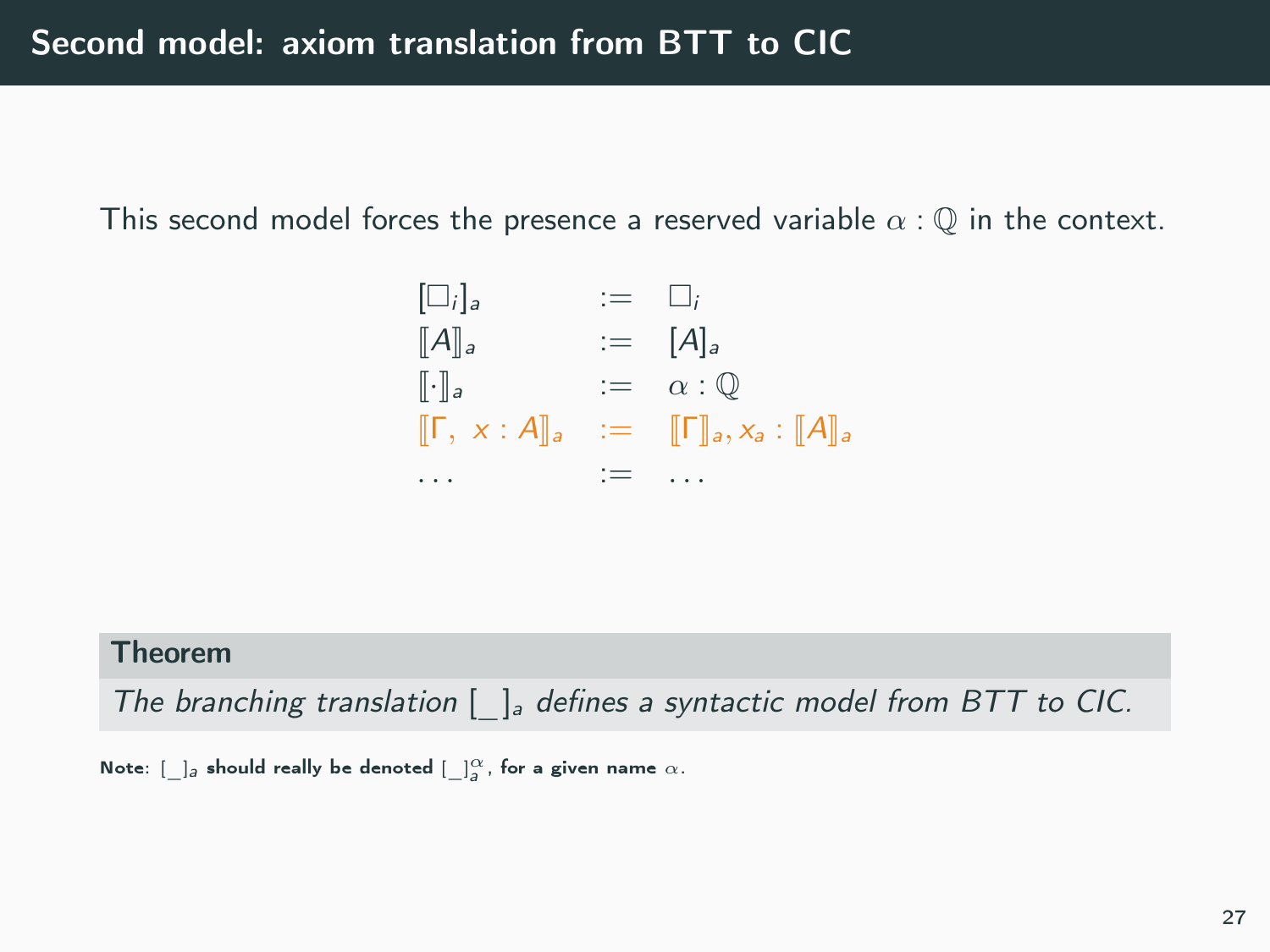Given  $\alpha : \mathbb{N} \to \mathbb{N}, \Gamma \vdash t : A$ , relate:

$$
[\![\Gamma]\!]_a \vdash [t]_a : [\![A]\!]_a
$$

with:

$$
[\![\Gamma]\!]_b \vdash [t]_b : [\![A]\!]_b
$$

using an internal logical relation:

 $[T]_{\varepsilon} \vdash [t]_{\varepsilon} : [A]_{\varepsilon} [t]_a [t]_b$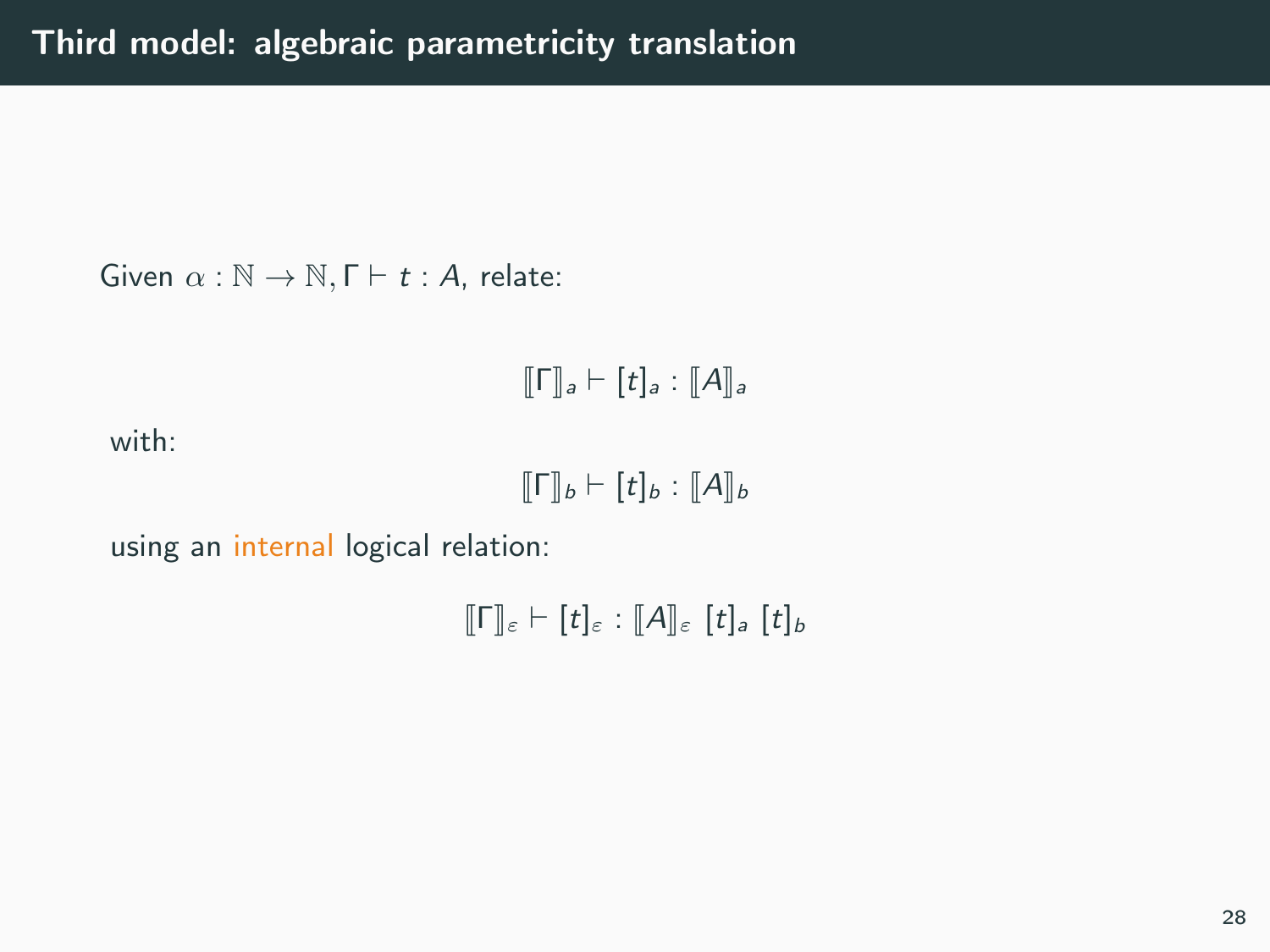Given  $\alpha : \mathbb{N} \to \mathbb{N}, \Gamma \vdash t : A$ , relate:

$$
[\![\Gamma]\!]_a \vdash [t]_a : [\![A]\!]_a
$$

with:

 $\llbracket \mathsf{\Gamma} \rrbracket_b \vdash [t]_b : \llbracket A \rrbracket_b$ 

using an internal logical relation:

```
\llbracket \mathsf{\Gamma} \rrbracket_{\varepsilon} \vdash [t]_{\varepsilon} : \llbracket A \rrbracket_{\varepsilon} [t]_a [t]_b
```
In fact, the parametricity predicate  $\|A\|_{\varepsilon}$  has to be algebraic as well.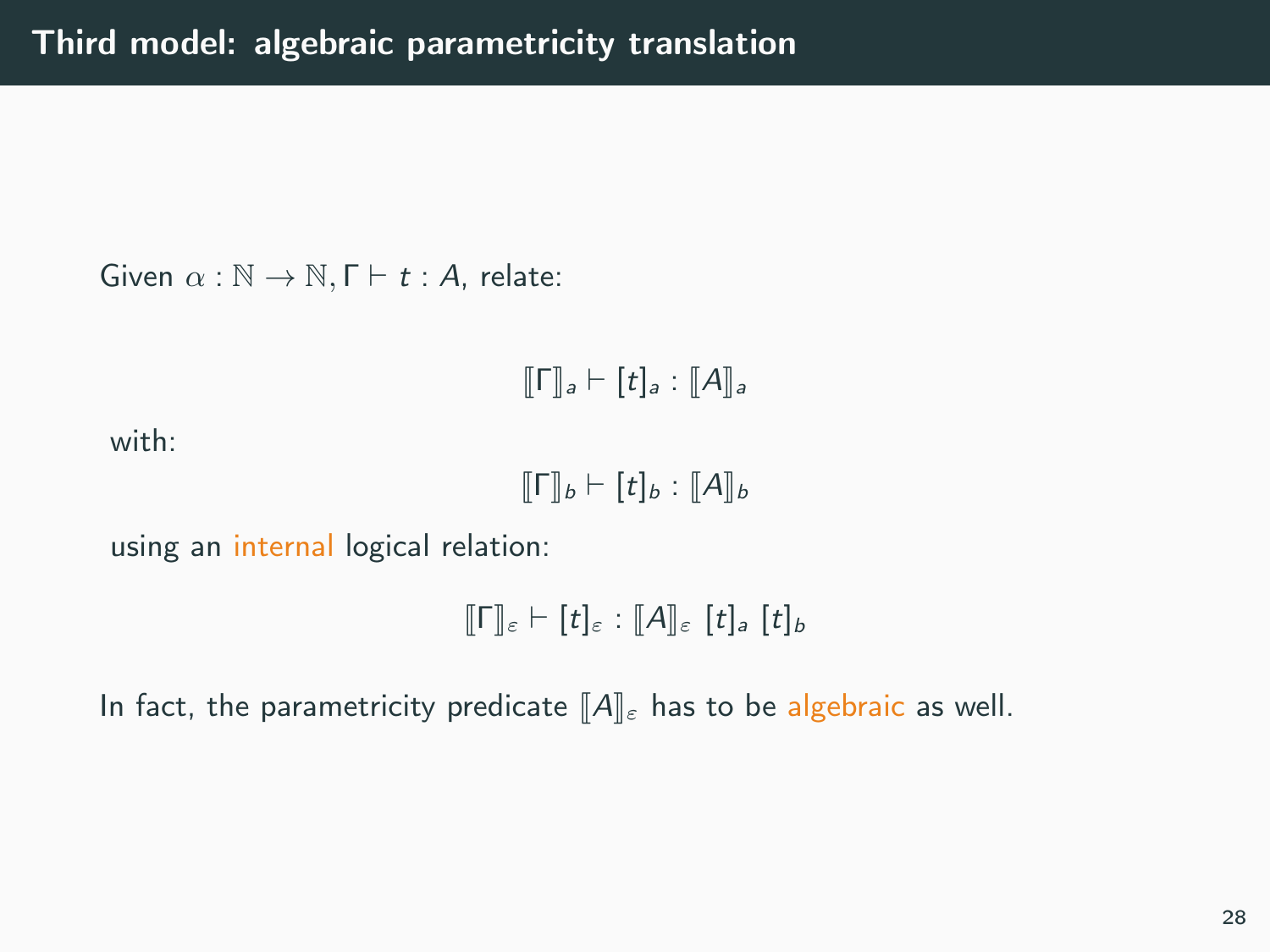For every type  $\vdash_S A : \Box$ :

$$
[A]_{\varepsilon} := ([A]_{\varepsilon}, \beta^{\varepsilon}_A)
$$

with:

- $[A]_s : [A]_a \to [A]_b \to \Box$
- $\bullet$   $\beta_{\alpha}^{\varepsilon} : \Pi(x_{\alpha} : [\![A]\!]_{\alpha}) (i : \mathbb{I}) (k : \mathbb{O} i \to [\![A]\!]_{b}). [\![A]\!]_{\varepsilon} x_{\alpha} (k (\alpha i)) \to$  $\llbracket A \rrbracket_{\varepsilon}$   $x_a$   $(\beta_A$  i k)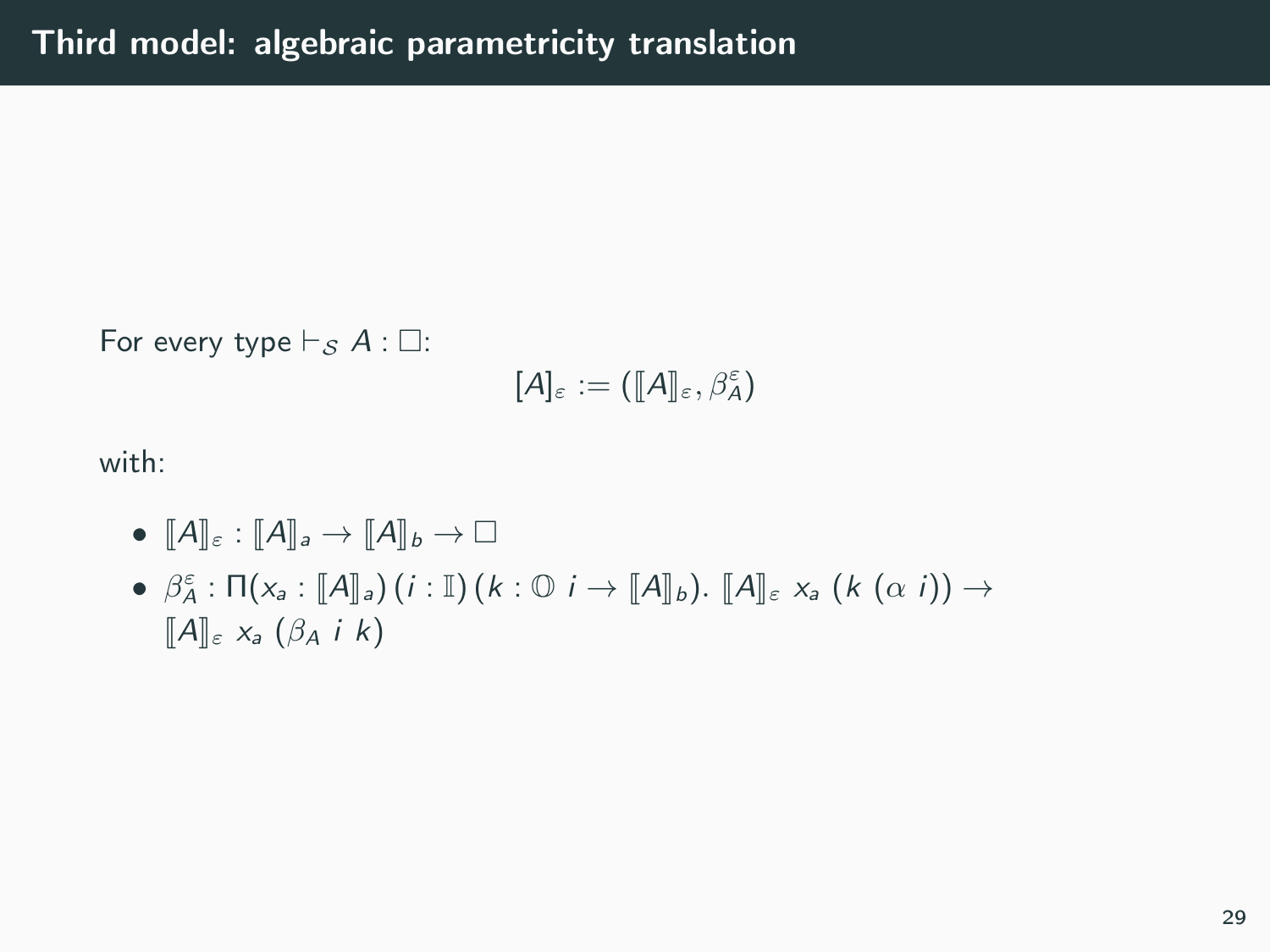Inductive  $\mathbb{N}_{\varepsilon} (\alpha : \mathbb{Q}) : \mathbb{N} \to \mathbb{N}_{b} \to \square :=$  $| 0_{\varepsilon} : \mathbb{N}_{\varepsilon} \alpha 0 0_{b}$  $| S_{\varepsilon} : \Pi(n_a : \mathbb{N}) (n_b : \mathbb{N}_b) (n_{\varepsilon} : \mathbb{N}_{\varepsilon} \alpha n_a n_b) . \mathbb{N}_{\varepsilon} \alpha (S n_a) (S_b n_b)$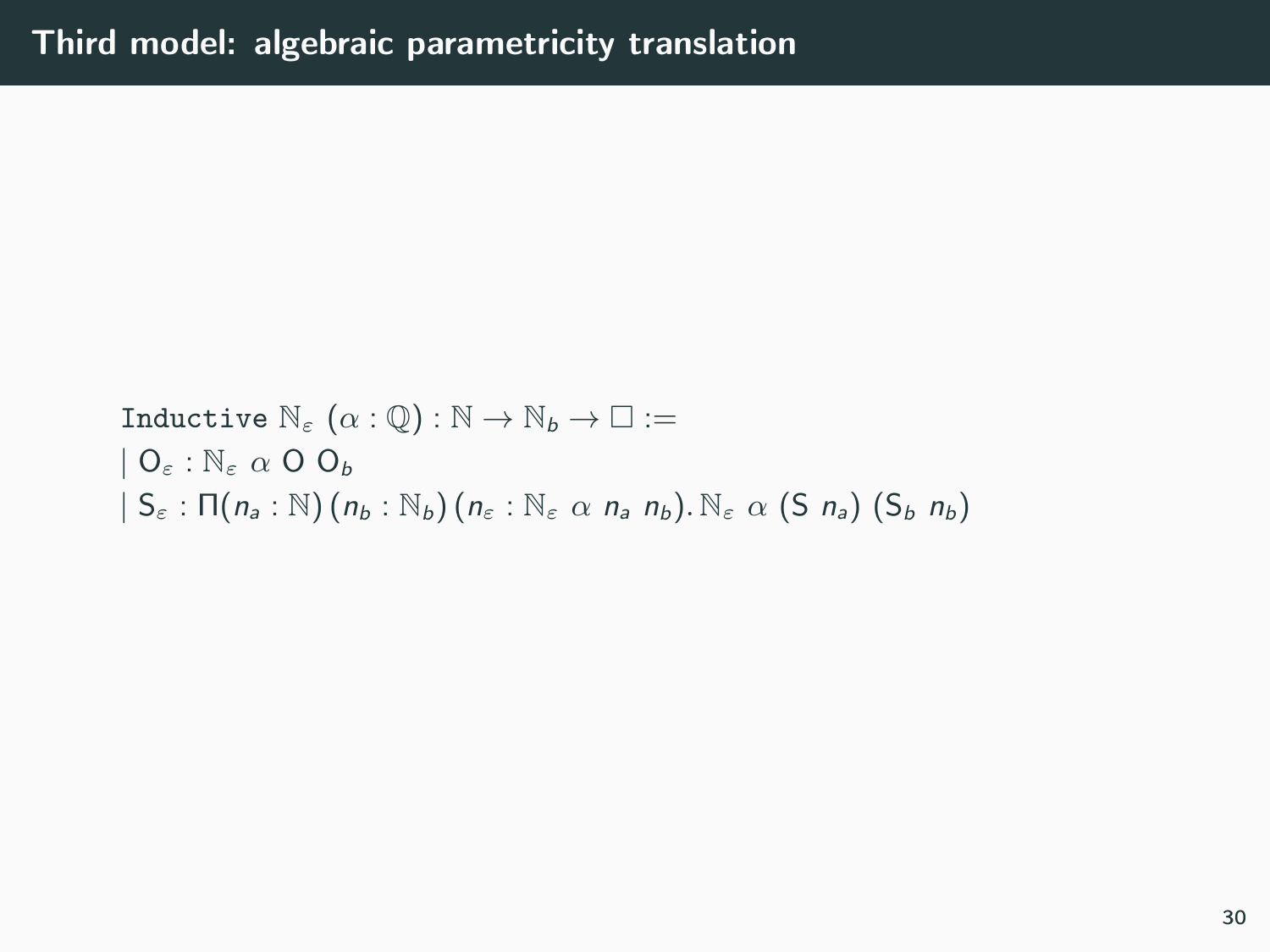Inductive  $\mathbb{N}_{\varepsilon} (\alpha : \mathbb{Q}) : \mathbb{N} \to \mathbb{N}_{b} \to \square :=$  $| 0 \rangle \cdot \mathbb{N}_{\varepsilon} \alpha 0 0 \rangle$  $| S_{\varepsilon} : \Pi(n_a : \mathbb{N}) (n_b : \mathbb{N}_b) (n_{\varepsilon} : \mathbb{N}_{\varepsilon} \alpha n_a n_b)$ .  $\mathbb{N}_{\varepsilon} \alpha (S n_a) (S_b n_b)$  $| \beta_{\mathbb{N}}^{\varepsilon} : \Pi(n_{a} : \mathbb{N}) (i : \mathbb{I}) (k : \mathbb{O} i \to \mathbb{N}_{b}) (n_{\varepsilon} : \mathbb{N}_{\varepsilon} \alpha n_{a} (k (\alpha i))) . \mathbb{N}_{\varepsilon} \alpha n_{a} (\beta_{\mathbb{N}} i k)$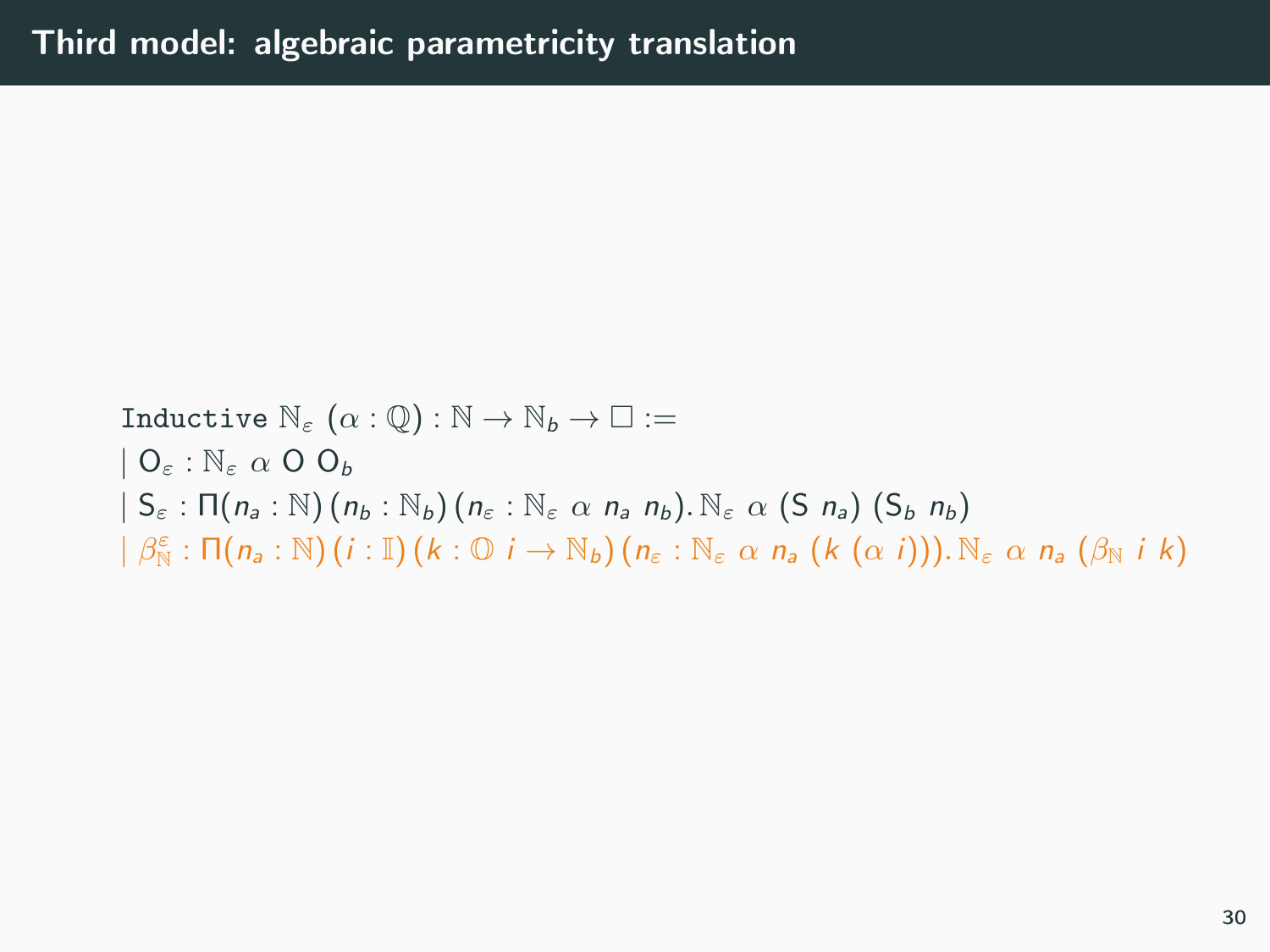$\beta_A^{\varepsilon} : \Pi(x_a : [\![A]\!]_a) (i : \mathbb{I}) (k : \mathbb{O} \cup i \to [\![A]\!]_b)$ .  $[\![A]\!]_{\varepsilon}$   $x_a (k (\alpha i)) \rightarrow [\![A]\!]_{\varepsilon}$   $x_a (\beta_A i k)$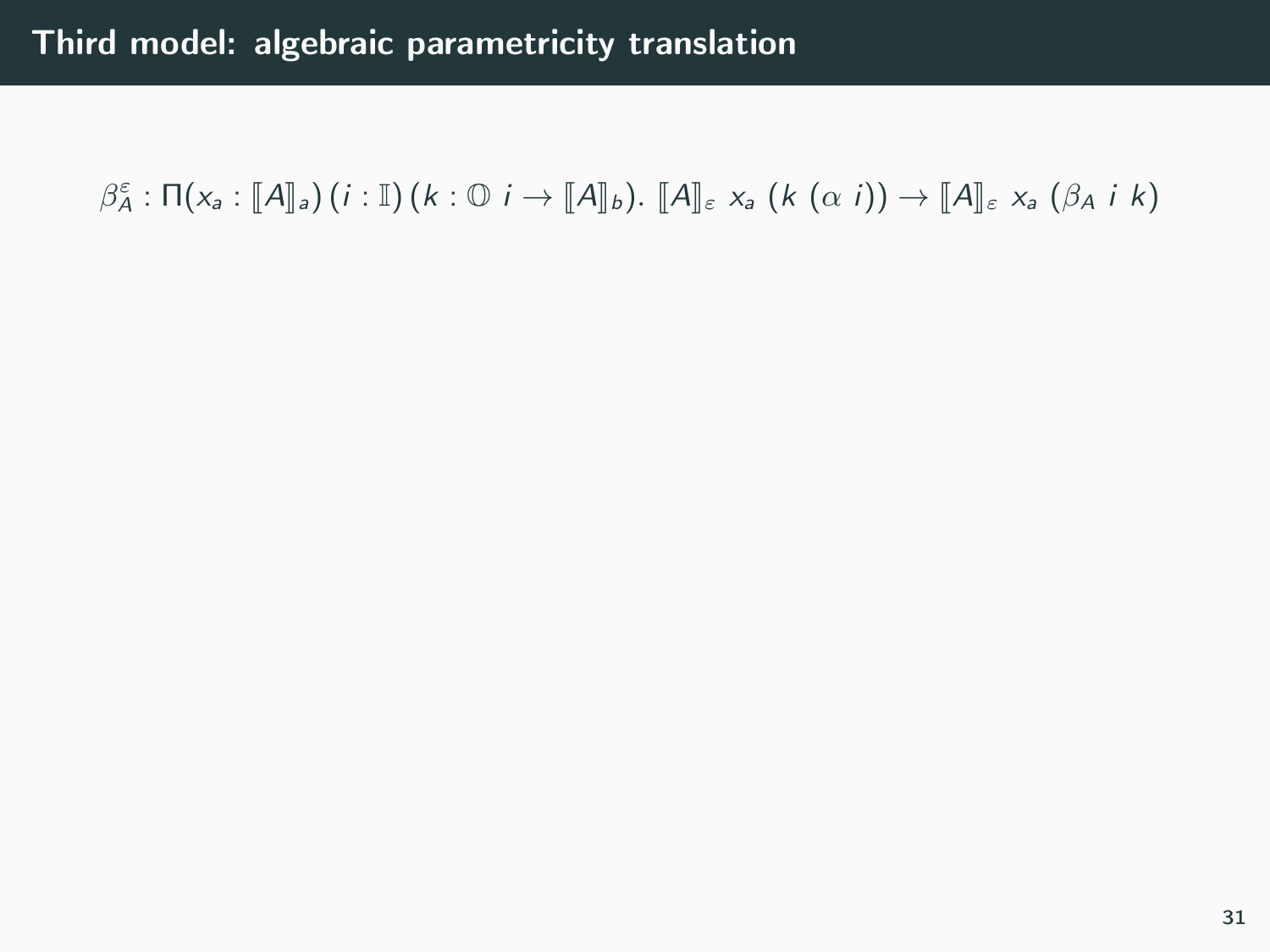$\beta_A^{\varepsilon} : \Pi(x_a : [\![A]\!]_a) (i : \mathbb{I}) (k : \mathbb{O} \cup i \to [\![A]\!]_b)$ .  $[\![A]\!]_{\varepsilon}$   $x_a (k (\alpha i)) \rightarrow [\![A]\!]_{\varepsilon}$   $x_a (\beta_A i k)$ For example, consider the following branching boolean b, for  $\mathbb{O} := \mathbb{N} \mapsto \mathbb{N}$ :

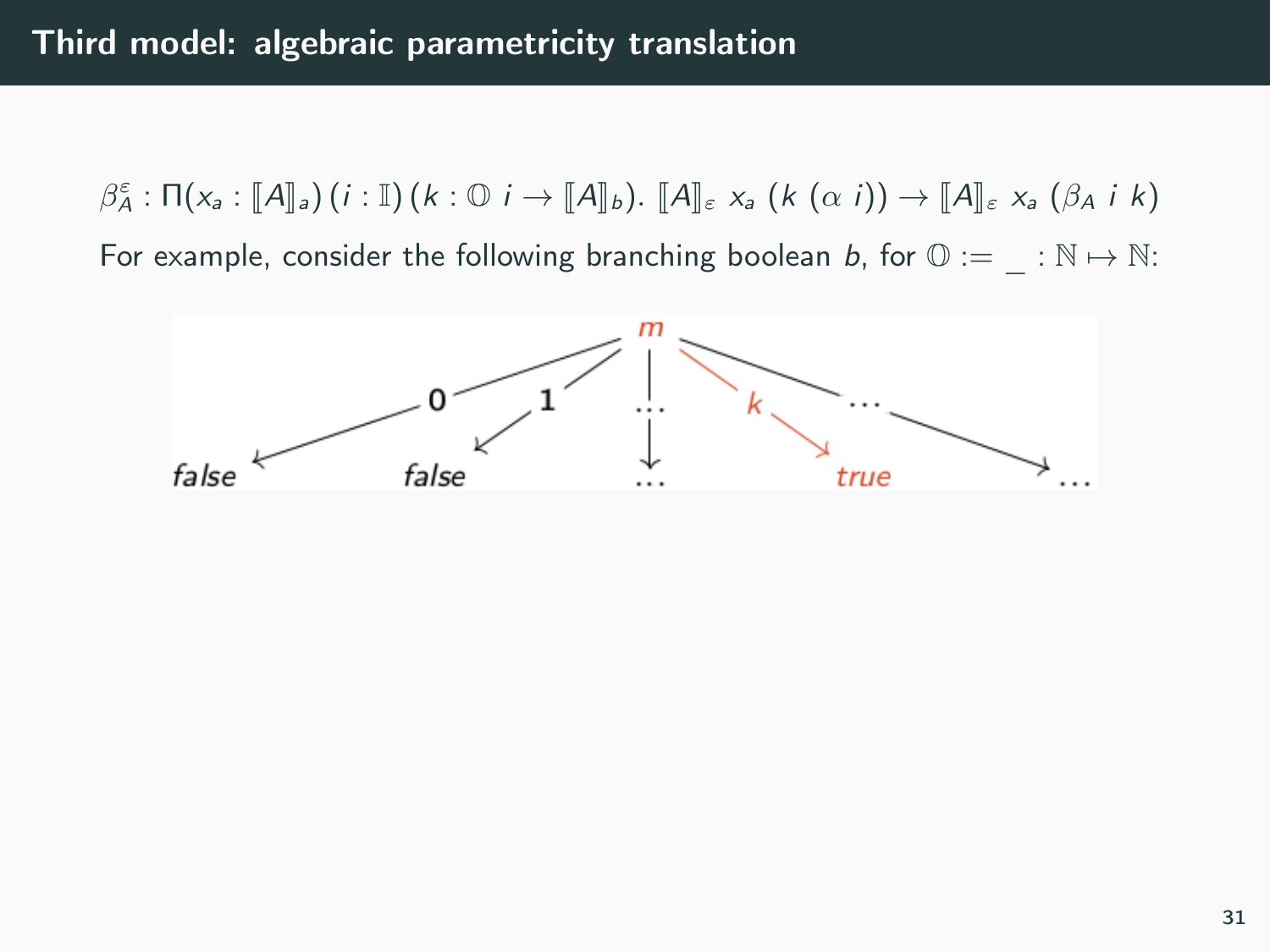$\beta_A^{\varepsilon} : \Pi(x_a : [\![A]\!]_a) (i : \mathbb{I}) (k : \mathbb{O} \cup i \to [\![A]\!]_b)$ .  $[\![A]\!]_{\varepsilon}$   $x_a (k (\alpha i)) \rightarrow [\![A]\!]_{\varepsilon}$   $x_a (\beta_A i k)$ For example, consider the following branching boolean b, for  $\mathbb{O} := \mathbb{N} \mapsto \mathbb{N}$ :



$$
\alpha \; m = k
$$

We can prove that:

 $[\mathbb{B}]_\varepsilon$  true b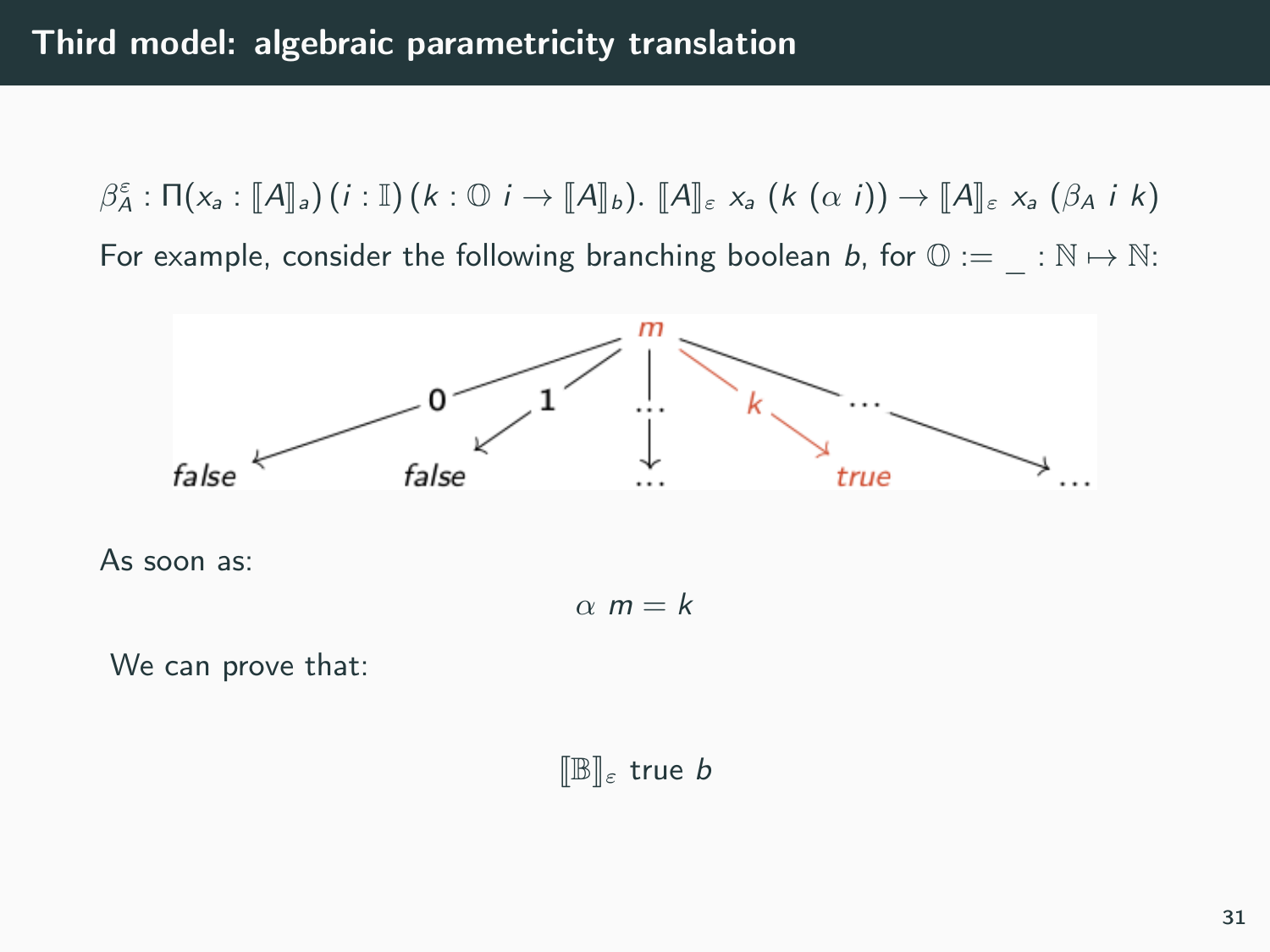### Theorem

The branching translation  $[\ ]_{\varepsilon}$  defines a syntactic model from BTT to CIC.

Note:  $[-]_\varepsilon$  is parameterized by the name  $\alpha$  and by I and  $0.$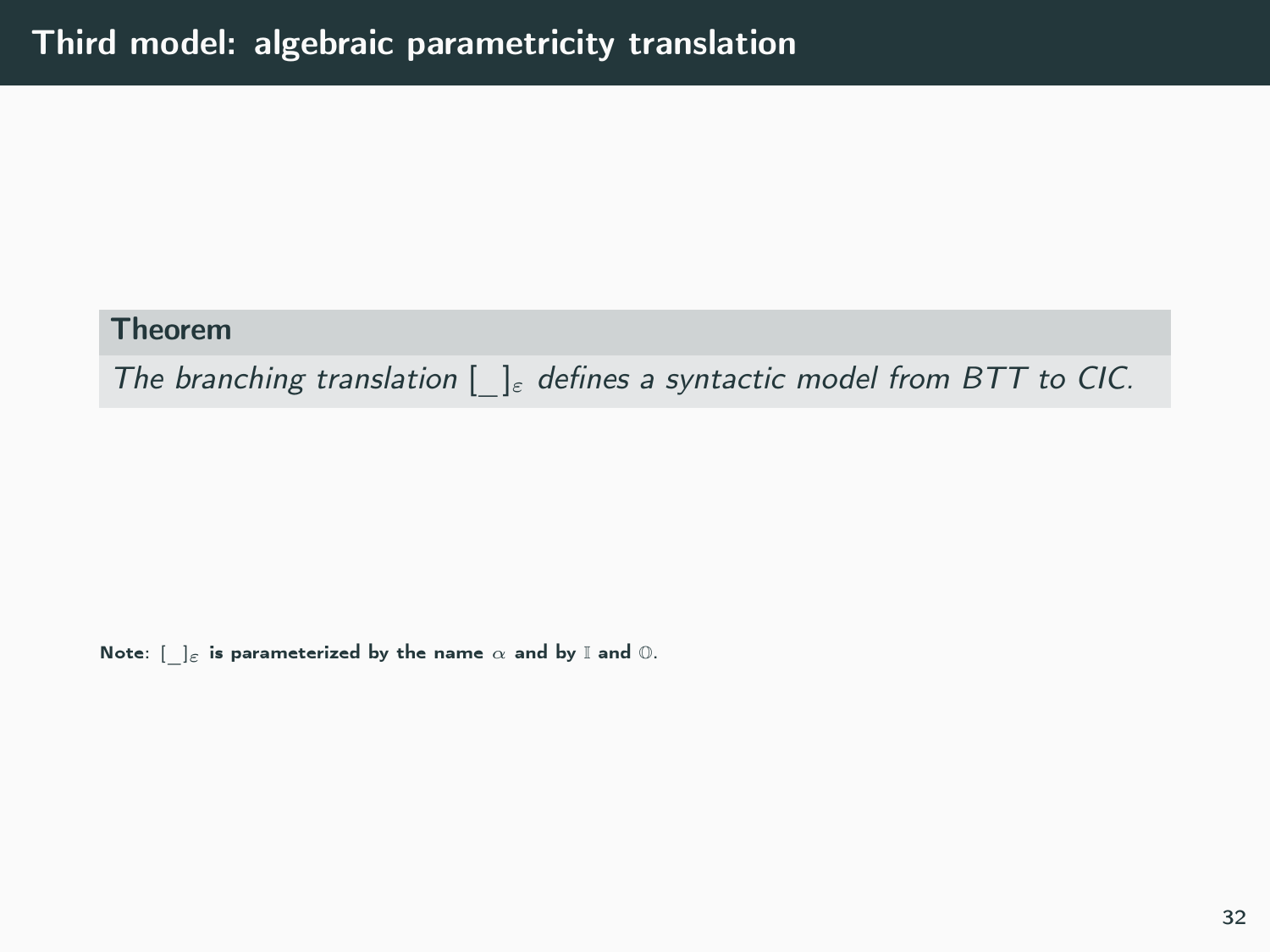### Theorem

If  $\vdash_{\mathsf{BIT}} f : (\mathbb{N} \to \mathbb{N}) \to \mathbb{N}$  then  $\vdash_{\mathsf{CIC}} \_ : \mathscr{C} \lambda \alpha. ([f]^\alpha_a \alpha).$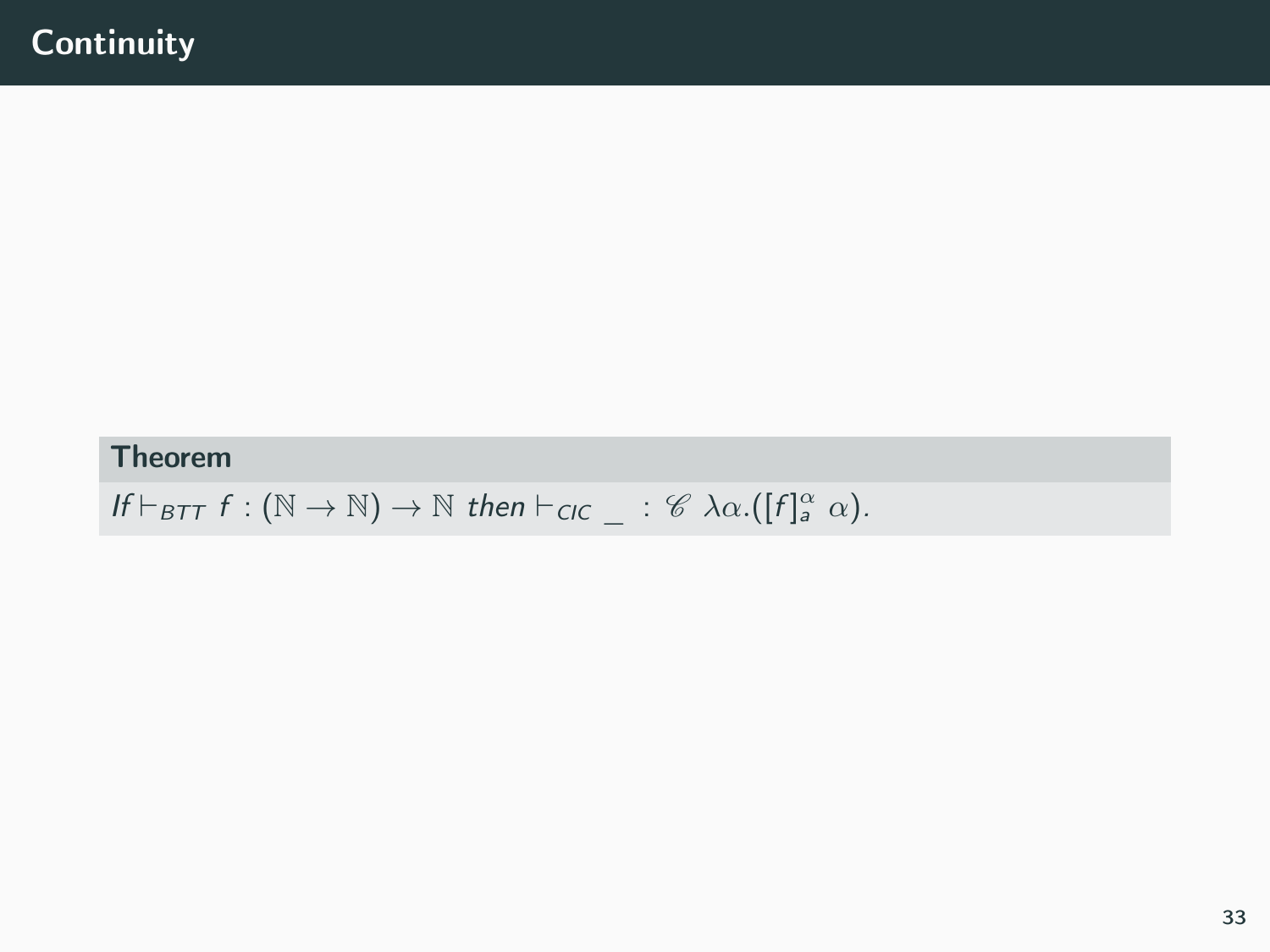• Unicity

 $\vdash_{\mathit{CIC}}\_\;:\Pi(\alpha:\mathbb{Q})\big(\mathit{n_a}:[\mathbb{N}]_\mathit{a}\big)(\mathit{n_b}:[\mathbb{N}]_\mathit{b}\big)(\mathit{n}_\epsilon:[\mathbb{N}_\epsilon]_\varepsilon\mathit{n}_\mathit{a}\mathit{n}_\mathit{b}).\mathit{n}_\mathit{a}=\partial^\mathbb{N}\alpha\mathit{n}_\mathit{b}$ 

• Dialogue relation

$$
\vdash_{\mathit{CIC}} \_ : \Pi(\alpha : \mathbb{Q})(n_b : \mathbb{N}_b) . \mathbb{N}_\varepsilon \alpha (\partial^{\mathbb{N}} \alpha n_b) n_b
$$

• Generic element  $\gamma_b : \mathbb{N}_b \to \mathbb{N}_b$ 

$$
\vdash_{\mathit{CIC}} \_ : \Pi(\alpha : \mathbb{N} \to \mathbb{N}) \, (n_b : \mathbb{N}_b). \, \partial^{\mathbb{N}} \, \alpha \, (\gamma_b \, n_b) = \alpha \, (\partial^{\mathbb{N}} \, \alpha \, n_b)
$$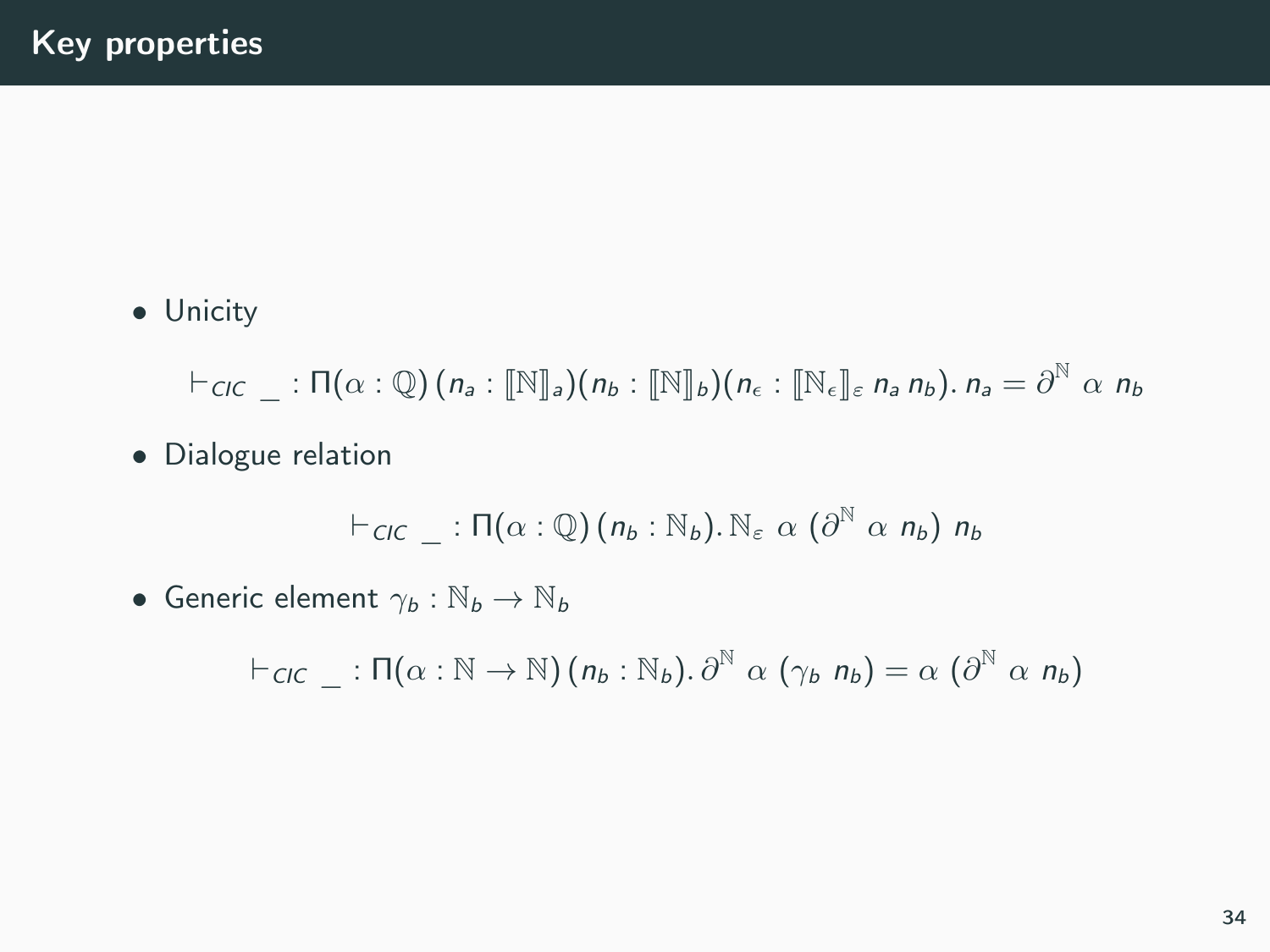## **Continuity**

## Theorem

$$
\vdash_{\mathit{CIC}} \_ : \Pi(\alpha : \mathbb{N} \to \mathbb{N}). [f]^\alpha_a \alpha = \partial^\mathbb{N} \alpha ([f]_b \gamma_b)
$$

Proof: First construct:

$$
\alpha: \mathbb{N} \to \mathbb{N} \vdash_{\text{CIC}} \gamma_{\varepsilon}: [\![\mathbb{N} \to \mathbb{N}]\!]_{\varepsilon} \alpha \gamma_b
$$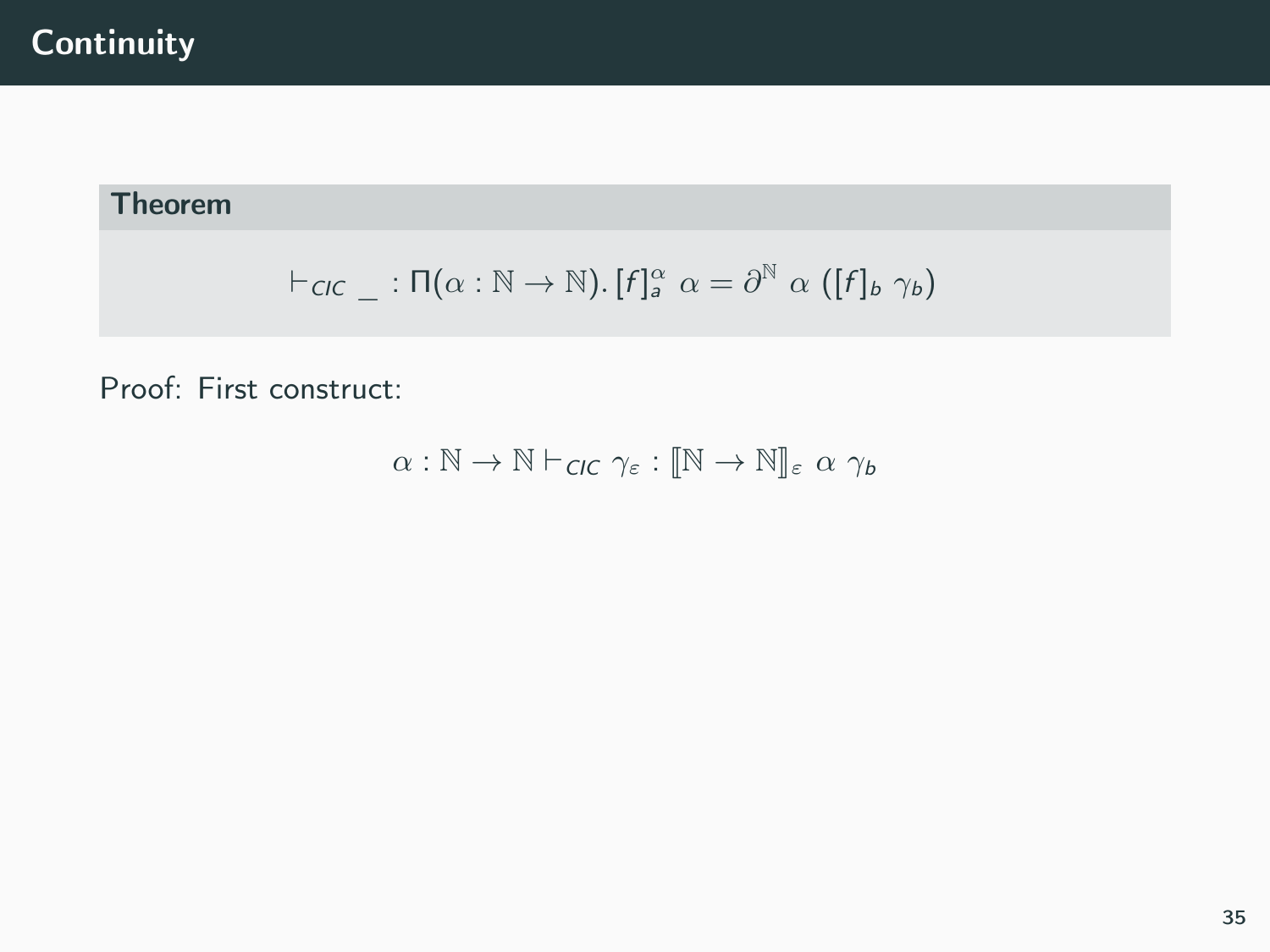## **Continuity**

## Theorem

$$
\vdash_{\mathit{CIC}} \_ : \Pi(\alpha : \mathbb{N} \to \mathbb{N}). [f]^\alpha_a \alpha = \partial^\mathbb{N} \alpha ([f]_b \gamma_b)
$$

Proof: First construct:

$$
\alpha : \mathbb{N} \to \mathbb{N} \vdash_{\text{CIC}} \gamma_{\varepsilon} : [\![\mathbb{N} \to \mathbb{N}]\!]_{\varepsilon} \, \alpha \, \gamma_b
$$

Then by soundness:

$$
\alpha : \mathbb{N} \to \mathbb{N} \quad \vdash_{\text{CIC}} \quad [f]_a \alpha : \mathbb{N}
$$
\n
$$
\vdash_{\text{CIC}} \quad [f]_b \gamma_b : \mathbb{N}_b
$$
\n
$$
\alpha : \mathbb{N} \to \mathbb{N} \quad \vdash_{\text{CIC}} \quad [f]_{\varepsilon} \alpha \gamma_b \gamma_{\varepsilon} : \mathbb{N}_{\varepsilon} \alpha ([f]_a \alpha) ([f]_b \gamma_b)
$$

And conclude using the previous properties.